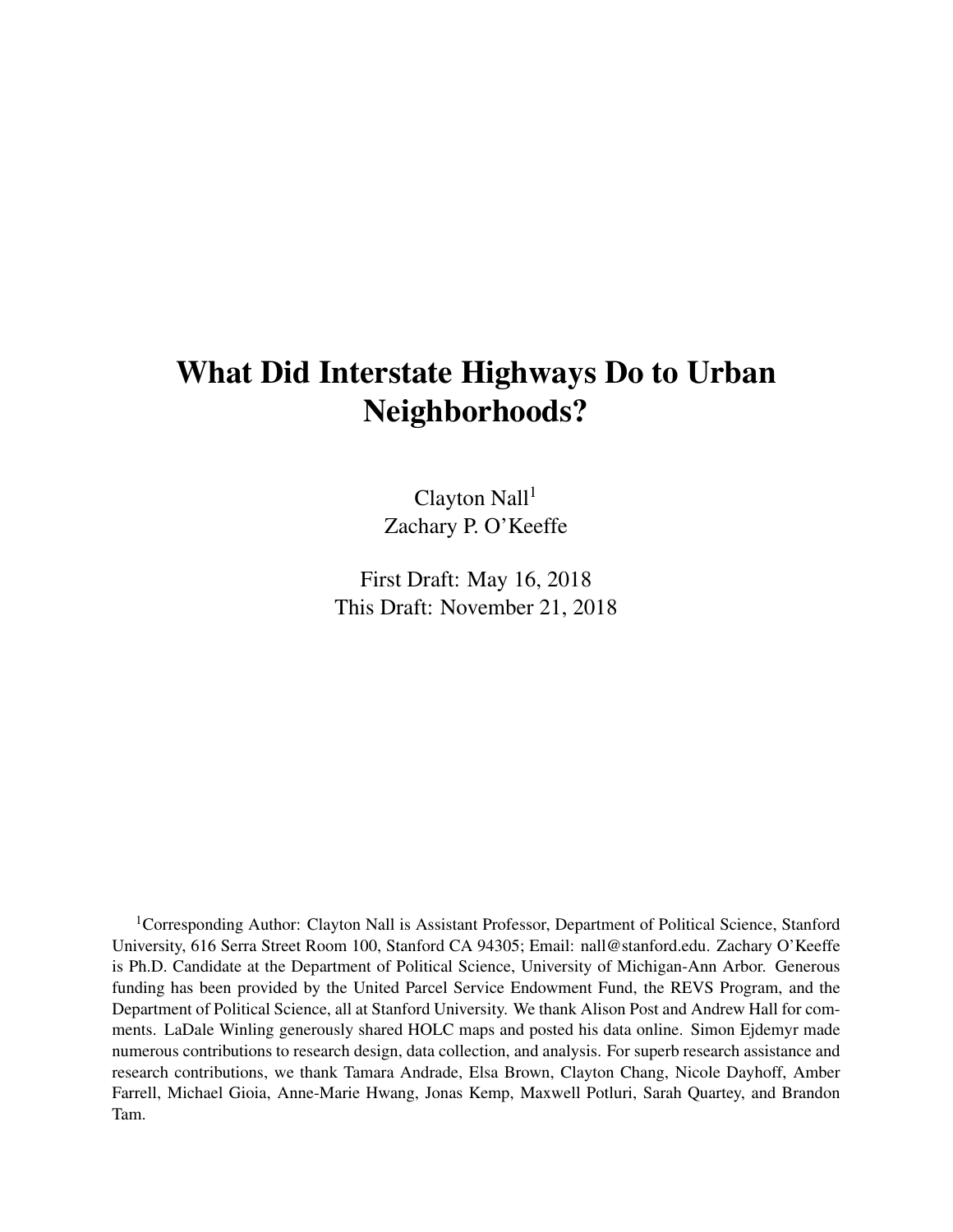#### Abstract

Critical geographers, historians, and journalists have described the mid-century construction of urban Interstate highways as a deliberate effort to spatially marginalize or depopulate poor and racially diverse neighborhoods. But such claims have not been supported by quantitative evidence on highways' overall effect. We offer the first national-level estimates of highways' effects on population and housing stock in central cities. Combining an original highway database created from historical road atlases with historical Census and neighborhood assessments conducted for the Federal Housing Administration, we show that Interstate highways built before 1970 reduced population and housing stock by about 15 percent on average since 1960, through these effects varied and have attenuated in recent years. Highways' effects were felt most in the "redlined" neighborhoods that disproportionately suffered highway construction. Our results show that Interstates were instruments of urban renewal, but their adverse effects largely compounded ongoing losses in central cities.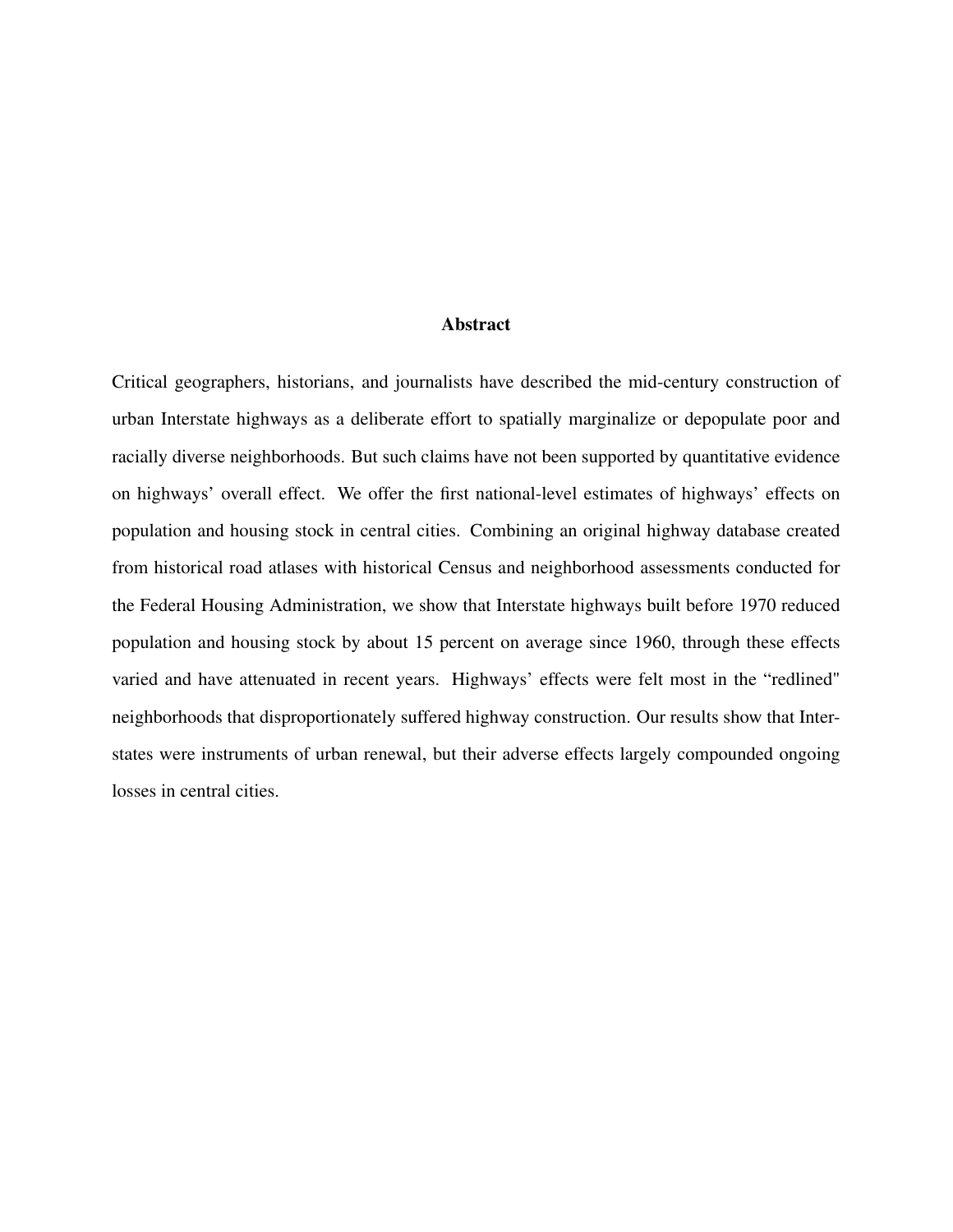To what extent have urban planners acting at the behest of elites used transportation infrastructure policy to marginalize poor and racially diverse neighborhoods? Critical geographers, historians, sociologists, urban planning scholars, and journalists, have written extensively on the instrumental uses of transportation infrastructure to remodel cities. This scholarship suggests that urban highways and mass transit are built to control urban space, sometimes by physically destroying existing neighborhoods (Scott [1998,](#page-37-0) Ch. 2), or by directing traffic towards preferred (often downtown) business districts (Fogelson [2005\)](#page-34-0). From Baron von Haussmann's 1850s Paris to Robert Moses's midcentury New York, scholars have offered archetypal examples of infrastructure playing a role in "urban renewal" programs. In the United States, critics have conversed over archetypes: urban planning disasters that destroyed poor and racially and ethnically diverse "slum" neighborhoods in conjunction with redevelopment efforts to convert undesired residential neighborhoods into public facilities, high-rent commercial real estate, or housing for high-income professionals (Gans [1991\)](#page-34-1). Critical scholars, especially, describe such redevelopment schemes as part of a larger capitalist project to subject cities to spatial control by a capitalist elite (Henderson [2006\)](#page-34-2), depriving average urban residents of their "right to the city" (Lefebvre, Kofman, and Lebas [1996;](#page-35-0) Harvey [2008,](#page-34-3) 27) directly: by destroying their neighborhoods and putting land to the service of state-backed developers.

In the regnant view in urban scholarship, elites used urban road building and other development to exercise spatial control over marginalized groups. Influenced to a considerable degree by the writings of Jane Jacobs and Robert Caro, scholars have come to take for granted that Interstate highways—major expressways built by state governments with 90% federal funding—were uniformly ruinous to urban neighborhoods. Caro's widely read description of the damage wrought in Robert Moses's New York—most famously in his account of "One Mile" of the Cross Bronx Expressway built through a thriving working class neighborhood (Caro [1975\)](#page-32-0)—has been the template for case studies of Interstates' effects in other cities and neighborhoods. From the destruction of Miami's Overtown black district (Mohl [1993\)](#page-36-0), to Birmingham's use of construction of the new I-59 expressway to separate black and white neighborhoods (Connerly [2002\)](#page-33-0), the literature has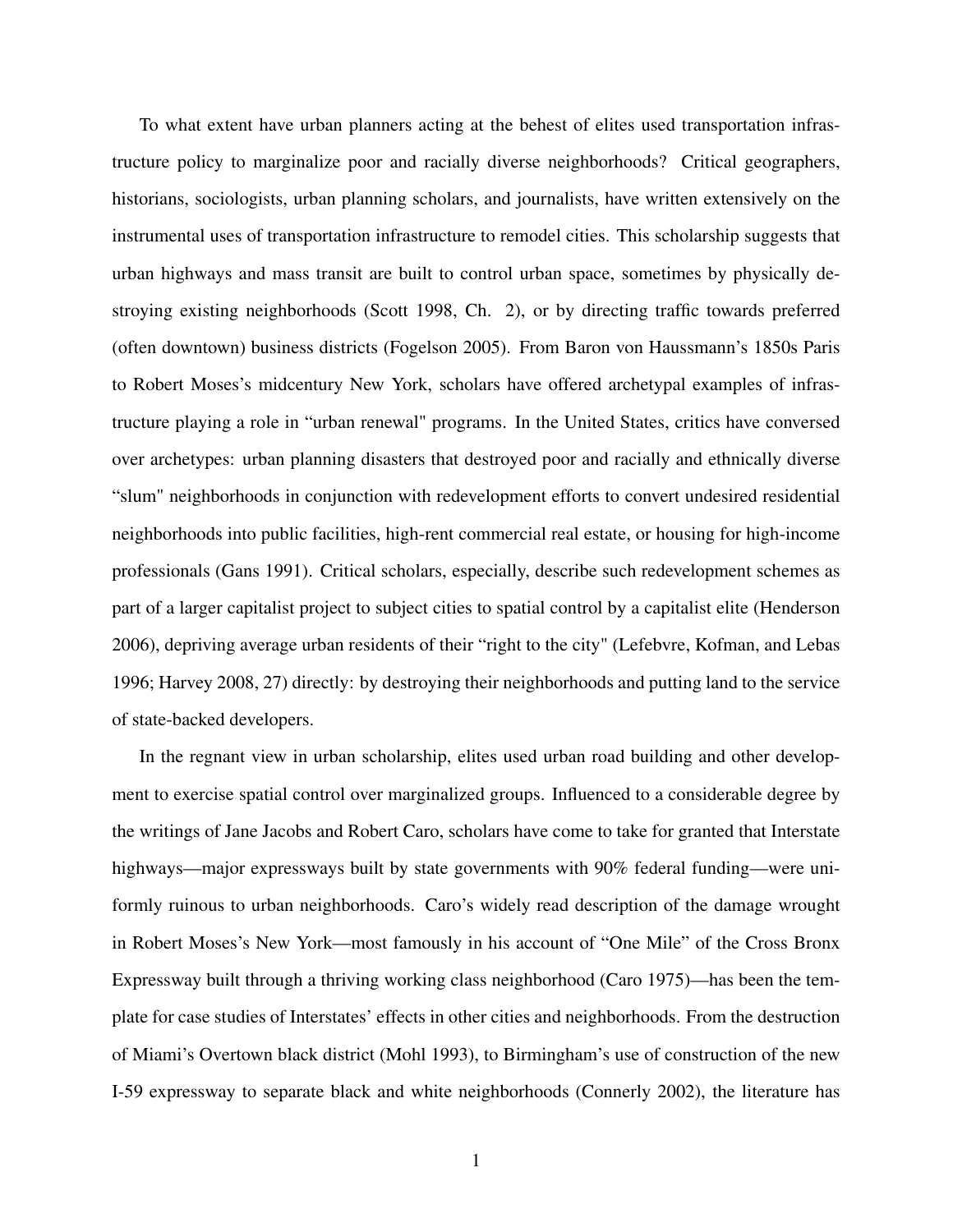focused on the worst episodes of freeway planners inflicting harm on cities (Mohl [2004;](#page-36-1) Baumbach and Borah [1981;](#page-32-1) DiMento [2009;](#page-33-1) Newman and Kenworthy [1999\)](#page-36-2). Kruse [\(2005\)](#page-35-1), for example, writes that Ben Massell, Atlanta's largest landowner, endorsed construction of the I-285 Perimeter expressway to isolate the predominantly black central city from the area's growing white periphery (243). Research on the subsequent "Freeway Revolts" in major US cities has similarly focused on episodes of contention in which neighborhood groups organized to block or resist construction of expressway projects (Rose and Mohl [2012,](#page-36-3) 113–58; Avila [2014\)](#page-32-2). By focusing on the most egregious episodes of Interstate construction, immediate destructive effects, and contemporaneous reaction, the existing research has not focused on typical damage inflicted by highways, nor the long-term effects of their presence in different types of urban neighborhoods. As a result, metrolevel quantitative studies assessing infrastructure's adverse effects are likely to be biased towards attributing neighborhood destruction to elites' urban renewal and social control goals.

In this article, we assess whether the Interstate highway program did, in fact, produce the long term changes to urban space allegedly sought by urban elites: clearing of undesirable slum neighborhoods followed by redevelopment. Without attempting to discern elites' or planners' motivations, we demonstrate the importance of addressing such questions longitudinally: we present multi-decade quantitative estimates of Interstates' long-term destructive effects in the urban, and especially poor and racially diverse, neighborhoods in which they were built, as measured through population and housing losses. We also report the extent to which the neighborhoods affected by highway building subsequently underwent housing redevelopment. In the course of work on this project, one of our major contributions is a new nationwide historical GIS database that captures expansion of Interstate and US-numbered highways based on Rand McNally Road Atlases. Using our database in conjunction with Census historical GIS data (Fitch and Ruggles [2003;](#page-33-2) Manson et al. [2017\)](#page-35-2) and recently digitized federal "redlining" maps from the 1930s (Nelson et al. [2017\)](#page-36-4), we estimate highways' effects on population and housing in urban neighborhoods. Using these data, we applied matching techniques and linear regression to identify the effects of placement of Interstates on subsequent changes in housing stock and population in affected neighborhoods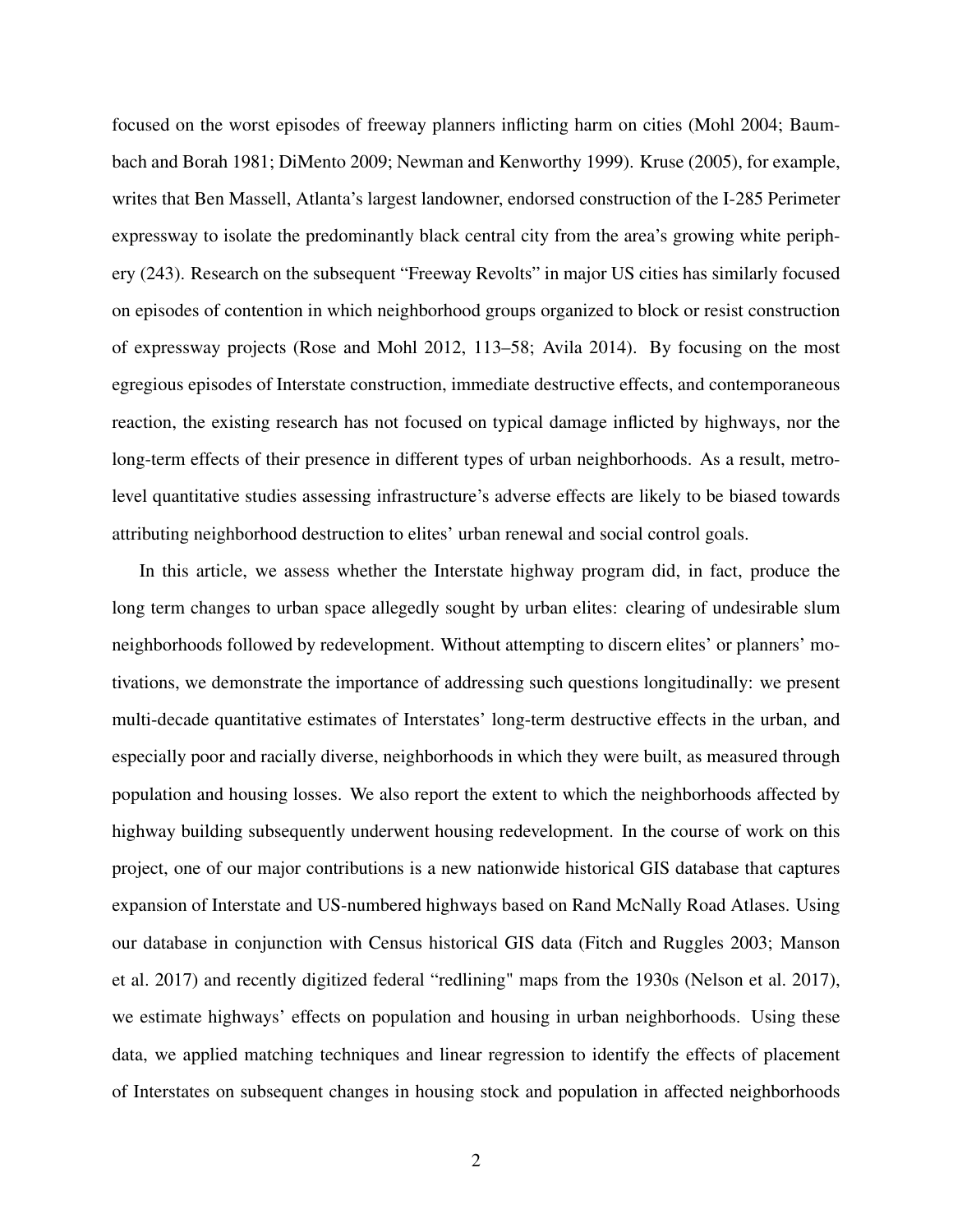from 1960 to 2010. Our results demonstrate that highways severely worsened already large population losses in the neighborhoods through which they were built. Neighborhoods designated as "hazardous" on redlining maps were three times more likely than the best rated neighborhoods to be subjected to Interstate highway placement. With few exceptions, the neighborhoods in which state highway departments built Interstates suffered long-term population and housing losses that peaked in the 1980s and 1990s, diminishing only slightly by the 2010 Census. While these effects were quite large, they were in addition to secular population losses associated with general urban decline, redlining practices, and urban renewal.<sup>[1](#page-4-0)</sup> Our results confirm aspects of the conventional wisdom, with important qualifications. Highways were an effective de facto instrument of neighborhood spatial control, but these effects were in addition to secular declines already underway in poor urban neighborhoods. To the extent highways facilitated subsequent net positive redevelopment, it was most likely to occur in neighborhoods that were more favorably rated before the building of Interstates.

## Assessing Urban Highways as Spatial Policy

Scholars have regularly demonstrated how highways and other transportation infrastructure can be used to control the use of urban space. While transportation project advocates are often motivated by the goal of general economic development, they also use transportation development as a method for extending spatial control over territory. Scott famously showed that Haussmann's urban renewal projects in 1850s Paris—which including construction of wide boulevards and new worker housing—destroyed neighborhoods populated by the working class (Scott [1998\)](#page-37-0). In the United States, Robert Moses's early parkway designs on Long Island were informed by Moses's progressive social reform ideology: on the one hand, the projects provided urban residents access to health-enhancing recreational opportunities, but also enabled Moses to extend his nascent urban development machine's influence over Long Island (Caro [1975\)](#page-32-0). The historical record offers

<span id="page-4-0"></span><sup>&</sup>lt;sup>1</sup>Other scholars have examined housing losses using similar methods to ours, often focusing on housing and urban renewal policy (Goetz [2000;](#page-34-4) Talen [2014;](#page-37-1) Hackworth [2016\)](#page-34-5). A recent working paper takes a different methodological approach to assess highways' urban effects (BriLin18)).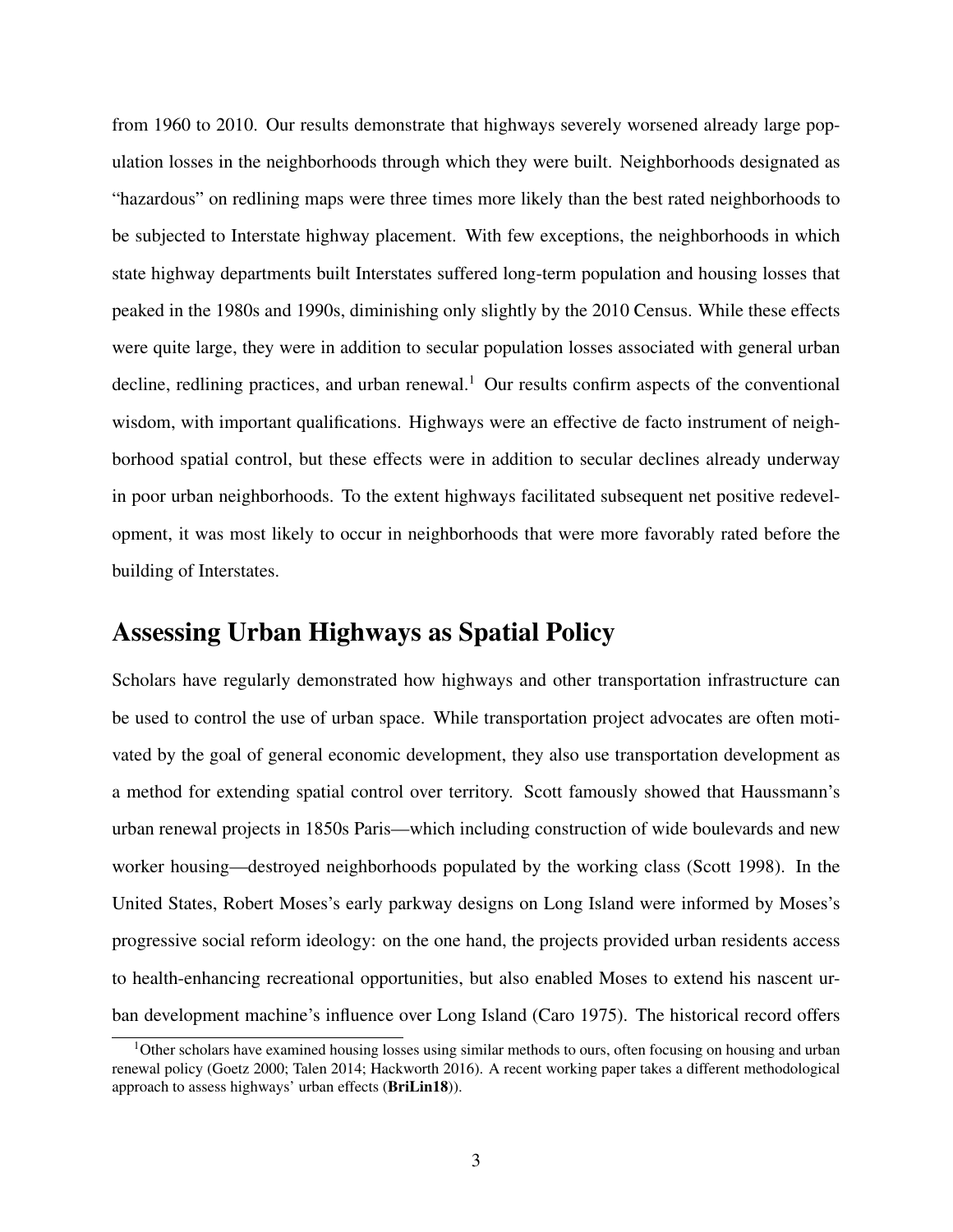numerous anecdotes of the construction and non-construction of transportation infrastructure as a point of contention, with various local elites—from local chambers of commerce to homeowners succeeding at using transportation infrastructure to selectively shape mobility (Fogelson [2005;](#page-34-0) Schrag [2006;](#page-37-2) Fleming [2016;](#page-33-3) Geismer [2014;](#page-34-6) Wickert [2016\)](#page-38-0).

Such accounts often imply that planners' intentions led to policy-driven change in urban neighborhoods. The Housing Act of 1949 intended to replace slum housing with low-income housing projects or more affluent private housing, or converting such areas to uses believed to serve the public interest, including universities (Winling [2017\)](#page-38-1) and hospitals. While the prima facie evidence, from Boston's West End (Gans [1991\)](#page-34-1) to Chicago's "Second Ghetto" (Hirsch [2009\)](#page-35-3), indicates that such federally financed programs affected specific neighborhoods neighborhoods, neither long-run decline nor redevelopment of urban neighborhoods (where it occurred) can be attributed solely to intentional planning or federally financed urban programs. Teaford [\(2000\)](#page-37-3), for example, has argued that the impacts of the federal urban renewal program "were never as great as some observers assumed, and its physical legacy was limited" (443).

Similar concerns apply to our understanding federally financed highways' effects in urban neighborhoods. Interstate highways, which involved greater federal funding and more urban building than prior projects, would appear to be the most likely example of infrastructure policy enabling neighborhood change. The Federal Aid Highway Act of 1956 provided generous 90% funding of Interstate projects, and could be applied to urban renewal objectives—especially "slum clearance"—in the context of property takings for road construction (DiMento [2009;](#page-33-1) DiMento and Ellis [2013\)](#page-33-4). In Washington, DC, for example, planning officials obtained federal housing funds for slum clearance, then used federal highway funds to build an Interstate highway in cleared locations (Schrag [2014,](#page-37-4) 22–26).

Highways' adverse effects on cities may also be attributed to negligence of "rational" transportation planners, who were primarily concerned with the efficient movement of automobile traffic on chosen routes (Newman and Kenworthy [1999\)](#page-36-2), but did little to account for highways' adverse effects in neighborhoods. But while they may have disregarded the welfare of the urban residents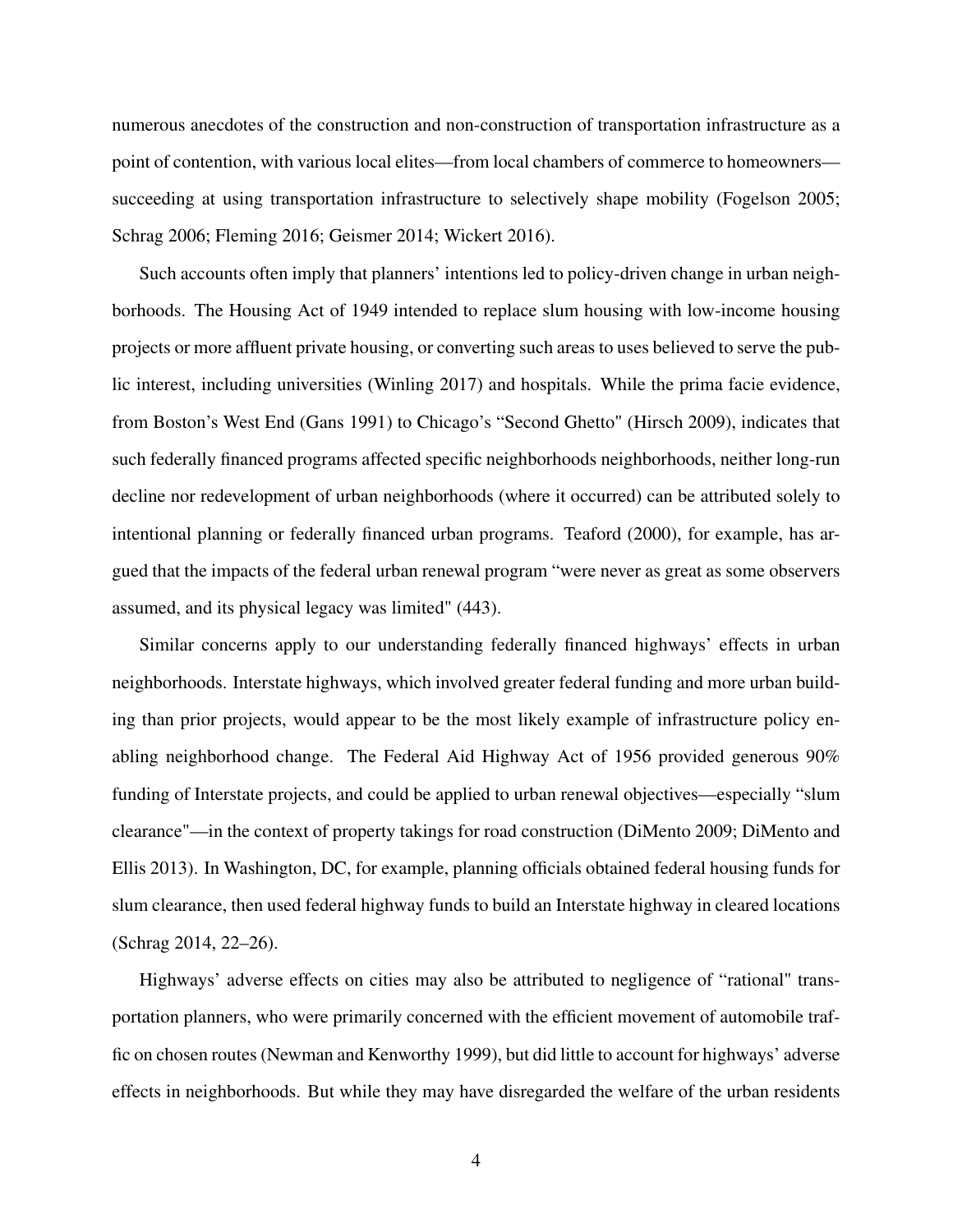displaced by highway projects, efficiency concerns may have reduced adverse effects. For example, highway planners sometimes sought to minimize land acquisition costs by routing highways through parkland, industrial areas, and other unpopulated regions in a way that minimized impacts in populated urban neighborhoods (DiMento and Ellis [2013\)](#page-33-4), but did not incorporate social and environmental impacts into road planning until forced to by late 1960s and early 1970s Freeway Revolts, well-organized campaigns to block Interstate projects (Mohl and Rose [2012\)](#page-36-5). What studies were done during the peak Interstate construction period in the 1950s and 1960s were usually concerned with assessing economic development benefits (Goldstein [1970\)](#page-34-7). Such findings, based on comparative case studies or basic interrupted time series analysis, appeared in the work of early quantitative geographers (Garrison et al. [1959\)](#page-34-8) and in research compendiums assembled by the federal Bureau of Public Roads and Federal Highway Administration (United States. Department of Commerce. Bureau of Public Roads. [1964;](#page-38-2) U.S. Department of Commerce. Bureau of Public Roads. [1966;](#page-38-3) Federal Highway Administration [1966\)](#page-33-5). Only a few contemporaneous observers on the periphery of the highway program, including Daniel Patrick Moynihan [\(1960\)](#page-36-6) and Lewis Mumford (1957), vocally criticized highway planners' shortsighted practices and their failure to measure urban social costs. However, only by the late 1960s and early 1970s did social scientists and geographers begin measuring highways' adverse community effects in earnest. For example, radical geographer William Bunge pioneered a study of Detroit geography, offering some of the first measurements of Interstate highways' effects on black neighborhoods (Bunge [1971\)](#page-32-3). In brief, the engineering mindset of highway planners, focused as it was on optimizing traffic movement and not on aiding urban renewal, may have minimized damage to urban centers.

## Data and Methods

The regnant account of highways as an instrument of urban renewal suggests that planners and politicians were deliberate in using highways as an instrument of urban renewal, and targeting neighborhoods for highway development. To the extent that highway planners considered known factors in deciding where to build Interstates, biases in the placement of highways present a man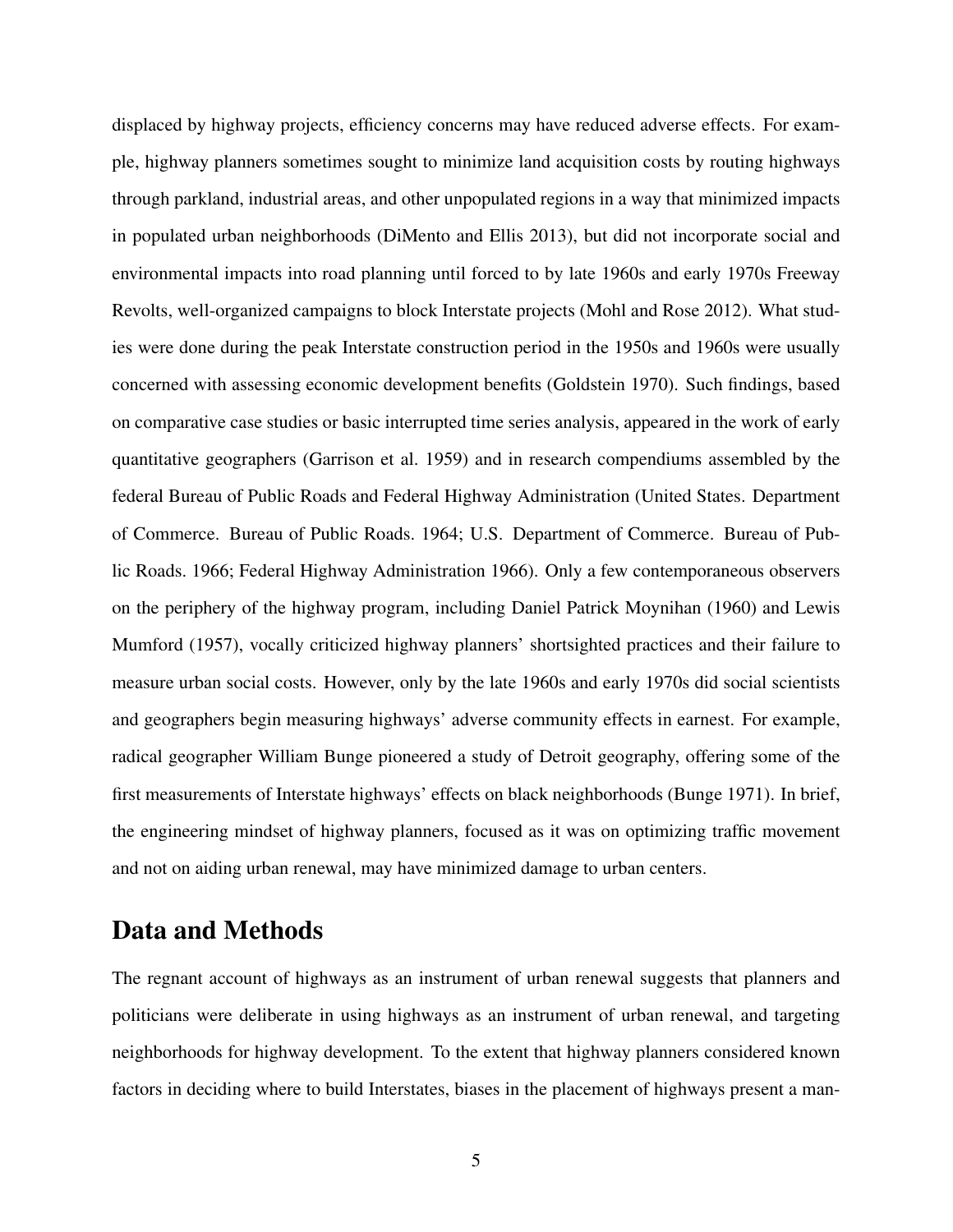ageable causal inference problem. Federal guidelines advising states on best highway construction practices allow us to observe, and account for, the measurable factors used to determine placement of highways—the "assignment mechanism" (Rubin [1991\)](#page-37-5). Our data collection and statistical methods for causal identification are built around modeling this process. We created a new urban neighborhood geography based on available historical Census and redlining maps.

We estimated the causal of effect of highways construction on two major outcomes measured in the Census: housing stock and population. Among available measures, these two variables most clearly and consistently capture neighborhood change.<sup>[2](#page-7-0)</sup> Because highway planners were more likely to place Interstate highways in some neighborhoods than others, we adopted a causal identification strategy to account for subjective elite perceptions and neighborhoods' demographic and physical makeup. To account for the assignment mechanism, we used these covariate data in subclassification (exact matching) followed by entropy balancing. On the resulting reweighted sample, we applied least squares regression, including as predictors the same variables included in the matching procedure (Ho et al. [2007\)](#page-35-4).

To historical record provides ample documentation of the factors considered in determining the location of Interstate highways. The 1944 *Interregional Highways* report, which presented the first proposal for what would become the Interstate Highway System, laid out criteria to be considered in the location of a national expressway system, and the specific factors that would determine intercity and county route selection. These factors have been used in previous work estimating the effects of the density of the highway network built in suburban counties and across metropolitan areas (Nall [2015,](#page-36-7) [2018\)](#page-36-8). However, unlike previous studies, which have tended to focus on larger metropolitan areas, our study has required us to attend to ways that state and local elites might have sought to use highways to benefit preferred constituencies at the expense of less favored ones (Glaeser and Shleifer [2005\)](#page-34-9). Data on neighborhoods' demographic makeup and the subjective rating of specific neighborhoods by local elites—captured by HOLC redlining maps—account for bias against specific places and constituencies. Therefore, our data collection strategy aims to

<span id="page-7-0"></span> $2$ The clearest indicator of neighborhood desirability, home value, was recorded inconsistently across our study's time period, and became available only with the 1970 Census.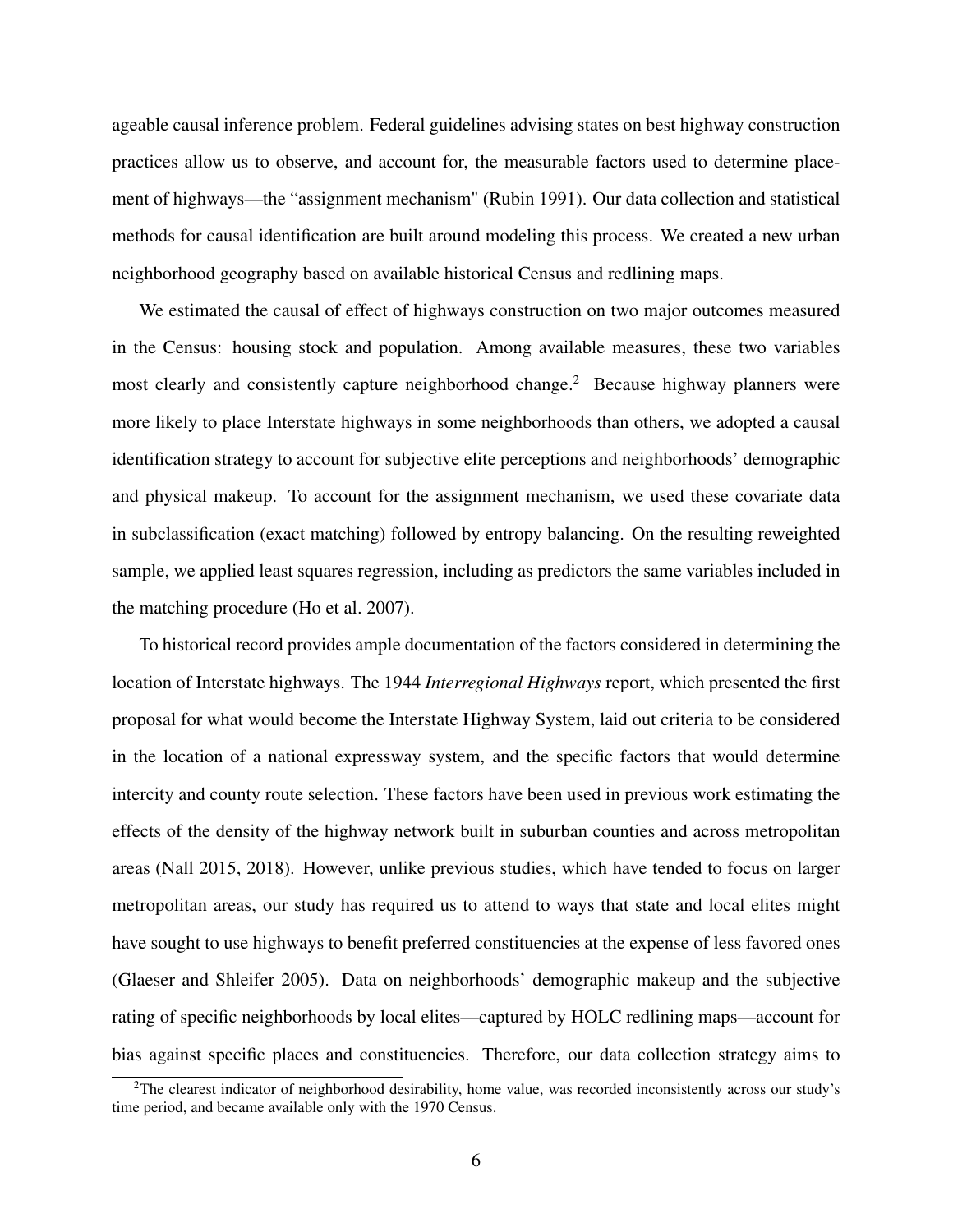account for both technical and political factors leading to highway construction in a residential location, using measures collected before construction of Interstates.

### Defining Neighborhoods for Purposes of Historical Comparison

To make use of available data on neighborhood characteristics from the pre-treatment period, we defined our population of interest as all urban neighborhoods that were covered by the Home Owners Loan Corporation (HOLC) residential security maps drafted in the late 1930s, and for which 1950 Census tract data were also available. This definition includes most residential neighborhoods in the most central parts of present-day major cities. In defining these neighborhoods, we took care to analyze only neighborhoods that were assigned evaluations on the HOLC maps. These assessments, made by Federal Housing Administration (FHA) surveyors, gave residential neighborhoods creditworthiness scores on a four-point scale running from A (best) through D (worst). The neighborhood scores informed the agency and bankers about each home's perceived suitability for federal mortgage guarantees and refinancing (Jackson [1985,](#page-35-5) 202–3). These data were recently converted to into analyzable GIS vector data and published by a consortium of urban historians and digital humanities scholars (Nelson et al. [2017\)](#page-36-4). We combine the HOLC map information with Census data from subsequent decades, 1950 to 2010.<sup>[3](#page-8-0)</sup>

Because the HOLC map geographies do not align perfectly with Census tract data, and because Census tracts vary by year, for our analysis we define a new interpolated unit called the *HOLCtract*, which consists of portions of 1950–2010 Census tracts that appear in the National Historical GIS database (Manson et al. [2017\)](#page-35-2) and that share a common HOLC letter rating. All GIS data from subsequent years are standardized to these tract sections to allow comparisons over multiple decades.

The process for creating HOLC-tracts is outlined in Figure [1,](#page-9-0) which presents HOLC neighborhoods and Census tracts in Columbus, Ohio. The top left panel presents all 1950 Census tracts in the metropolitan area. Many of these cover commercial, industrial, and undeveloped areas that

<span id="page-8-0"></span> $3$ Separately, we collected and merged in Census tract data from 1940, but those tract-level data were available for neighborhoods in only the largest US cities.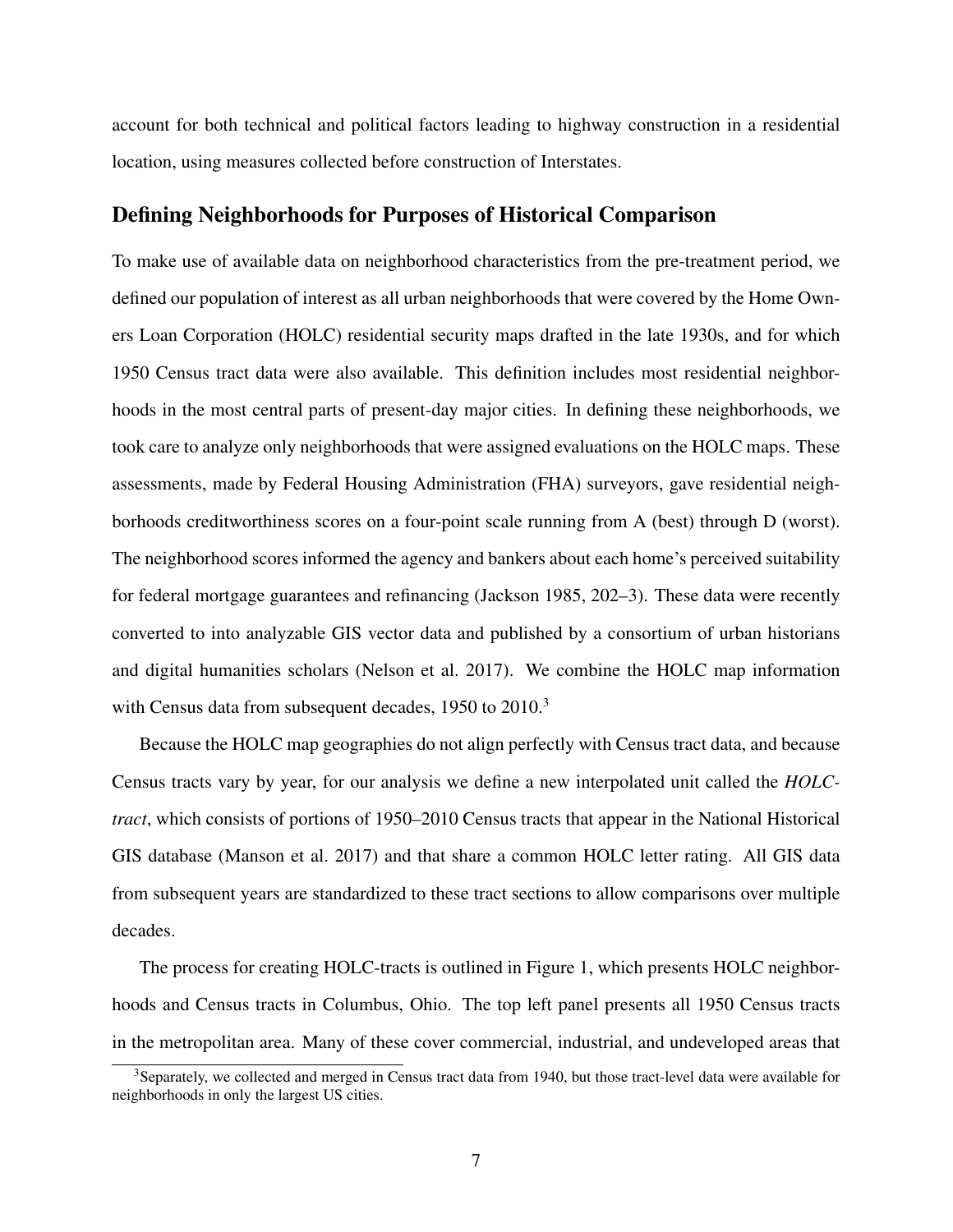<span id="page-9-0"></span>











HOLC grade: **■A** ■B ■C ■D

| Treatment        | <b>HOLC</b> |     | Area | % of % of |      | ℅                                  |       | % area % treated % treated |       |
|------------------|-------------|-----|------|-----------|------|------------------------------------|-------|----------------------------|-------|
| type             | grade       | N   |      |           |      | (sg km) units area treated treated |       | units                      | area  |
|                  | A           | 13  | 18   | 0.11      | 0.32 | 1.86                               | 3.05  | 2.15                       | 4.40  |
| Built pre-1960,  | B           | 82  | 66   | 0.71      | 1.16 | 3.42                               | 5.07  | 13.53                      | 16.03 |
| no buffer        | С           | 266 | 203  | 2.31      | 3.58 | 5.51                               | 8.22  | 43.89                      | 49.27 |
|                  | D           | 245 | 125  | 2.13      | 2.20 | 6.85                               | 9.51  | 40.43                      | 30.29 |
|                  | A           | 48  | 47   | 0.47      | 0.95 | 7.56                               | 8.92  | 3.30                       | 5.73  |
| Built 1960-1969, | B           | 203 | 155  | 1.99      | 3.07 | 9.39                               | 13.12 | 13.96                      | 18.59 |
| 400 m buffer     | С           | 628 | 388  | 6.15      | 7.67 | 14.55                              | 17.72 | 43.19                      | 46.39 |
|                  | D           | 575 | 245  | 5.63      | 4.84 | 18.56                              | 21.35 | 39.55                      | 29.29 |
|                  | A           | 23  | 30   | 0.20      | 0.52 | 3.24                               | 5.00  | 3.16                       | 5.17  |
| Built pre-1960,  | в           | 76  | 56   | 0.65      | 0.96 | 3.18                               | 4.35  | 10.43                      | 9.61  |
| no buffer        | С           | 284 | 286  | 2.44      | 4.89 | 5.86                               | 11.21 | 38.96                      | 48.93 |
|                  | D           | 346 | 212  | 2.98      | 3.63 | 9.40                               | 15.17 | 47.46                      | 36.29 |
|                  | A           | 56  | 53   | 0.55      | 1.04 | 8.71                               | 9.93  | 3.75                       | 5.64  |
| Built 1960-1969, | B           | 198 | 125  | 1.93      | 2.42 | 9.18                               | 10.85 | 13.25                      | 13.11 |
| 400 m buffer     | С           | 564 | 449  | 5.50      | 8.68 | 13.26                              | 19.97 | 37.75                      | 47.02 |
|                  | D           | 676 | 327  | 6.59      | 6.32 | 21.13                              | 26.63 | 45.25                      | 34.23 |

Figure 1: Creation of the HOLC-tract units used in analysis, using Columbus, Ohio as an example. Home Owners Loan Corporation polygon files (Nelson et al. [2017\)](#page-36-4) were merged with the NHGIS 1950 Census tract polygons, for which data were areally interpolated for later Census years. Key summary statistics by HOLC grade are reported in the table.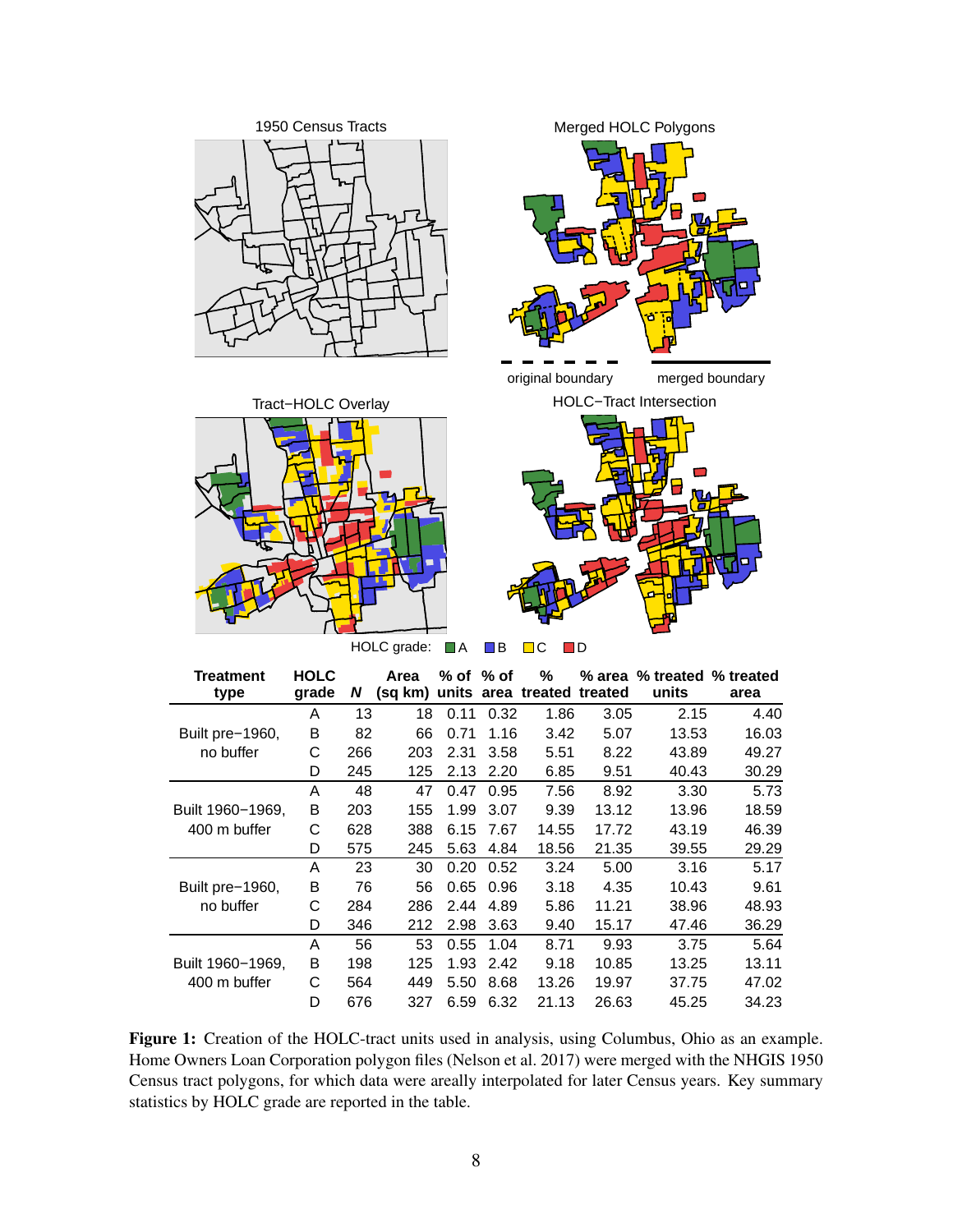were not assigned grades on the HOLC maps, and were therefore excluded from our database. The top right panel presents the full set of graded HOLC areas, showing how contiguous and identically rated HOLC polygons merged into single polygons to simplify subsequent merging with Census data.[4](#page-10-0) The bottom left panel presents the same tract map overlaid on the merged HOLC areas. While the graded areas on the HOLC maps nearly always overlapped 1950 Census tracts, tracts sometimes contained parts of differently graded areas, and vice versa. The bottom right panel displays the final HOLC-tract sample.<sup>[5](#page-10-1)</sup>

For any given Census year, values for HOLC-tract  $h$  of a count variable  $c$  are calculated as follows:

$$
A_h \sum_{i=1}^{N} \frac{1}{a_i} \times \sum_{i=1}^{N} \left( c_i \times \frac{a_i}{A_i} \right) \tag{1}
$$

Where i indexes Census tracts that intersect with the HOLC-tract,  $h$ , and have a non-missing value for c. N is the total number of such Census tracts in some year t (if t is the reference year,  $N = 1$ ,  $A_h = a_i$ , and the equation simplifies to  $\frac{v_i \times a_i}{A_i}$ ).  $a_i$  is the area of i that intersects with h,  $A_i$ is the total area of tract *i*, and  $A_h$  is the total area of HOLC-tract  $h, h \ge \sum_{i=1}^{N} a_i$ .<sup>[6](#page-10-2)</sup>

<span id="page-10-0"></span><sup>&</sup>lt;sup>4</sup>Maps in the University of Richmond HOLC archive sometimes included "area descriptions," the HOLC surveyors' canvassing forms used to rationalize neighborhood ratings for each neighborhood. However, these valuable data were missing for many HOLC areas.

<span id="page-10-1"></span><sup>&</sup>lt;sup>5</sup>We assume uniform distributions within Census tracts, a widely used assumption in basic areal interpolation methods. For example, if half of a Census tract overlaps with a HOLC-tract, we assume that half of the tract's population and housing units are in the resulting HOLC-tract. Because HOLC-tracts are based on 1950 Census tracts, no additional interpolation is necessary for 1950 Census values. However, for Censuses other than 1950, parts of the HOLC-tract may not overlap with Census tracts, or some tracts may be missing data. In such instances, we extrapolate known values to fill the area of the HOLC-tracts. For example, if half the area of the HOLC-tract was filled by a single Census tract but otherwise devoid of Census data, we doubled the tract's Census count values. We adopted a rule to drop HOLC-tracts that were 5% or less of the area of the applicable 1950 Census tract. To ascertain the robustness of the coding rules, we conducted additional robustness checks setting different thresholds for data exclusion. Our analyses are robust to these coding choices (Online Appendix, p. [16\)](#page-53-0).

<span id="page-10-2"></span><sup>6</sup>We adopt an areal interpolation method focused on the features of our data. Leading constant-geography databases begin, at their earliest, in 1970, the first year that the Census Bureau tracted the entire country. To our knowledge we are the first researchers to apply areal interpolation to a national database of HOLC neighborhoods to allow long-term comparisons. All areal interpolation methods entail introduction of error that depends on the researcher's chosen source and target (output) data (Schroeder [2007,](#page-37-6) [2017;](#page-37-7) Logan, Xu, and Stults [2014;](#page-35-6) Hawley and Moellering [2005\)](#page-34-10). The most accurate methods typically capitalize on auxiliary data, such as land use data and road network density (which proxies for population density), that improve on the uniform distribution assumptions, but such fine-grained data are often unavailable in historical settings.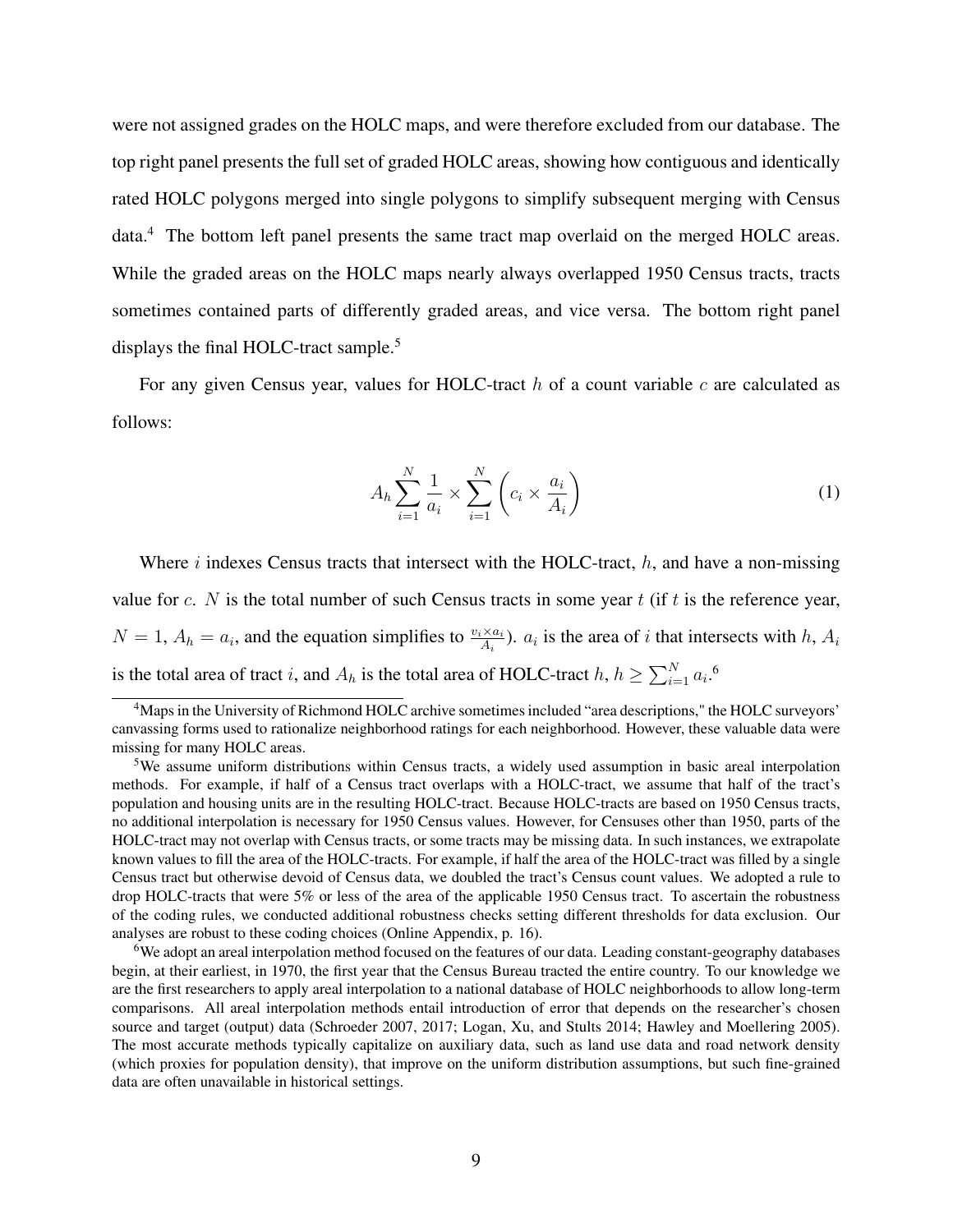### Treatment

Our treatment variable is a binary indicator of whether an Interstate expressway was built in a HOLC-tract in one of two construction periods. We assembled our treatment data from georeferenced Rand McNally Road Atlases from the years 1960 to the present. We assembled our data by starting with US-numbered and Interstate highways in the 2011 Bureau of Transportation Statistics National Highway Planning Network (NHPN) layer (Federal Highway Administration [2013\)](#page-33-6). For each segment in these data, we used the Rand McNally road atlases to assign each included NHPN segment additional data fields by assigning each segment the class of road reported in the Rand McNally atlases from 1934 and from 1940 to 2000 (at decade intervals). Following the approach in Nall [\(2015\)](#page-36-7), we define a HOLC-tract as being treated during a specific decade if the district had any Interstate mileage in the chosen decade, and none before, and separately calculate highways' effects in each cohort. To ensure that we are making fair comparisons across the 50 to 60 years after Interstate construction, we define and make comparisons within two treatment *cohorts*: HOLC-tracts in which Interstates had been built by 1960, and others in which Interstates were built between 1960 and 1969. This captures the majority of Interstate construction. (So few urban Interstate miles were completed in the 1970s that any attempted estimates, especially within neighborhood subgroups, would be severely underpowered.)<sup>[7](#page-11-0)</sup> In each of the evaluation cohorts, HOLC-tracts were defined as treated only if an Interstate highway directly intersected the HOLCtract.[8](#page-11-1) For purposes of estimating the average treatment effect on the treated units, the data set used in estimation contains only the HOLC-tracts "treated" during that cohort, plus those not treated in previous or subsequent period.

To get a sense of how highway placement varied by HOLC grade, one can consult the table at the bottom of Figure [1.](#page-9-0) For each treatment cohort (built pre-1960 vs. built 1960–1969) and buffer type (no buffer vs. 400 m buffer), the table displays: the total number of HOLC-tract units

<span id="page-11-0"></span><sup>&</sup>lt;sup>7</sup>Among the HOLC-tracts in the database, only 4% had highways built in 1970 or later. This prevented precise estimation of highways' causal effects, especially for subgroup analysis.

<span id="page-11-1"></span><sup>&</sup>lt;sup>8</sup>As a robustness check, our treatment variable was recoded by placing a 400-meter buffer around Interstates, and all HOLC-tracts intersecting with the buffers were defined as treated. Using the buffered treatment variable yields approximately the same results. (See Online Appendix, p. [9.](#page-47-0)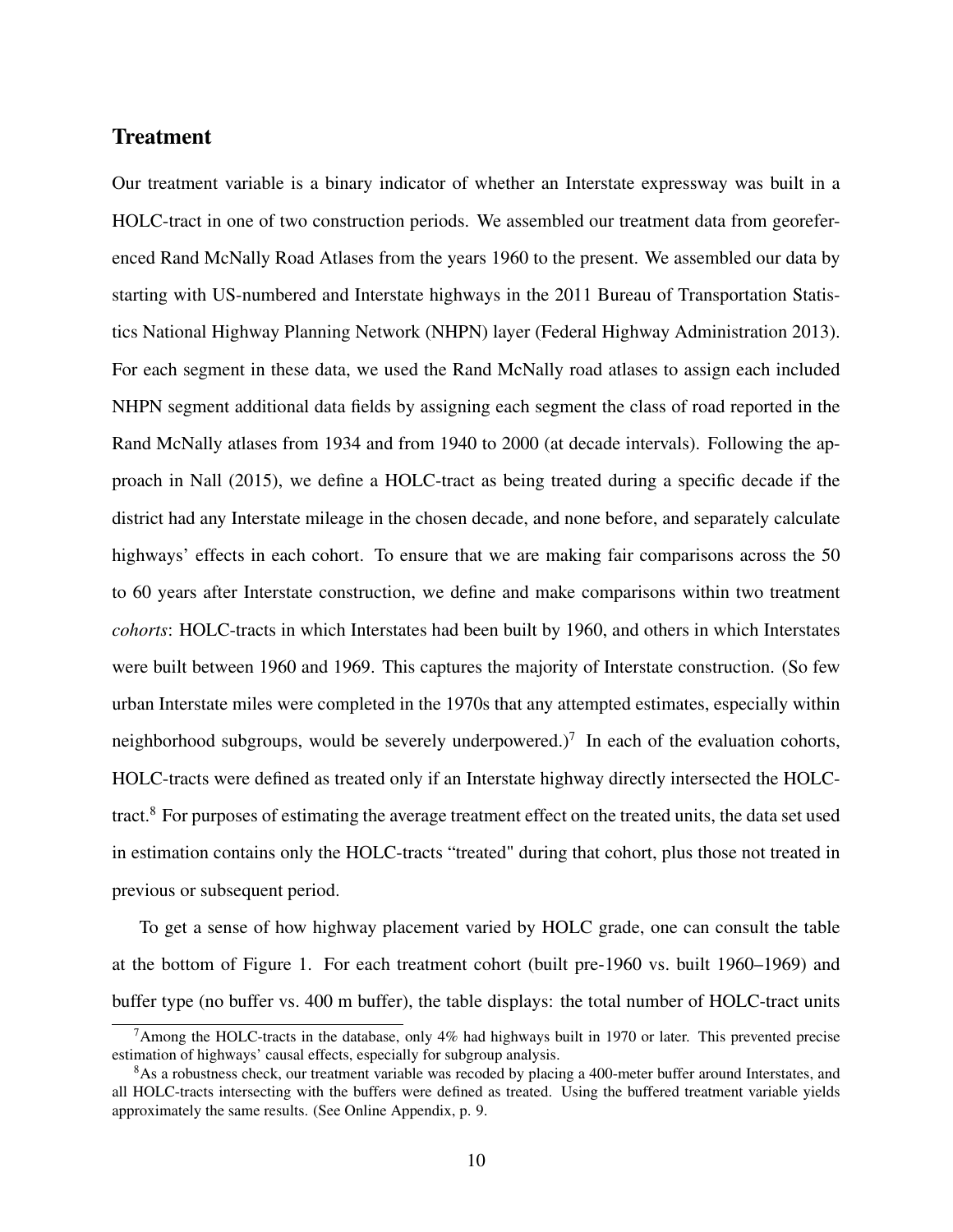of that grade that were treated according to that definition (*N*); the total area in square kilometers corresponding to those treated units (Area); the percent of all units  $N$  corresponds to (% of units); the percent of total area that the treated area of that HOLC grade corresponds to (% area); the percent of HOLC-tracts of that grade that were treated according to that definition (% treated); the percent of area from HOLC-tracts of that grade that were treated according to that definition ( $%$  area treated); the percent of treated units in that subset it represents ( $%$  treated units, which sums to 100 within the subset); and the percent of treated area it represents<sup>[9](#page-12-0)</sup> For example, about 1.9 percent of A-rated, 3.4 percent of B-rated, 5.5 percent of C-rated, and 6.9 percent of D-rated HOLC-tracts were coded as treated before 1960 (without applying a buffer). Within this subset, A- and B-rated HOLC-tracts represent about 20.4 percent of the total treated area, while C- and Drated neighborhoods account for 49.3 and 30.3 percent of the treated area, respectively. Regardless of the treatment cohort or whether a buffer was applied, lower-rated neighborhoods were much more likely to receive Interstates.

#### **Outcomes**

We focus on two longitudinally comparable and clear-cut measures of Interstates' effects on HOLCtracts: population and number of housing units in each Census year, measured as *log persons per square kilometer* and *log housing units per square kilometer*. [10](#page-12-1) Destruction of housing units for highway rights of way is the most direct localized impact that we can measure in Census data. However, even where highway planners sought to minimize destruction of housing stock in a neighborhood, neighborhoods in the vicinity of a highway may have lost housing as Interstates' noise, air pollution, and other nuisances. Absent other financial data (such as home values), a decline in the number of housing units provides the clearest indicator that Interstates destroyed neighborhood capital stored in housing stock. While population is highly correlated with housing unit count  $(r > .9)$ , it provides independent information on Interstate's impacts. We track these

<span id="page-12-0"></span><sup>&</sup>lt;sup>9</sup>This was the % treated area, i.e.,  $100 \times$  % area treated  $\div \sum [\%$  area treated], where  $\sum [\%$  area treated] = 100).

<span id="page-12-1"></span> $10$ To account for instances of tracts with zero population, we added 1 to all values.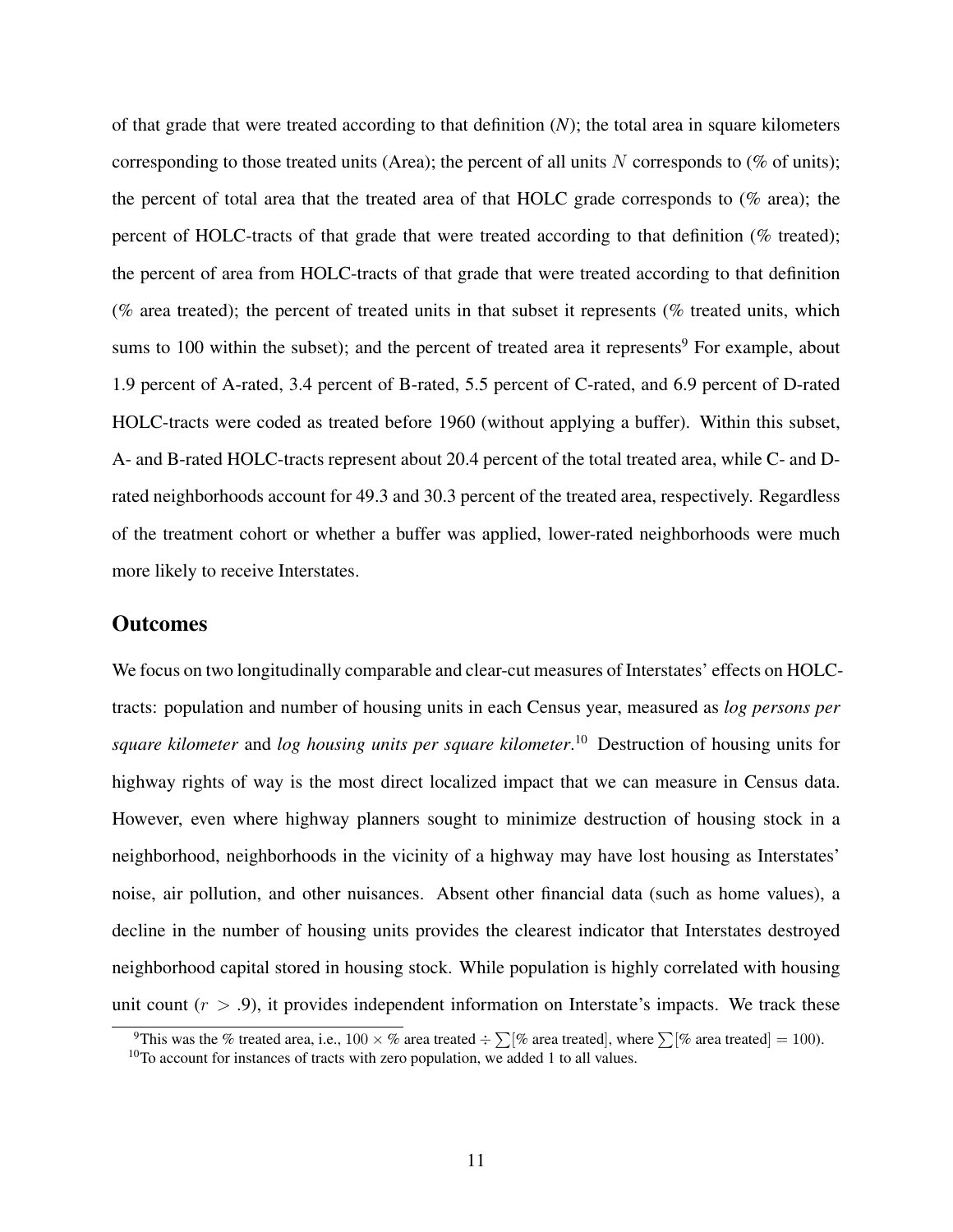population and housing unit values for all HOLC-tracts for every decennial Census year from 1950 to 2010.

In addition to analyzing the effects on urban development, we draw upon additional Census data to assess how changes in housing and population coincided with other forms of residential change. The Census "year structure built" variable has indicated the number of housing units built in each decade, and has been reported since the 1970 Census. It captures two important outcomes: effects of highway construction on the net removal of old housing stock, and the presence of newer housing stock. Presence of relatively newer housing stock is an indicator of the extent to which neighborhoods became an attractive site for new housing development. Even if state highway departments destroyed housing stock when building Interstate highways, the possibility remains that the new highways could have stimulated economic activity in portions of affected neighborhoods outside the highway's immediate footprint. To capture the extent to which highways destroyed preexisting housing and stimulated (or inhibited) development, we examine Interstates' effect on the number of housing units in HOLC-tracts built in specific decades. This analysis decomposes the factors contributing to growth or decline in housing units. If highways caused a drop in older housing units and an increase in newer housing units over time, this would suggest that highways' long-term impacts were most clearly felt through their role in "slum clearance." If, instead, highways caused a drop in older as well as newer units, it would indicate that destruction of housing units for highway construction was accompanied by subsequent disinvestment in affected neighborhoods. Finally, minimal loss of pre-Interstate housing stock followed by ongoing drops in production of newer housing units would suggest that highways' adverse effect on housing occurred primarily through discouraging real estate investment.

We examined other outcomes, including the percentage nonwhite (racial minority), the proportion of housing units rented, and median home values. These supplemental results appear in the Online Appendix, p. [23.](#page-61-0)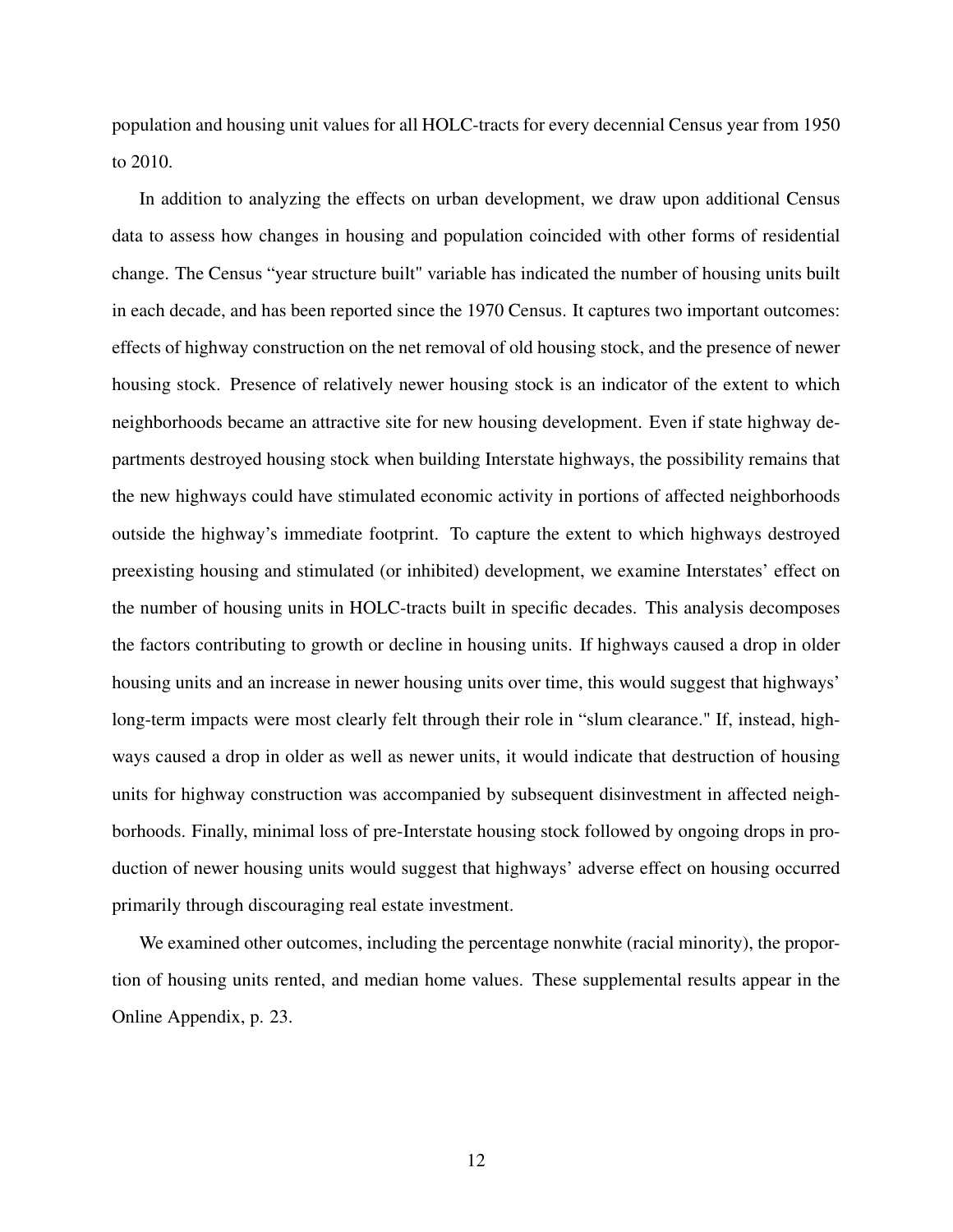### **Covariates**

For each HOLC-tract, we assembled data on baseline factors believed to predict construction of Interstate highways and influence our outcomes of interest: subjective ratings of neighborhoods' desirability and quality; baseline demographic characteristics; and preexisting infrastructure and physical features conducive to highway construction. The state highway departments that had jurisdiction over Interstate roadbuilding employed transportation engineers concerned with planning routes that maximized efficient traffic flow in response to expected point-to-point traffic demand, usually without regard for environmental and equity concerns (Mickle [1952;](#page-36-9) Mohl and Rose [2012\)](#page-36-5). Thus, urban Interstate route locations typically were constructed to offer the least resistance to roadbuilders (in financial cost and political controversy) while also preserving routes' directness (United States, Public Roads Administration [1944;](#page-38-4) Taylor [1995\)](#page-37-8). While transportation engineering practices might have led to more highways in poor neighborhoods, strict adherence to federal guidelines might have resulted in alternative routes. As DiMento and Ellis [\(2013\)](#page-33-4) write, *Interregional Highways* advised that the new highways should be located "parallel to the normal street grid", "near or above railroad rights of way," along "riverbanks and the valleys of small streams," or "along the boundaries of parks and other large tracts of city or institutional property" (64). Such cost-saving location decisions could have placed highways between neighborhoods, minimizing long-term neighborhood damage and housing loss.

While rational transportation planners (Newman and Kenworthy [1999\)](#page-36-2) were not concerned with using highways as instruments of urban renewal and social control, even nominally raceblind, fiscally conservative engineering practices may have resulted in de facto discrimination against racially diverse neighborhoods. Throughout the 1950s and 1960s, residents of poor and racial minority neighborhoods lacked the political and legal power required to block slum clearance. Such neighborhoods also had a higher share of renters who, all else equal, are less likely to vote (Manturuk, Lindblad, and Quercia [2009\)](#page-36-10) or to attend public meetings to challenge development projects (Einstein, Palmer, and Glick [2018\)](#page-33-7). Renters had few rights against property seizures, and federal law did not require state highway departments to provide (minimal) relocation assis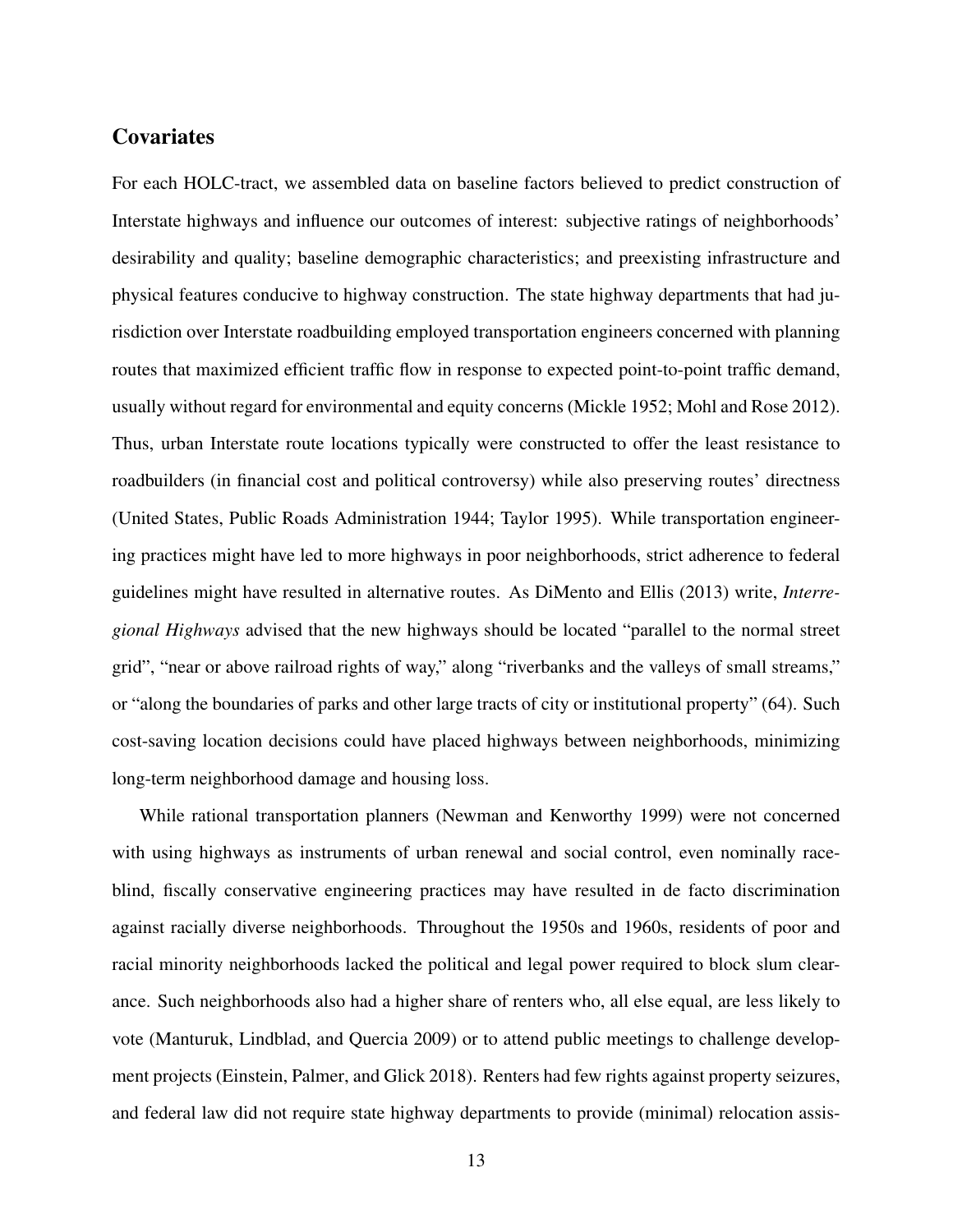tance to renters until 1965 (Mohl [2004,](#page-36-1) 680). Finally, poor and racially diverse neighborhoods had been economically weakened by redlining—decades of financial, insurance, and real estate practices that denied capital to, entire urban neighborhoods, as a matter of law (Rothstein [2017\)](#page-37-9) and commercial practice (Jackson [1980;](#page-35-7) Jackson [1985;](#page-35-5) Hillier [2003\)](#page-34-11).

For each HOLC-tract, we collected baseline covariate data, starting with *HOLC residential security map ratings*. The residential security maps created by the Home Owners Loan Corporation (HOLC)—the agency responsible for rating neighborhoods for refinancing of home loans for homeowners in default during the New Deal era—can be understood as a summary statistic capturing the probability that a neighborhood will be subjected to disinvestment, slum clearance, urban renewal, and, after accounting for technical and physical factors, highway construction. A large collection of HOLC maps were recently digitally traced and converted to shapefiles by a multi-university research consortium (Nelson et al. [2017\)](#page-36-4). We downloaded and combined the data from the 58 cities for which the consortium reported data.<sup>[11](#page-15-0)</sup> In addition to relying on demographic data, HOLC auditors conducted surveys of bankers, city building officials, and other holders of local expert knowledge to determine how to assign ratings to various neighborhoods, which were given ratings from "A" (most desirable and creditworthy) to "D" ("hazardous"). The presence of people of color or certain Southern or Eastern European groups factored into the ratings. Even limited settlement by blacks, Asians, or other racial and ethnic groups could place a neighborhood in the "D" category. The ratings also favored recently developed, single-family residential neighborhoods, to the exclusion of mixed-use neighborhoods with multi-family units and depreciating older homes (Federal Housing Administration. [1936\)](#page-33-8).<sup>[12](#page-15-1)</sup>

While the causal effect of HOLC maps on institutions' behavior has been debated by urban historians, the maps nevertheless are a useful summary of official assessments of neighborhood

<span id="page-15-0"></span><sup>&</sup>lt;sup>11</sup>GeoJSON files used to create the online map were imported into ArcMap and combined to form a single national GIS shapefile.

<span id="page-15-1"></span> $12$  Jackson [\(1980\)](#page-35-7) notes that FHA underwriters were instructed to account for 8 criteria, with "relative economic stability" and "protection from adverse influences"—widely understood to refer to racial minorities and non-WASP whites—collectively accounting for 60% of neighborhood scores (435).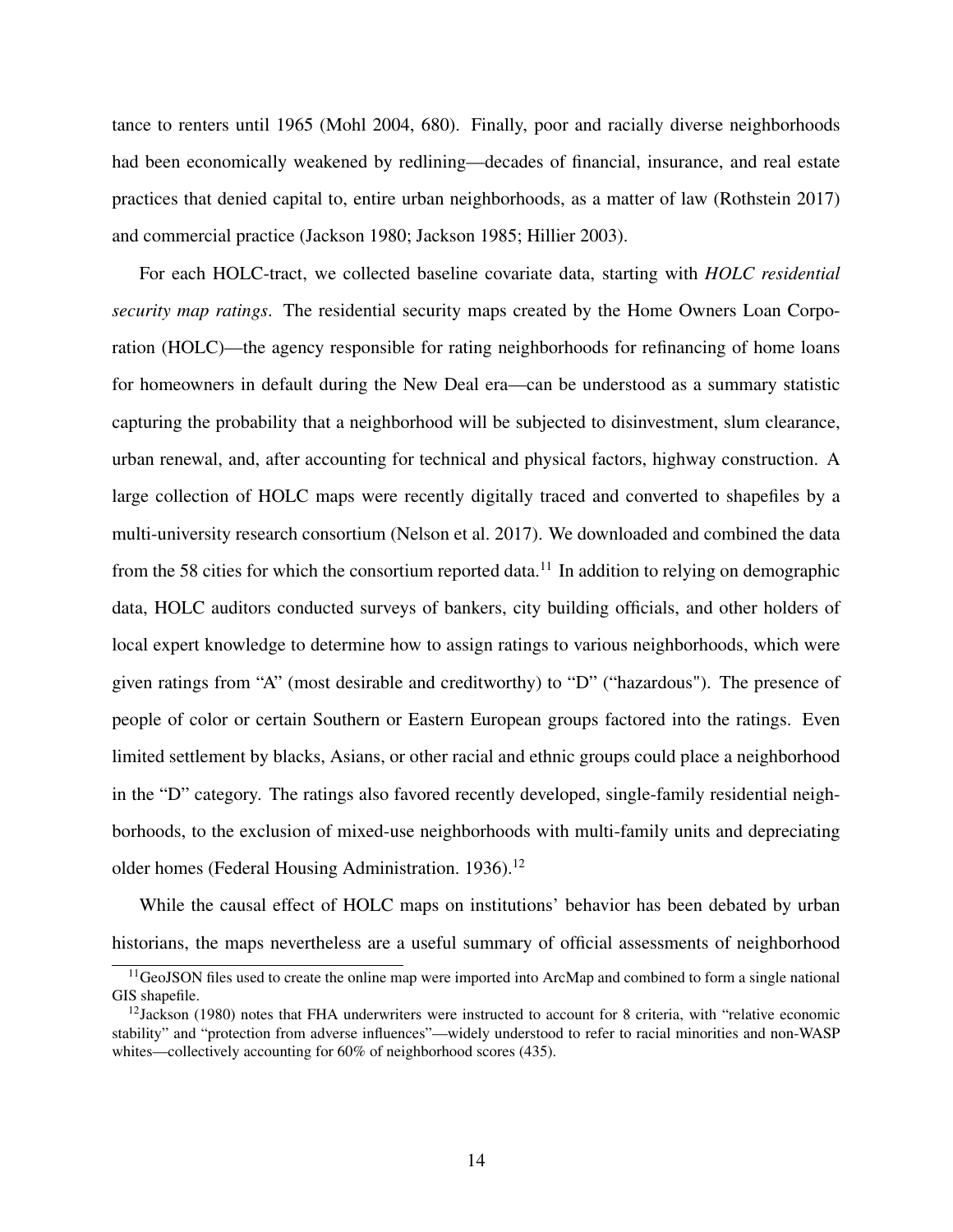quality, which may be predictive of both ongoing neighborhood trends.<sup>[13](#page-16-0)</sup> The ratings therefore are a useful for reducing the dimensionality of factors leading to to later slum clearance programs, urban renewal, and highway placement. As the summary tables at the bottom of Figure [1](#page-9-0) demonstrate, low-rated (C and D) tracts were not only more prevalent within urban areas, but were also much more likely to be subjected to placement of an Interstate highway. Depending on how one defines placement of an Interstate through a neighborhood (either treating Interstates as a line or defining their impact area as a 400-meter buffer zone), HOLC-tracts given a D rating were around three times as likely to be subjected to Interstate highway construction as A-rated neighborhoods. Our use of HOLC grades follows on prior uses of natural propensity score equivalents, including home values (Keele and Titiunik [2016\)](#page-35-8) and estimated ideal points (Lupu [2013\)](#page-35-9) used as balancing scores (Rosenbaum and Rubin [1983\)](#page-37-10). However, we do not rely exclusively on these scores.<sup>[14](#page-16-1)</sup> In our matching and regression analysis, we subclassify (exact-match) on HOLC rating, then perform additional matching within each HOLC grade.

Because the HOLC rating captures only some of the factors used to select neighborhoods for highway construction. We also assembled, and matched and regressed on, additional historical covariate data on the physical, social, and economic factors contributing to state highway departments' decision to build Interstate highways in a neighborhood (Rubin [1991\)](#page-37-5).

We also accounted for physical factors, including natural features and preexisting infrastructure, that determined Interstate highway construction locations. Previous studies on highways' economic effects have used previously built infrastructure such as rail lines as an instrument predicting subsequent placement of highways and other infrastructure. Duranton and Turner [\(2012\)](#page-33-9), for example, used an 1898 railroad map as an instrument for highways built by 1983, as railroads and highway departments built roads on similar land. The previous construction of rail lines through a community may have increased, or at least predicted, a residential neighborhood's prob-

<span id="page-16-0"></span><sup>&</sup>lt;sup>13</sup>Hillier [\(2003\)](#page-34-11), for example, suggests that HOLC maps were not directly used by private lenders, and instead summarized extant financial practices.

<span id="page-16-1"></span><sup>&</sup>lt;sup>14</sup>While Rosenbaum and Rubin [\(1983\)](#page-37-10) demonstrate that the *true* propensity score operates as a balancing score, scholars typically use crudely estimated propensity scores in propensity score matching. The assumptions needed for such matching to work are rarely satisfied, but such methods can reduce imbalance between treated and control units.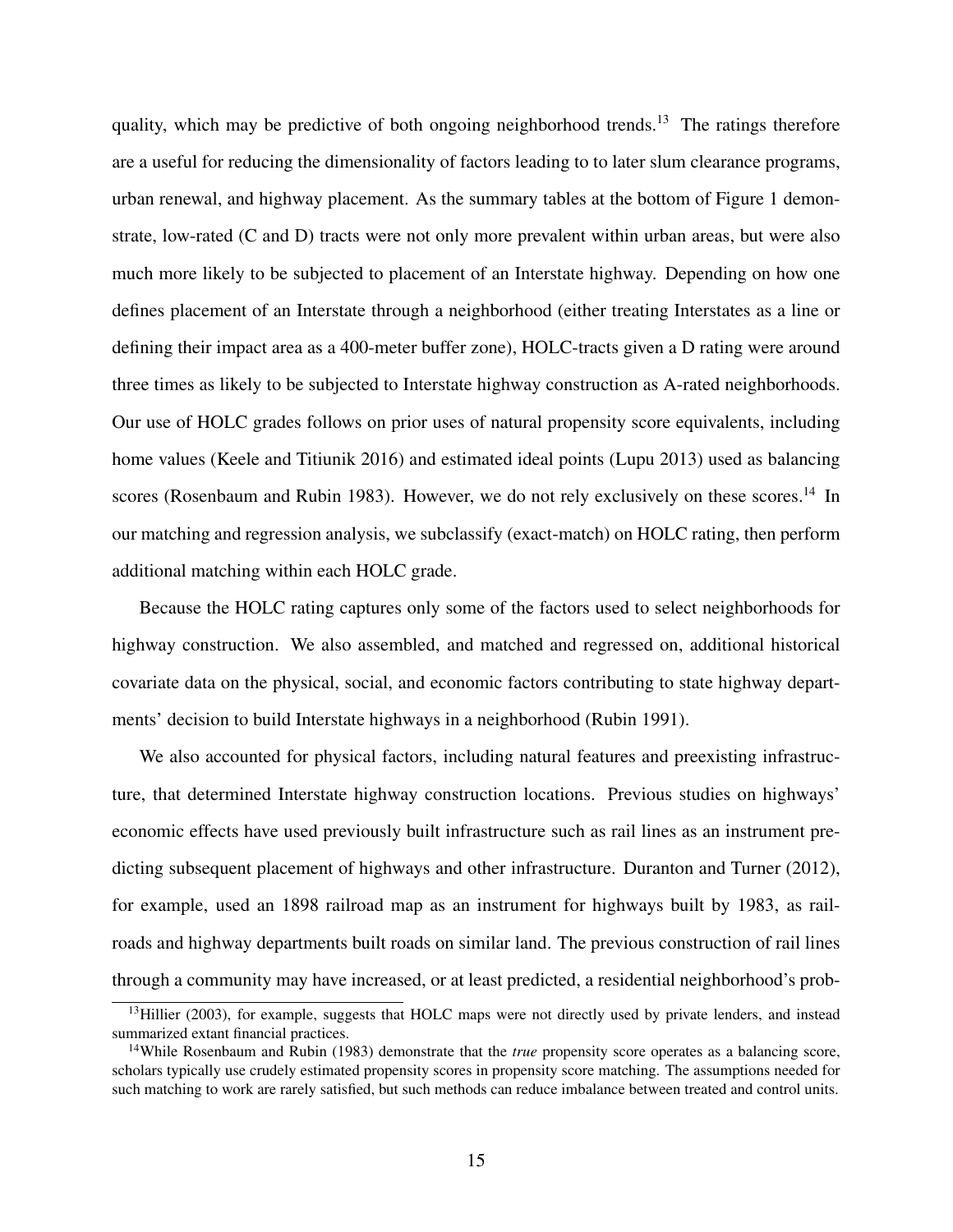ability of placement of an Interstate highway in a neighborhood. However, railroad infrastructure also led to localized industrial development and 19th century urbanization in metropolitan areas (Atack et al. [2010;](#page-32-4) Baum-Snow et al. [2012;](#page-32-5) Rodden [2014\)](#page-36-11). Rail lines, often regarded as a physical nuisance, tend to be located in river valleys and run through and along industrial zones, and they provide a single continuous right of way. As a result, they tend to be adjacent to, and sometimes delineate, "slum" areas that may be most exposed or vulnerable to highway construction (Ananat and Washington [2009\)](#page-32-6).[15](#page-17-0)

Rather than pursuing an instrumental variables approach, we included historical railroads as a covariate in matching and regression. Using the full historical railroad, river and canal databases assembled by Atack [\(2016\)](#page-32-7), we created a binary indicator of whether the HOLC-tract had *any railroad mileage within 800m* between 1826 and 1911 (the time coverage of Atack's database). Such HOLC-tracts were twice as likely to become the future site of an Interstate highway as those with no historical railroads. We constructed a similar binary variable indicating whether a *steamboatnavigable river or canal was within 800m* of the HOLC-tract. Both variables are consistent with the suggestion in *Interregional Highways* identified to establish rights of way along waterways. Finally, using our Rand McNally Road Atlas data from 1934 to 1950, we include as an indicator variable whether any *US and state highways that would later become US-numbered highways or Interstates* preexisted in the location, as Interstate expressways were often built alongside or as an upgrade to such roads.[16](#page-17-1)

In addition to the HOLC ratings and physical information, we included as controls covariate data from the 1950 US Census, the earliest year for which Census data were broadly available

<span id="page-17-0"></span><sup>&</sup>lt;sup>15</sup>While we might have used railroads as an instrumental variable for highway placement, we abstained from doing so for three reasons. First, we retained substantive interest in social and political inequalities in highway building, which was inconsistent with estimation of the local average treatment effect (LATE) through instrumental variables analysis. Second, the exclusion restriction is unlikely to be satisfied, as railroads were likely to affect future outcomes by multiple causal pathways other than the construction of Interstate highways. Third, we were concerned with the impact of highways on different categories of urban neighborhoods, and meaningful subgroup comparisons would not have been feasible.

<span id="page-17-1"></span><sup>&</sup>lt;sup>16</sup>Specifically, we include an indicator for whether any US- or state-signed controlled-access, divided expressways crossed the HOLC-tract, and another for whether there were any other US or state highways that would later be USor Interstate-signed roads. The latter highways were usually simple two-lane limited-access roads that were paved or otherwise improved.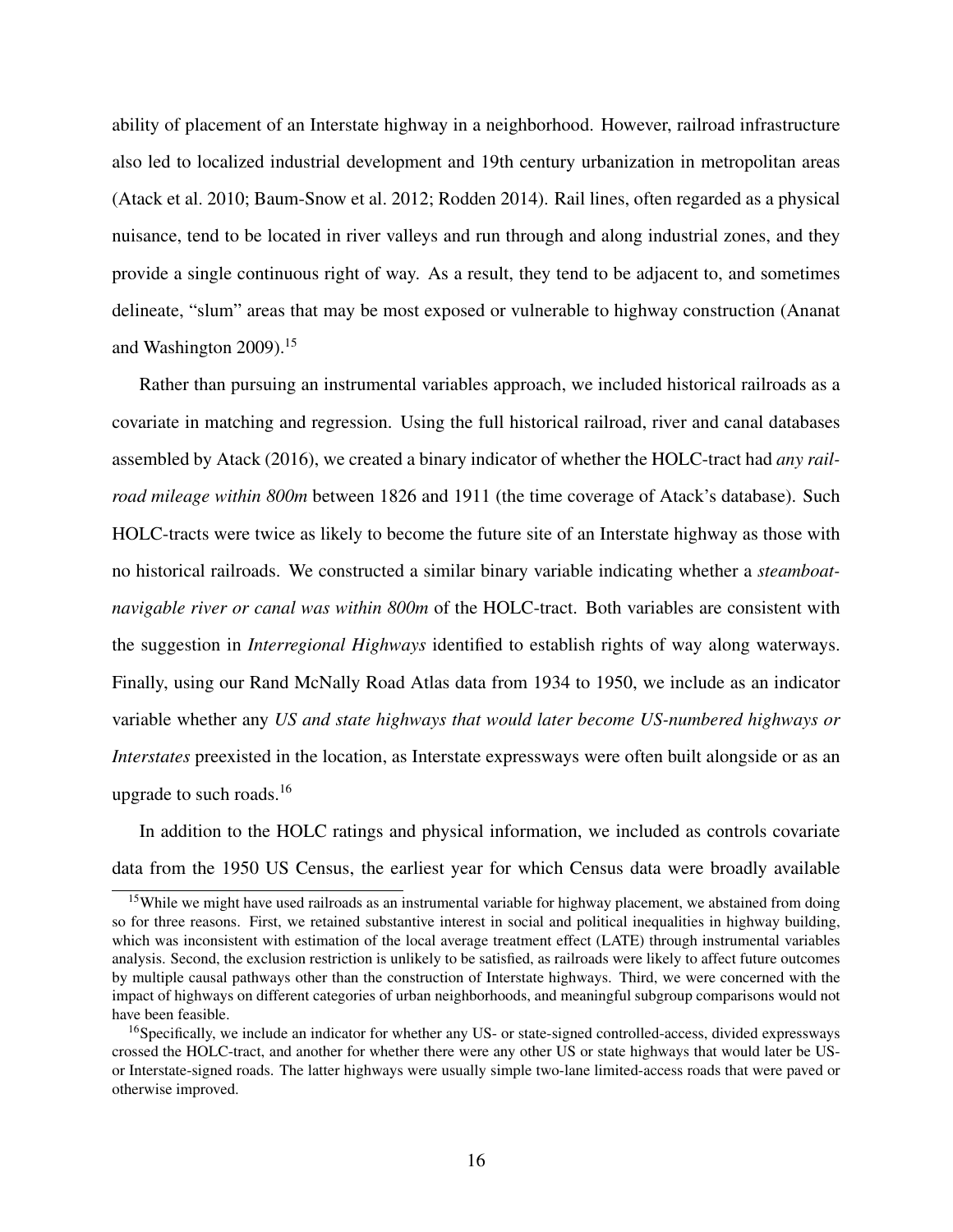for urban tracts. To the extent practical, we included baseline (lagged) values of our outcome variables. Our covariates included *log persons per square kilometer in 1950*; *log housing units per square kilometer in 1950*; *non-white proportion of the 1950 population*; and *proportion of occupied housing units that were rented in 1950*.

### Causal Identification

To estimate the average effect of highways' placement in urban neighborhoods, we employed exact matching (subclassification) and entropy balancing followed by least squares regression. We first subclassified our samples on HOLC grade, then employed entropy-balancing on the subclassified samples (Hainmueller [2012\)](#page-34-12) as a method of pre-processing to reduce model dependence (Ho et al. [2007\)](#page-35-4) within each HOLC-grade group. We then applied regression models to the resulting weighted data to estimate Interstate highways' effect in treated areas with the same HOLC ratings, and across all matched units. Separately, we estimated the same regression models to the unweighted subclassified data. Because key baseline differences across neighborhoods were captured by HOLC ratings, we subclassified HOLC-tracts accordingly, placing them into three categories: A/B, C, and D. Ratings of A and B usually identify neighborhoods considered most desirable, and they were sufficiently rare that the two categories were combined. C and D ratings were given out much more often, and were meant to distinguish between neighborhoods considered merely risky and those considered the most hazardous for lenders and insurers.

Within each of the three HOLC rating categories, we conducted least squares regression results with and without matching to estimate the average effect of highway development. For each Census year t, 1960–2010, and for each of the three HOLC categories  $h \in A/B, C, D$ , we separately estimated the coefficient on the non-time varying binary treatment variable  $Z$  by the following least squares regression:

$$
Y_i = \beta_0 + \beta_1 Z_i + \beta_2 H_i + \sum_{j=3}^k \beta_k X_{ik} + \epsilon_i
$$
\n<sup>(2)</sup>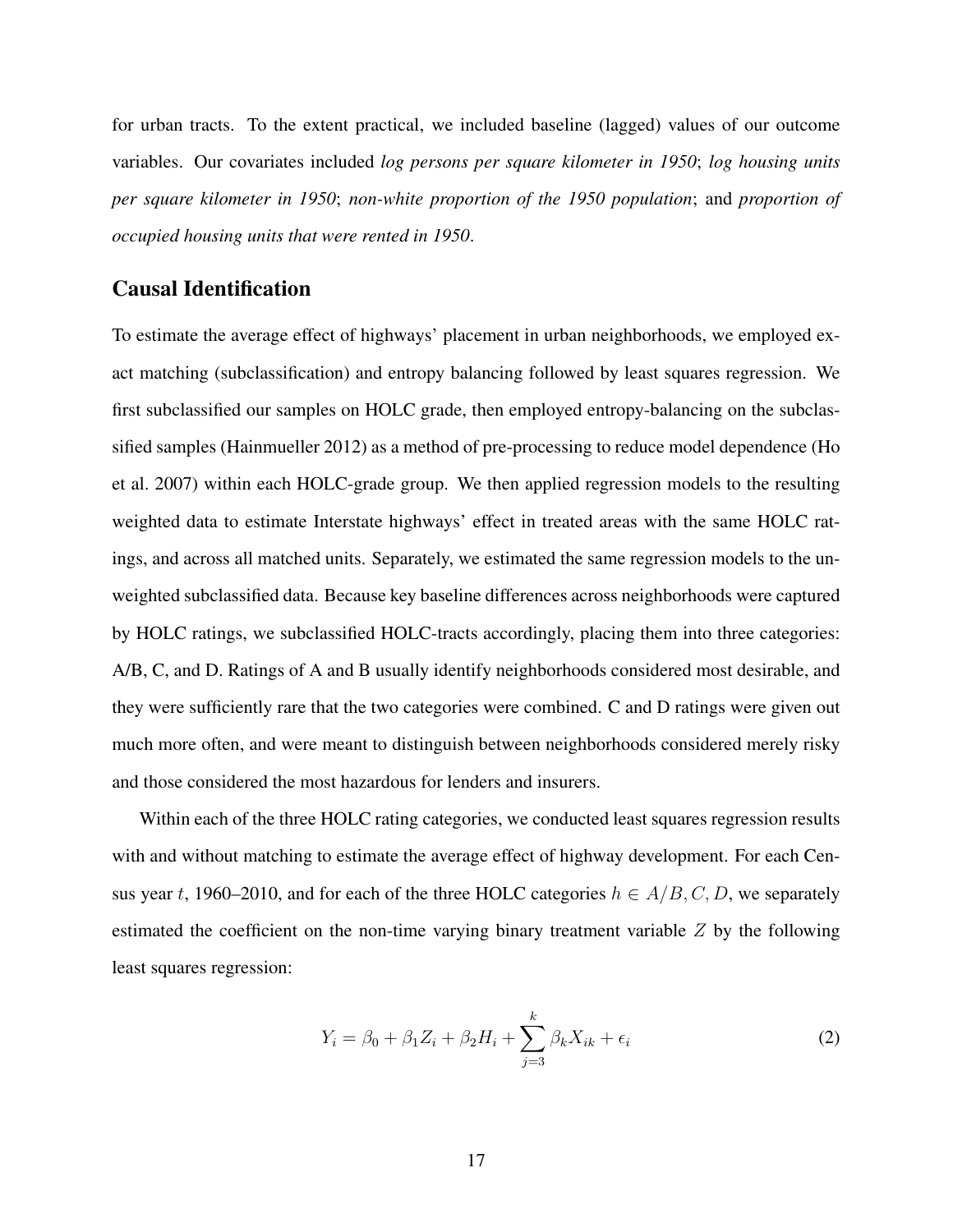In these regressions, Y represents either of the two outcomes of interest (log population or log housing density), and our quantity of interest is  $\beta_1$ , the coefficient on Z, while k indexes the columns of covariate matrix  $X$ . When combining data from the three HOLC subclasses, we run the regression on the applied

$$
Y_i = \beta_0 + \beta_1 Z_i + \beta_2 H_i + \sum_{j=2}^k \beta_k X_{ik} + \epsilon_i
$$
\n(3)

Because we defined  $Z$  as a non-time-varying treatment, focusing on post-treatment change over time, we separately estimated its effect for two separate treatment cohorts: HOLC-tracts in which and Interstate was built before 1960, and those with Interstates built during the 1960s.

When conducting regressions on our matched (entropy-balanced) samples (Hainmueller [2012\)](#page-34-12), we weighted observations to match the covariate distribution of untreated units to those of treated units within each HOLC subclass. Then, using the weights generated in entropy balancing, we estimated weighted least squares regressions following the same functional form above and using the same set of covariates.

### Analysis

Our analyses demonstrate that Interstate highways caused sharp and persistent declines in population and housing stock for decades after they were built, and these declines were in addition to those resulting from neighborhood poverty, racial segregation, white flight, or urban renewal policies. We begin by reporting Interstates' effects on the matched and unmatched samples in the full sample, then report the coefficient estimates from the two sets of regression results, in each of the two treatment cohorts and for each of the three HOLC classes (A/B, C, and D).

Figure [2](#page-21-0) presents the results of the least squares analyses on the full sample, conducted with and without the entropy-balancing weights. Interstates built before 1960 reduced population and housing unit stock in affected areas by approximately 10 percent on average, corresponding to about 200 housing units and 400 persons per square kilometer. Interstate segments built in the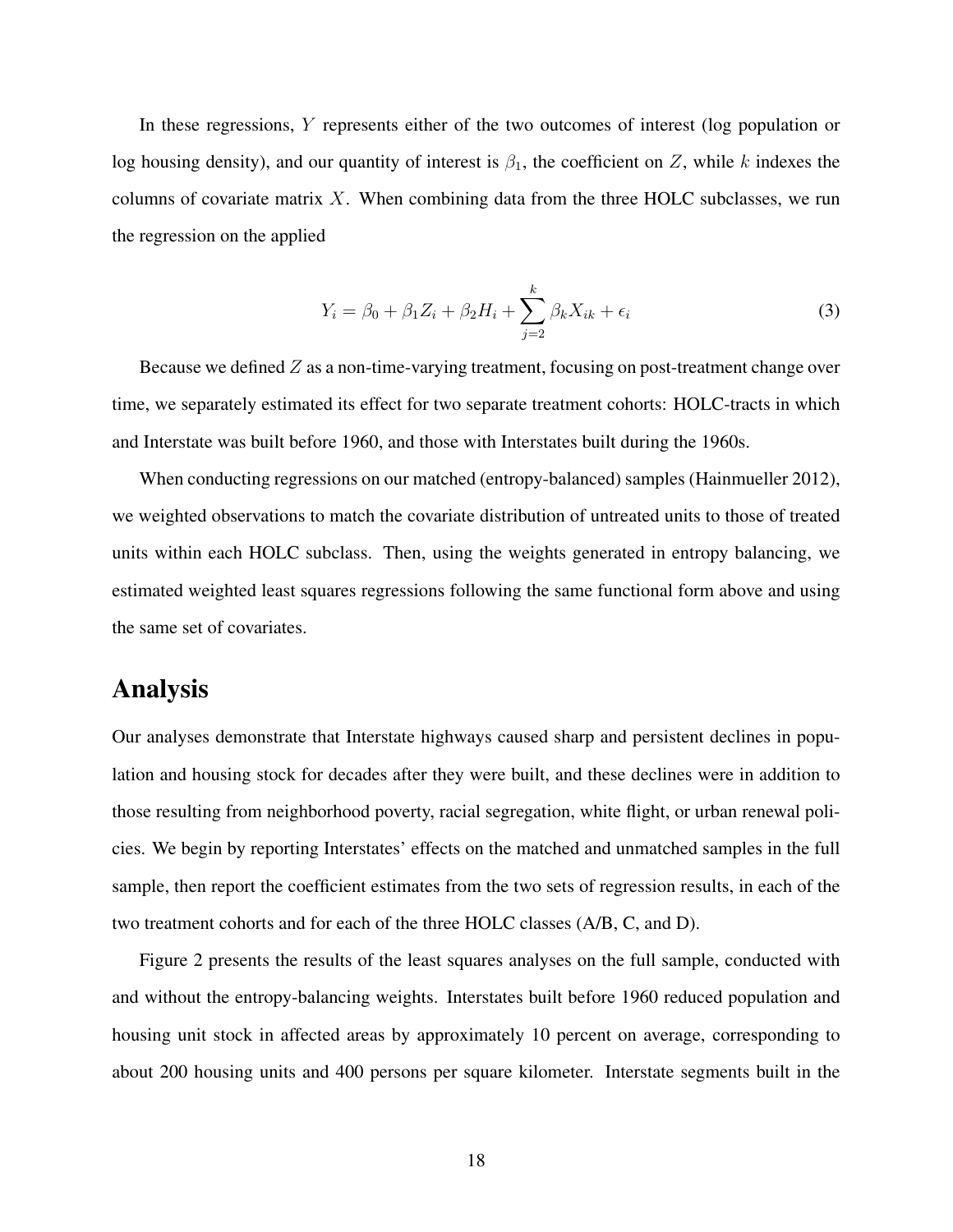following decade had larger negative effects, resulting in upwards of a 20 percent drop in housing stock and about a 15 percent drop in population as of 2000.

Figures [3](#page-22-0) and [4](#page-23-0) present the percentage change results for housing and population, respectively, by HOLC-grade. While C- and D-rated neighborhoods were more likely to suffer placement of Interstate highways, once such highways were built the relative population and housing losses were not substantially larger than those experienced in other affected neighborhoods. Figure [3](#page-22-0) shows that Interstates caused the housing supply in D-rated neighborhoods to drop by about 15 to 20 percent, a slightly larger effect than in A- and B-rated neighborhoods, and nearly twice the negative effect in C-rated neighborhoods. These negative effects appeared in both construction period cohorts, and persisted for decades(though effects decayed slightly by the 2000 and 2010 Censuses. Interstates' effect on population by density in different HOLC grades is similar, as shown in Figure [4.](#page-23-0) For the most part, the percentage effect on population tracks the loss in housing units.

For HOLC-tracts subjected to highways in the two treatment cohorts, we estimated the aggregate impact of highway construction on their housing and population loss over our study period, reporting highways' overall impact relative to the secular decline already underway in urban neighborhoods. In Figure [5,](#page-24-0) we report these modeled aggregate values for each decade starting in 1960 and ending in 2010. The figure shows the population and housing losses that would have been expected absent Interstate highway construction (the "counterfactual"), and the estimated aggregated population and housing loss resulting from highways. The gray lines indicate the expected levels of housing and population over time, had no Interstate been built, while the differences represent our estimate of Interstates' effects. Affected HOLC-tracts would have had 1.3 million housing units in 1960 and a population of approximately 3.6 million persons. By 1990—the year at which Interstate highways' adverse effects appear to have peaked—these HOLC-tracts would have expected to experience a housing stock decline of over 100,000 units and a population decline of about 675,000 persons in the absence of Interstates. Because of Interstates, these neighborhoods suffered an additional loss of approximately 200,000 housing units, and about 375,000 persons.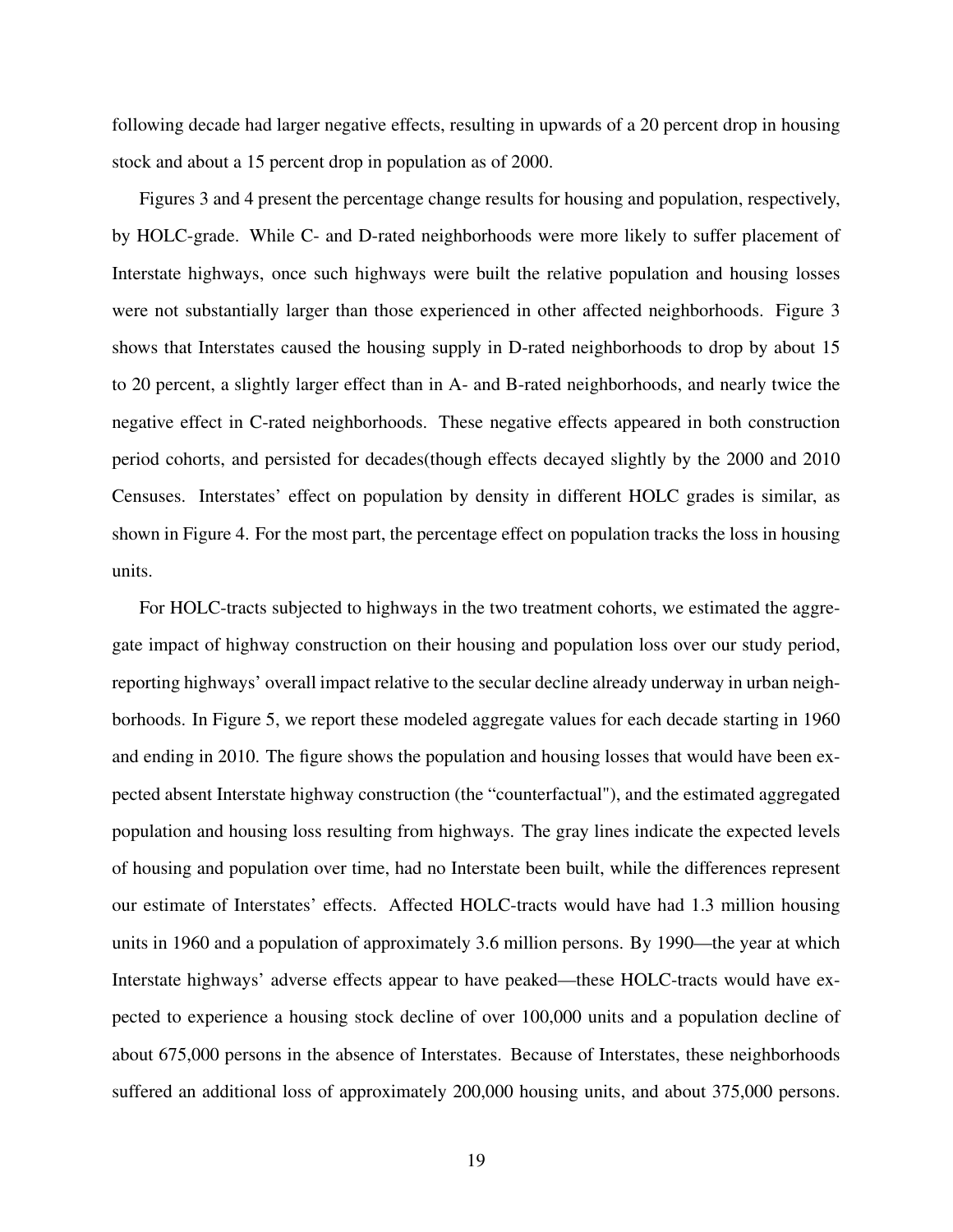<span id="page-21-0"></span>

Figure 2: Effect on housing-unit and population density from placement of a highway through a HOLC-tract, for Interstate highways built pre-1960 and 1960–1969. Based on decennial Census data on tract-level housing units (Fitch and Ruggles [2003;](#page-33-2) Manson et al. [2017\)](#page-35-2). Horizontal segments are 95% confidence intervals.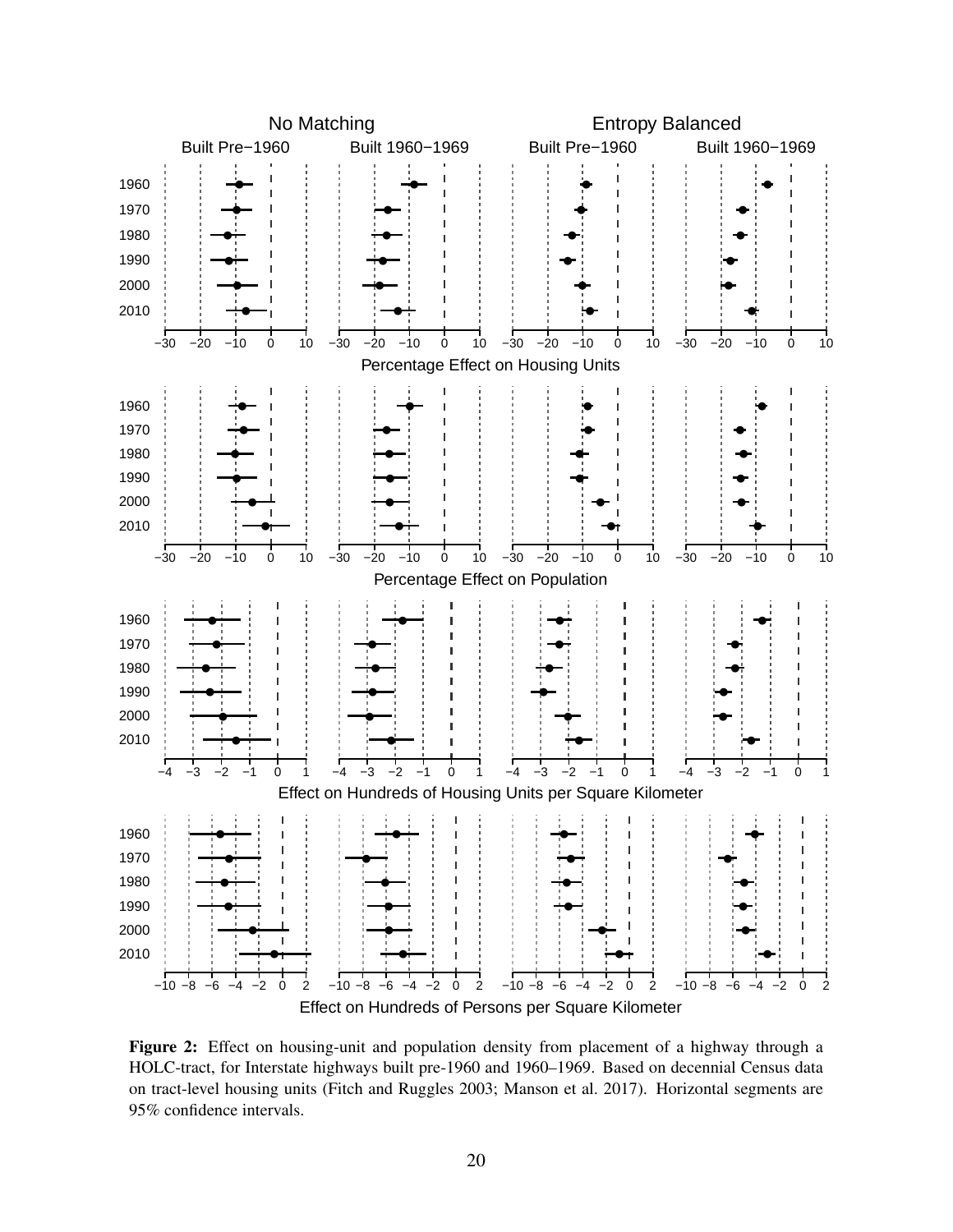<span id="page-22-0"></span>

Figure 3: Effect on housing-unit from placement of a highway through a HOLC-tract, for Interstate highways built pre-1960 and 1960–1969, by HOLC grade. Based on decennial Census data on tractlevel housing units (Fitch and Ruggles [2003;](#page-33-2) Manson et al. [2017\)](#page-35-2). Horizontal lines are 95% confidence intervals.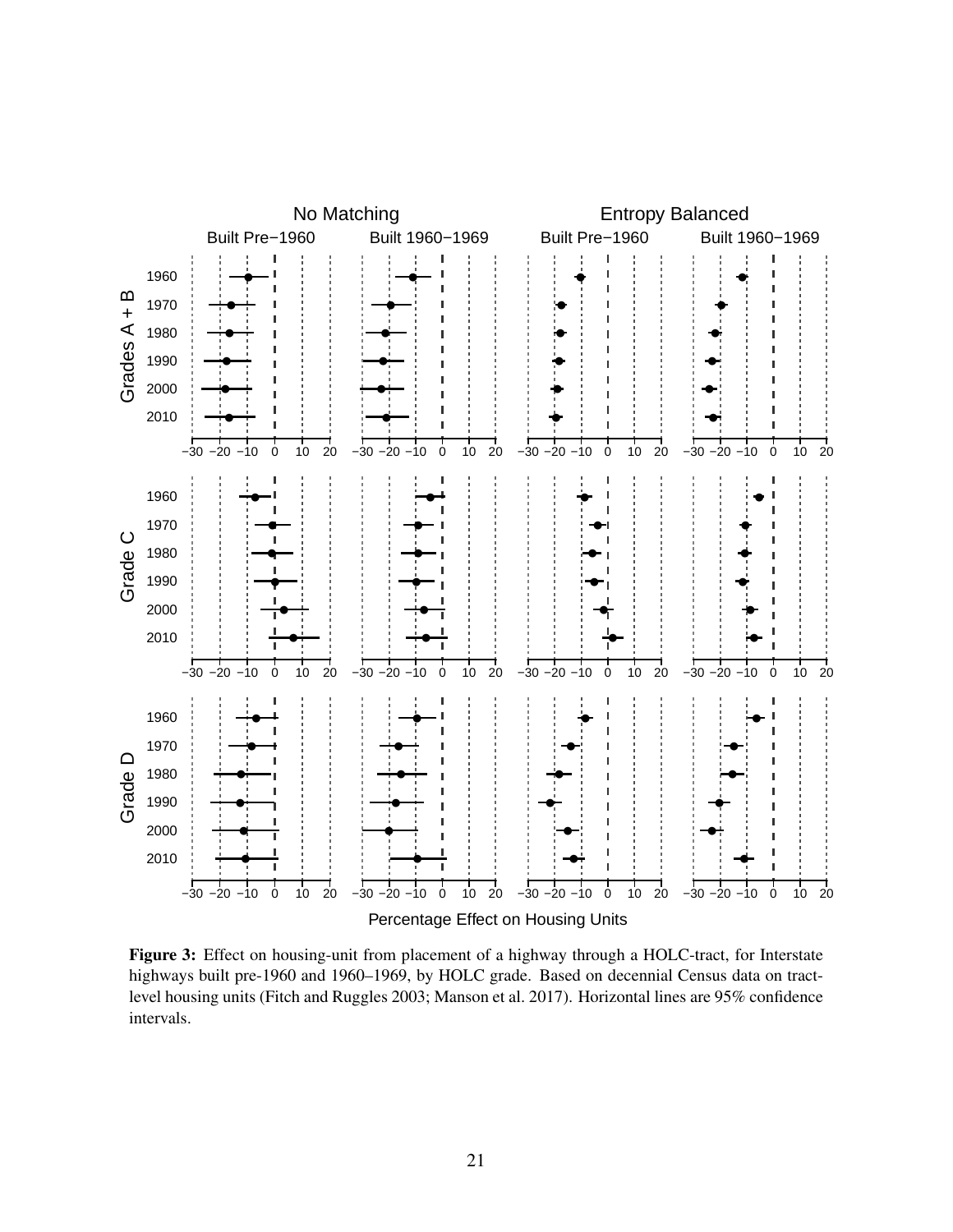<span id="page-23-0"></span>

Figure 4: Effect on population from placement of a highway through a HOLC-tract, for Interstate highways built pre-1960 and 1960–1969, by HOLC grade. Based on decennial Census data on tractlevel housing units (Fitch and Ruggles [2003;](#page-33-2) Manson et al. [2017\)](#page-35-2). Horizontal lines are 95% confidence intervals.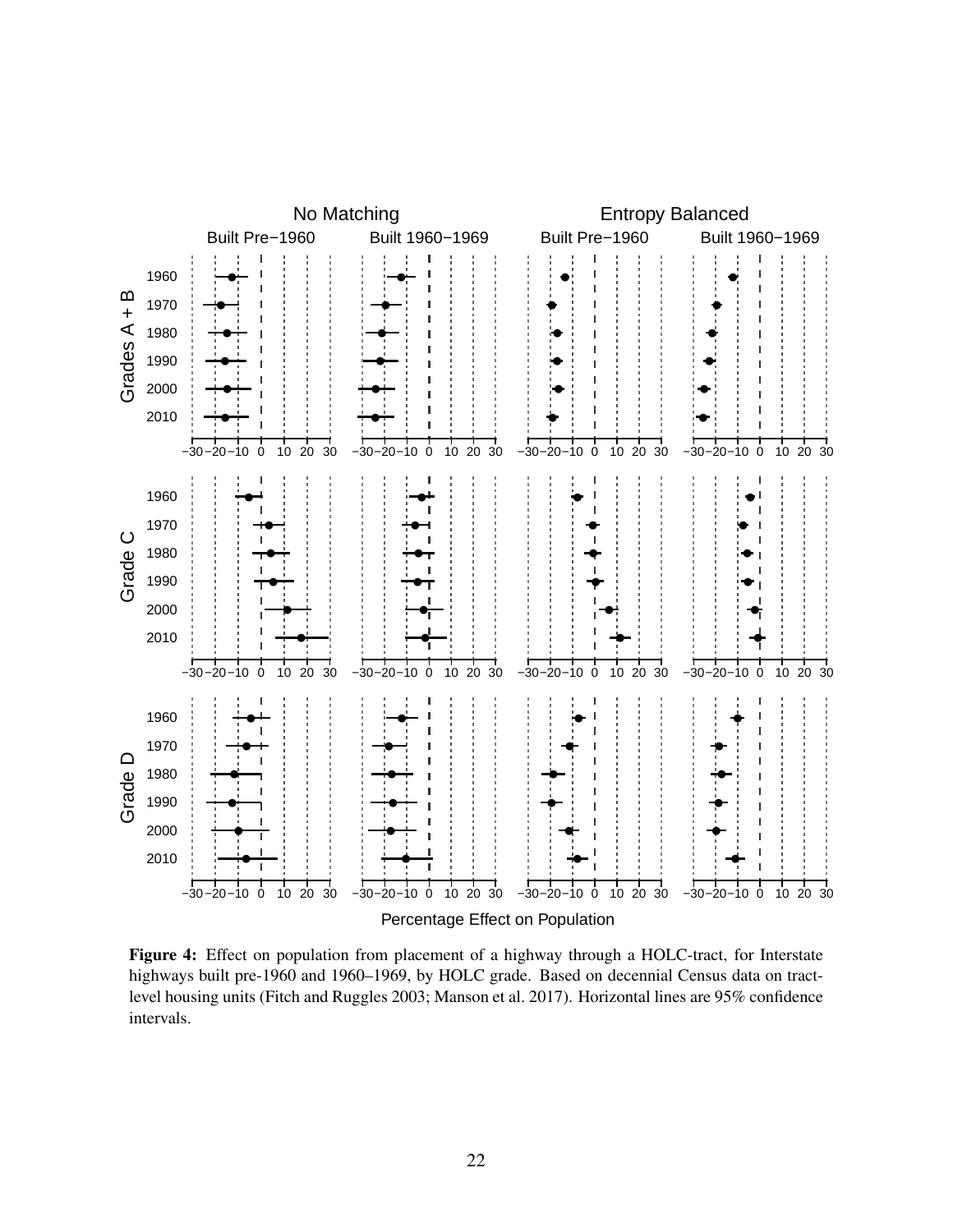<span id="page-24-0"></span>

Figure 5: Predicted total housing units and population in HOLC-tracts with Interstate highways built pre-1960 and 1960–1969. Predicted values are reported under treatment (as observed) and for the counterfactual (switching the treatment indicator to zero).

Put differently, at their point of greatest negative impact, Interstates doubled the housing losses that would have otherwise been expected, and increased population losses by 50 percent.

The aggregate effects of highway construction by HOLC grade were, as expected, quite different.While Figures [3](#page-22-0) and [4](#page-23-0) suggest there were negligible differences in the effects highways had on housing and population between A- and B-rated neighborhoods compared to D-rated neighborhoods–so that the highest-rated neighborhoods may have even suffered *more* than C-rated ones—Figure [6](#page-25-0) reveals the extent to which low-SES neighborhoods disproportionately suffered as a result of highway policy. Because C- and D-rated neighborhoods were disproportionately chosen as Interstate locations, they accounted for most much of the population loss.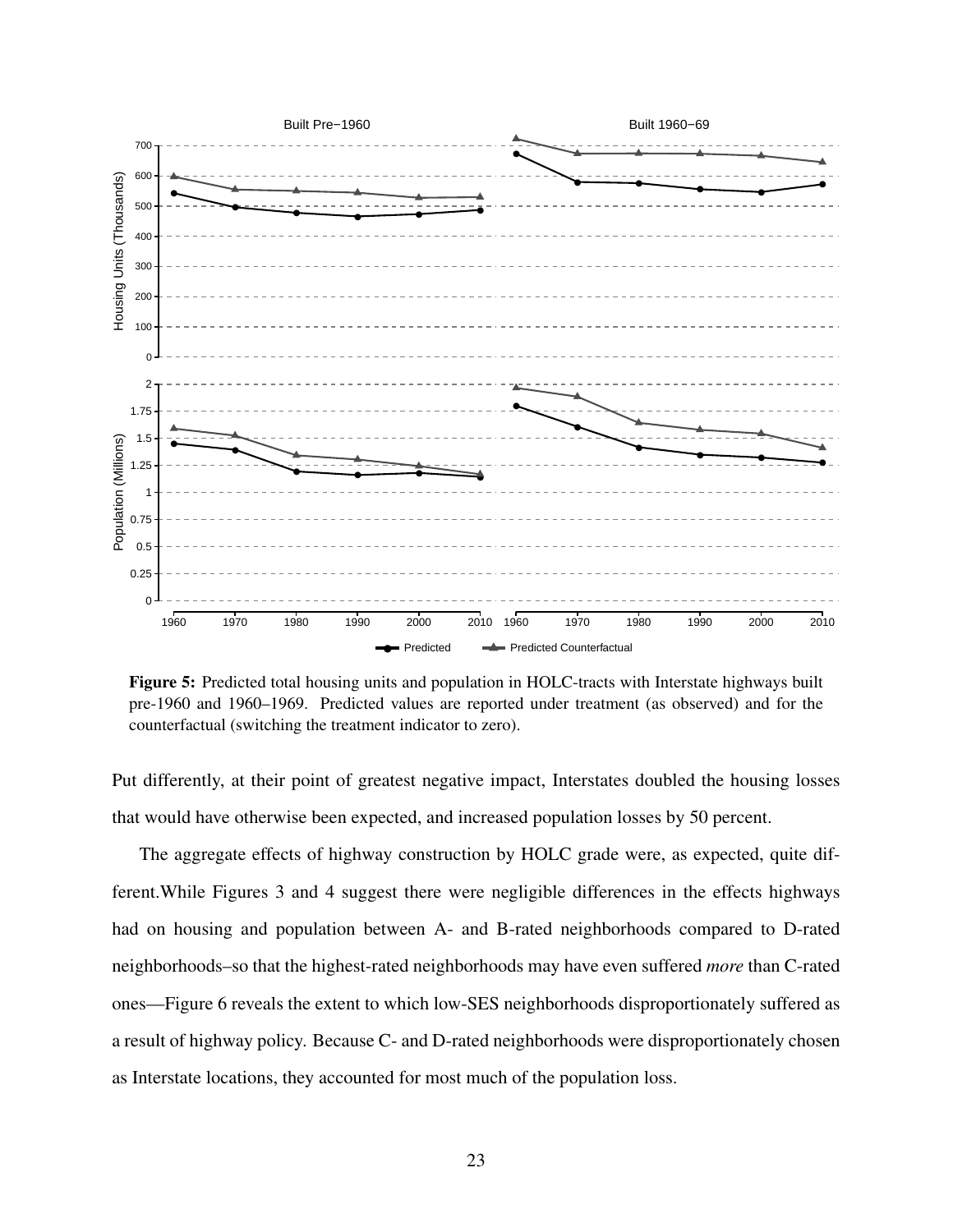<span id="page-25-0"></span>

Figure 6: Total predicted difference in housing units and population in HOLC-tracts with Interstate highways built pre-1960 and 1960–1969 compared to the predicted counterfactual, by HOLC grade. Predicted differences are generated by subtracting counterfactual values (predicted values when the treatment indicator is zero) from predicted values.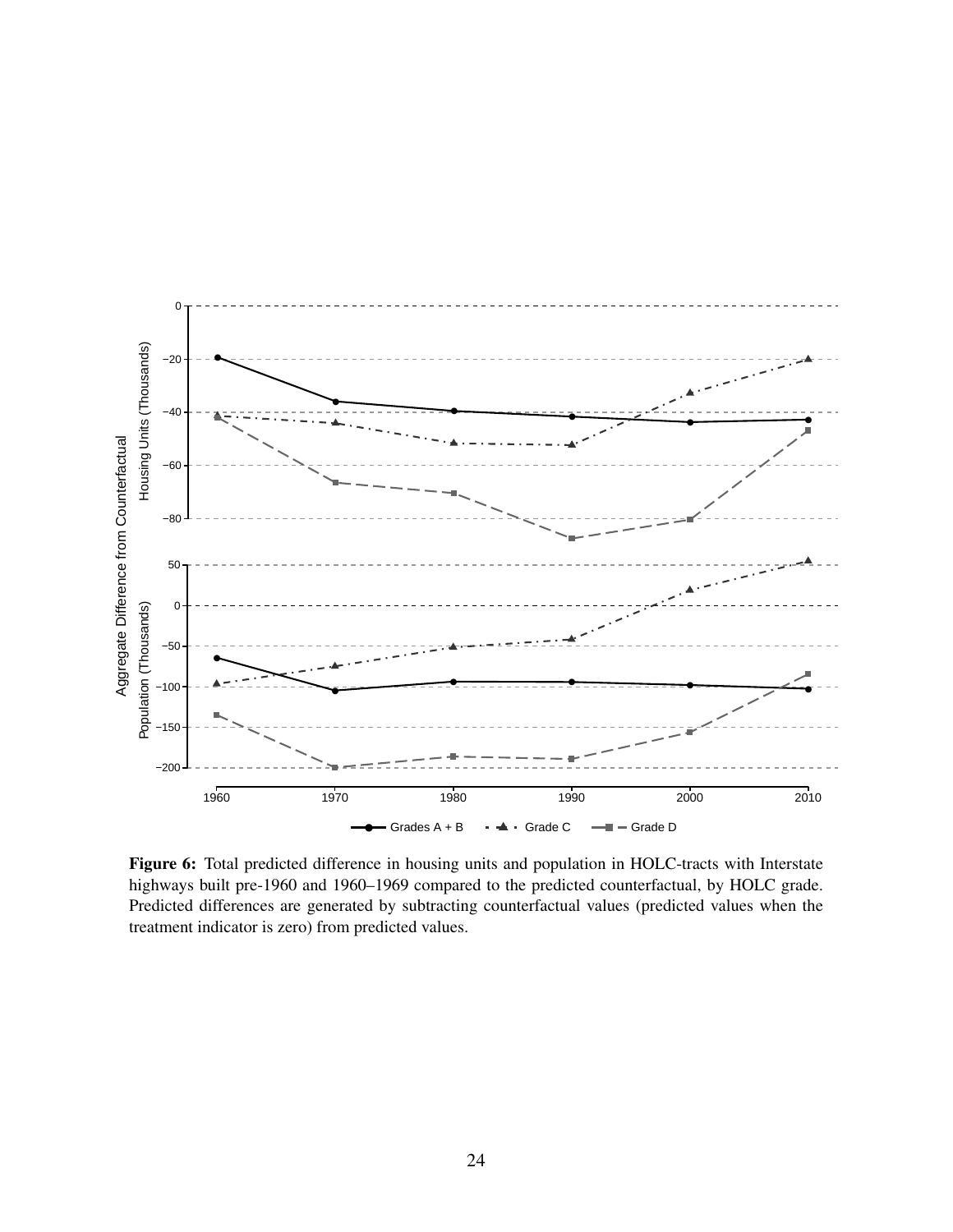Following the logic in Figure [5,](#page-24-0) Figure [6](#page-25-0) plots the aggregate difference in housing and population density compared to the predicted counterfactual. Negative values indicate that, controlling for any trends unrelated to highways that might affect housing or population, the construction of an Interstate caused an additional loss. The predictions used to generate these figure are taken from the subgroup analyses. These differences are then summed over all affected units for both treatment cohorts (i.e., those in which a highway was built before 1960, as well as those that received an Interstate between 1960 and 1969), and plotted by HOLC grade.

Two key findings arise from this analysis. First, while the percentage effect of highways on housing in C-graded neighborhoods was lower than for A- and B-graded neighborhoods, the aggregate losses were still greater through 1990. Combining this with the fact that the effect on population is comparatively lower for every decade except 1950 (and in fact *increased* by 2000) suggests the placement of highways through these neighborhoods may have contributed to crowding. Second, and more importantly, before 2010 the D-rated neighborhoods accounted for a larger share of aggregate population and housing loss than A- and B-rated neighborhoods. Figure [6](#page-25-0) shows that, for most of the time period under investigation, areas that were coded as most "hazardous" by assessors suffered *twice* the population and housing losses that occurred in the most desirable neighborhoods. At the peak of the effect in 1990, highways caused D-rated neighborhoods to lose about 87,000 housing units, while A- and B-rated neighborhoods lost just 41,000. Highways caused C-rated neighborhoods to lose an additional 52,000. The aggregate effect also indicates that average population density losses concealed overall recovery across lower-ranked neighborhoods. C-rated neighborhoods, in particular (which tended to be white working class neighborhoods with older housing stock) had modest aggregate losses initially, and highways caused such places to gain net population by 2010.

The net loss of housing stock provides only one measure of how the Interstate highway program affected neighborhoods. Even if housing stock in neighborhoods declined, such neighborhoods might have retained population if residents had crowded into remaining housing units. This commonly occurred in the wake of slum clearance programs (Hirsch [2009\)](#page-35-3). In additional results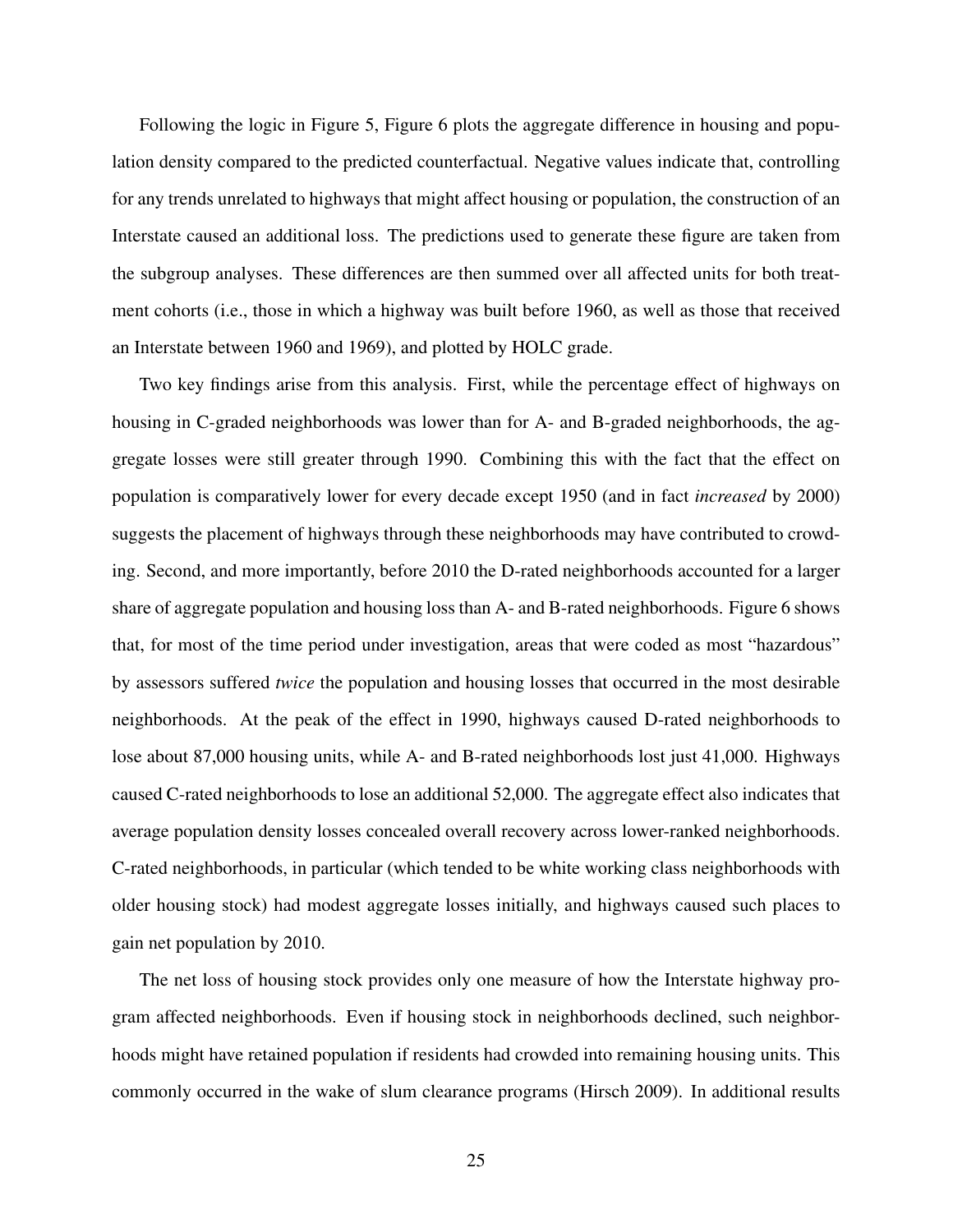reported in the Online Appendix (p. [23\)](#page-61-0), we show that HOLC-tracts in which state highway departments built Interstates lost population approximately in proportion to their loss of housing units, with nearly the same effects. This indicates that highways displaced residents from affected neighborhoods by destroying their housing, but they were not absorbed into the remaining housing stock within those neighborhoods. Highways may have been initially destructive of housing but did not further ghettoize affected areas by concentrating the poor in the residual portions of affected neighborhoods. A possible alternative explanation for this result is that highways forced people into nearby HOLC-tracts, but additional analyses did not support this hypothesis: we obtained substantively similar results even when we defined the highway treatment using a 400-meter buffer around the highways.

In Figures [7](#page-28-0) and [8,](#page-29-0) we find varied evidence that Interstates had a large initial destructive effect, while slightly impeding production of later housing stock in C- and D-rated neighborhoods. A different development pattern appeared in A- and B-rated HOLC-tracts in which highways were built. Among high-rated neighborhoods, construction of an Interstate before 1960 resulted in additional, post-1970 new housing development that partly offset highway-induced losses in older housing stock. In A- and B HOLC-tracts, construction of highways resulted in initial housing losses, followed by a sharp jump in new residential development in the 2000s.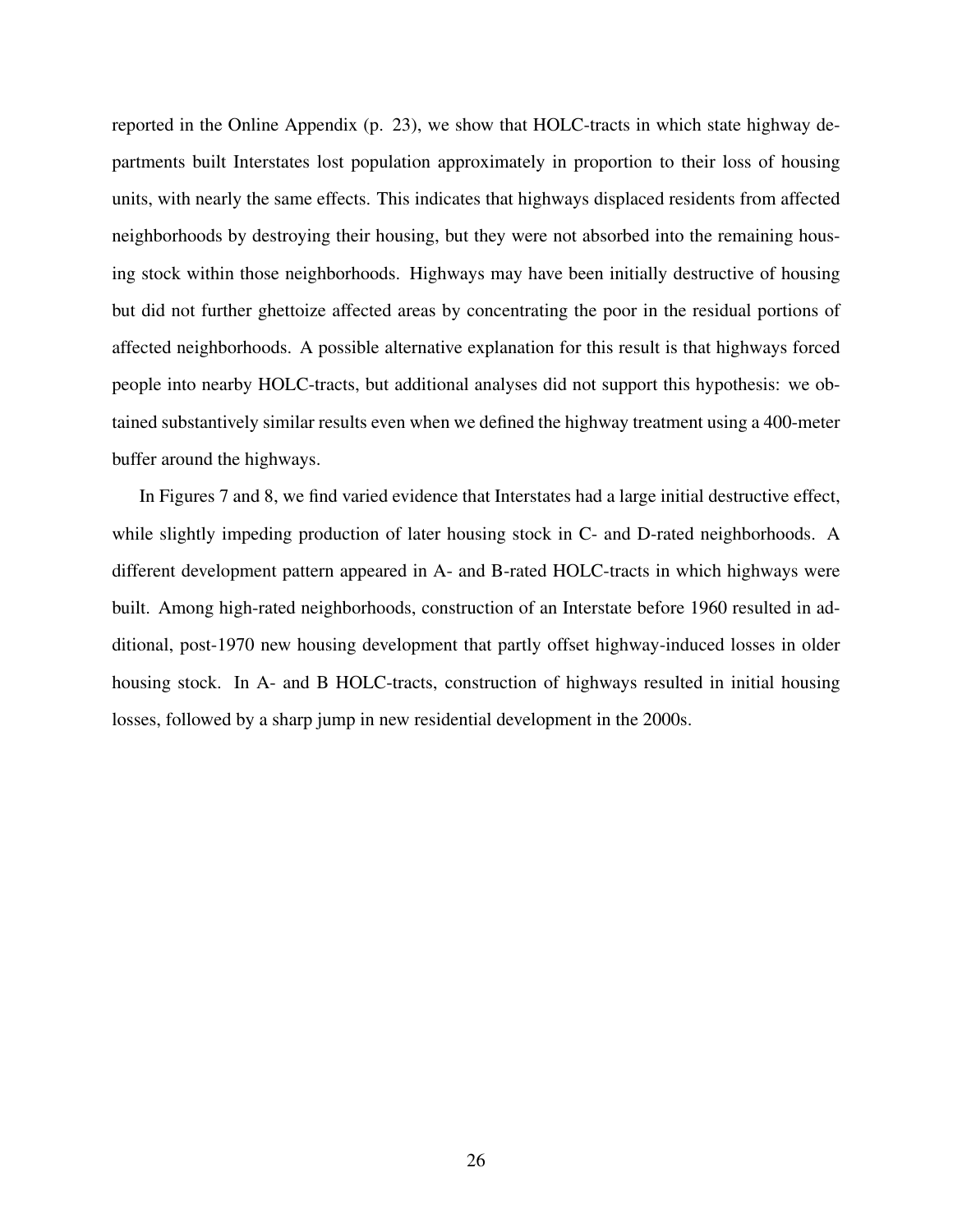<span id="page-28-0"></span>

Figure 7: Effect on housing-unit density from placement of a highway through a HOLC-tract, for Interstate highways built before 1960, indicating percentage loss or gain in density of units built in specific decades. Based on decennial Census data on tract-level housing units (Fitch and Ruggles [2003;](#page-33-2) Manson et al. [2017\)](#page-35-2). Models employ WLS with weights generated from entropy balancing. Horizontal lines are 95% confidence intervals.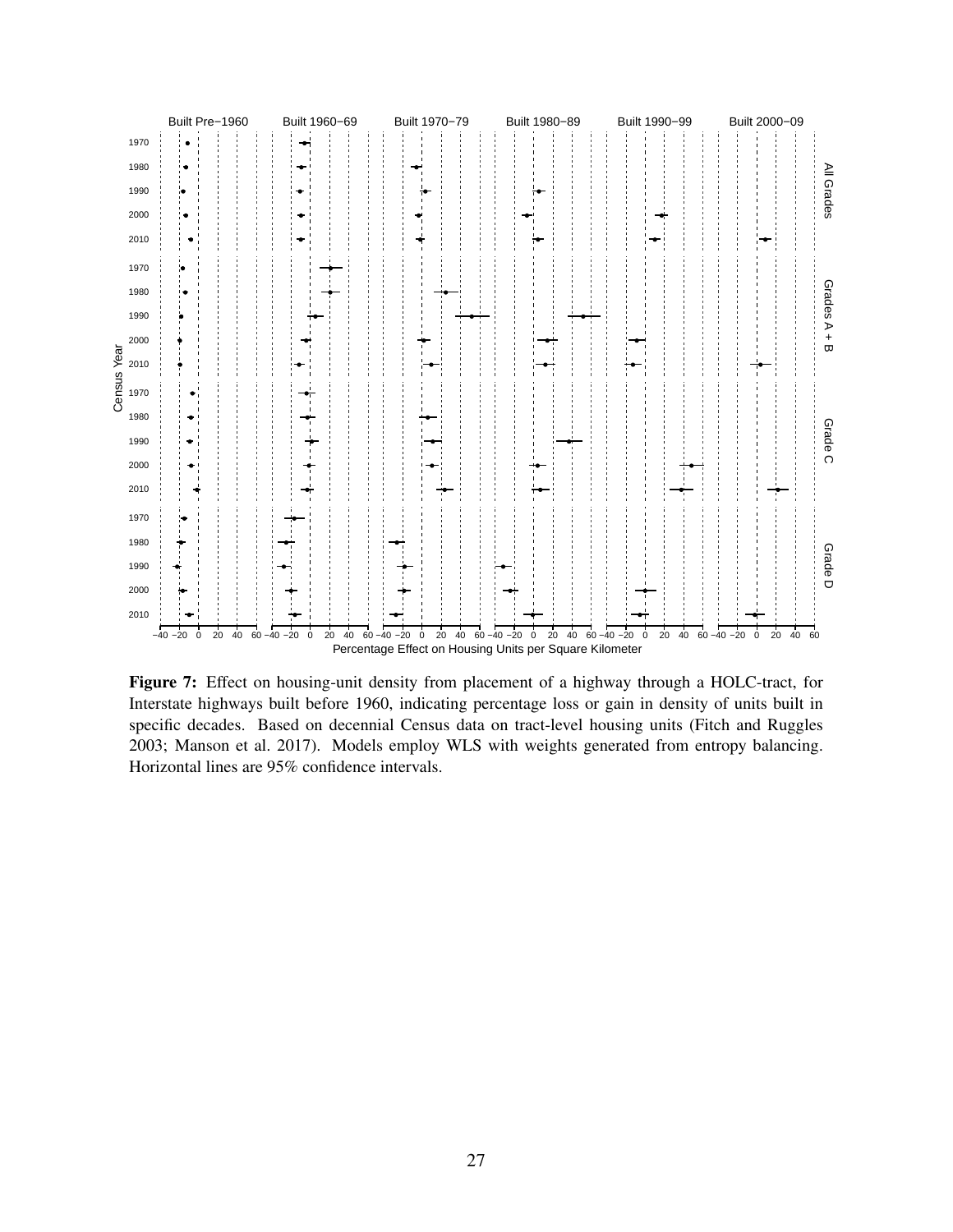<span id="page-29-0"></span>

Figure 8: Effect on housing-unit density from placement of a highway through a HOLC-tract, for Interstate highways built between 1960 and 1969, indicating percentage loss or gain in density of units built in specific decades. Based on decennial Census data on tract-level housing units (Fitch and Ruggles [2003;](#page-33-2) Manson et al. [2017\)](#page-35-2). Models employ WLS with weights generated from entropy balancing. Horizontal lines are 95% confidence intervals.

The coincidence of slum clearance and highway placement may explain the observed drop in housing units and population that preceded construction of highways in the 1960s. This negative placebo effect suggests that our estimates may be biased by unobserved factors. To account for the possibility of omitted variable bias, and to account for the possibility that HOLC-tracts subjected to highway construction were subjected to slum clearance well before construction of Interstates, we reran our regressions accounting for two additional covariates from the 1960 Census: housing unit density and population density. While this model controls for contemporaneous or post-treatmentassignment variables, such covariate adjustment can be appropriate when pre-treatment trends are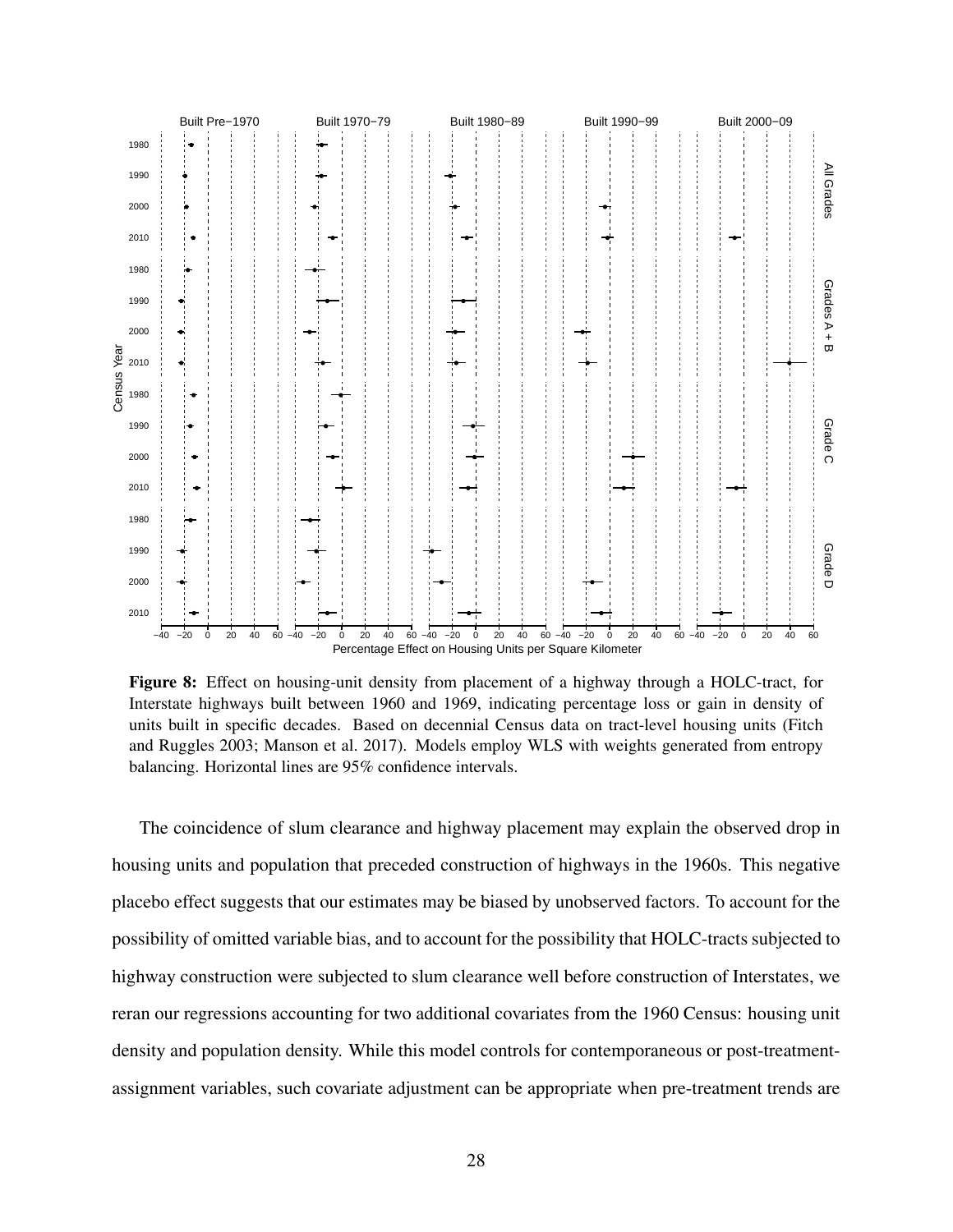insufficiently accounted for (Rosenbaum [1984\)](#page-37-11). Accounting for 1960 controls for HOLC-tracts treated in the 1960–1969 cohort reduces the magnitude of post-1960 estimates by approximately 5 to 10 percentage points, with post-Interstate housing unit losses peaking at 15 percent losses in the full sample and 20 percent in D-rated neighborhoods. These results lend strong support to our findings; even after including controls that heavily bias estimates against our hypothesis, Interstates were *still* shown to have large negative effects.

To supplement our results for housing and population stock, which were consistently measured across most of our study period, we estimated Interstates' effects on additional Census variables that were not measured during the pre-treatment period. We are less confident that we were able to account for baseline confounders in such regressions, but we report the results in the Online Appendix (p. [23\)](#page-61-0). One such measure was median home values, which we would have expected Interstates to reduce. However, after entropy balancing, Interstates' effect on median home values was shown to be minimal across neighborhood classes, and, if anything, the effects were positive. We do, however, find that Interstates made affected A, B, and C rated neighborhoods more racially diverse, as measured by the subsequent growth in the nonwhite proportion of the population. And, consistent with Interstates' negative effect on the desirability of areas around Interstates to home buyers, construction of expressways led to a small (2–3 percentage point) increase in the proportion of occupied housing units rented. This adds to the circumstantial evidence that the presence of Interstates may have made such areas less attractive to white home buyers, possibly reinforcing racial segregation.

## Conclusion

To what extent did the Interstate highway program function as a method of spatial control over urban neighborhoods? Popular writers, journalists, and historical scholars have documented specific instances of urban elites and planners discussing the use of transportation infrastructure as an instrument of urban renewal. This prior work has typically considered highways' impacts in specific, prominent cases of highway construction, from the Cross-Bronx Expressway to Boston's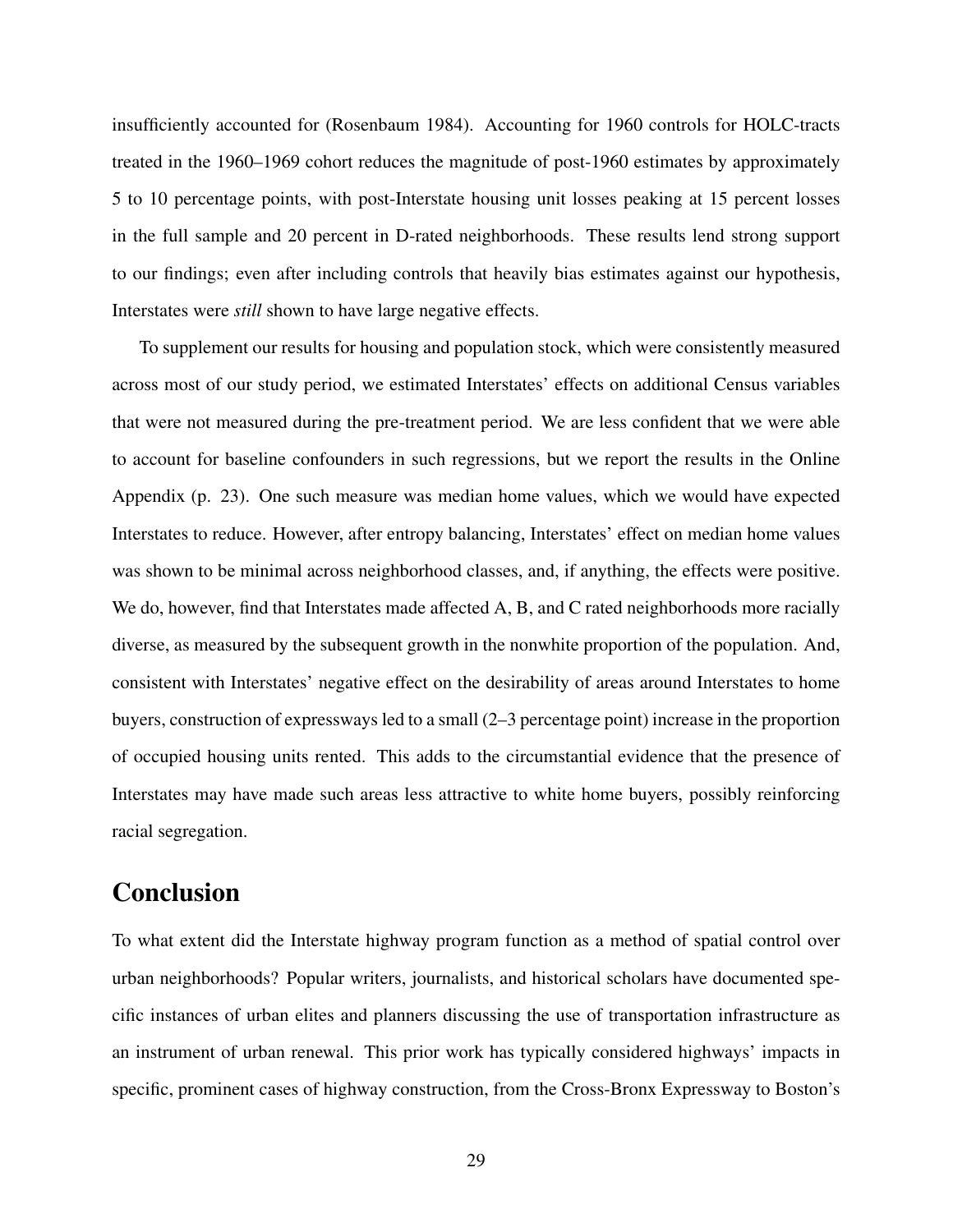Central Artery expressway to the destruction wrought in Miami's Overtown district. Such urban case studies effectively select on a dependent variable—the scale of neighborhood destruction in a manner that could lead to larger-than-appropriate estimates of highways' average long-term effects in urban neighborhoods.

This study offers, for the first time, an accounting of the national impact of highway construction in major central cities, as well as the impact of Interstate construction in relation to other historical trends in central cities. By our estimation, the Interstate program resulted in the loss—through direct destruction of housing and continuing disinvestment and depopulation—of about 200,000 housing units, and population losses of approximately 375,000 persons in affected HOLC-tracts. These estimates are somewhat smaller in magnitude than past scholars have suggested, owing to the large secular population declines already occurring in neighborhoods where highways were built. While highways were not the sole cause of urban neighborhood decline, the observed longterm population losses were much larger in places where Interstates were built compared to nearly identical places where they had not been built. Our results also provide tentative evidence of the limited duration of highways' adverse effects: while highways' negative effects persisted into the 1990s, by 2010, highway-induced differences had faded substantially.

Our findings reveal the importance of accounting for the counterfactual trajectory of communities when ascribing outcomes to public policy. When scholars and urban observers do not account for these counterfactual differences and trends, they may well conclude that Interstates alone were responsible for all of the long-term adverse effects experienced in the communities in which they were built. Our study shows that the construction of Interstates was a major factor among many contributing to population and housing decline in urban neighborhoods. Communities through which highways were built were additionally subjected to other urban renewal practices, and further impacted by private capital's own redlining practices. Previous claims about Interstates' effects on neighborhoods have not thoroughly compared areas with Interstates to similar areas without them, and, as a result, have not produced unbiased or generalizable estimates of highways as a spatial policy intervention (Rose and Mohl [2012;](#page-36-3) Karas [2015\)](#page-35-10). When historical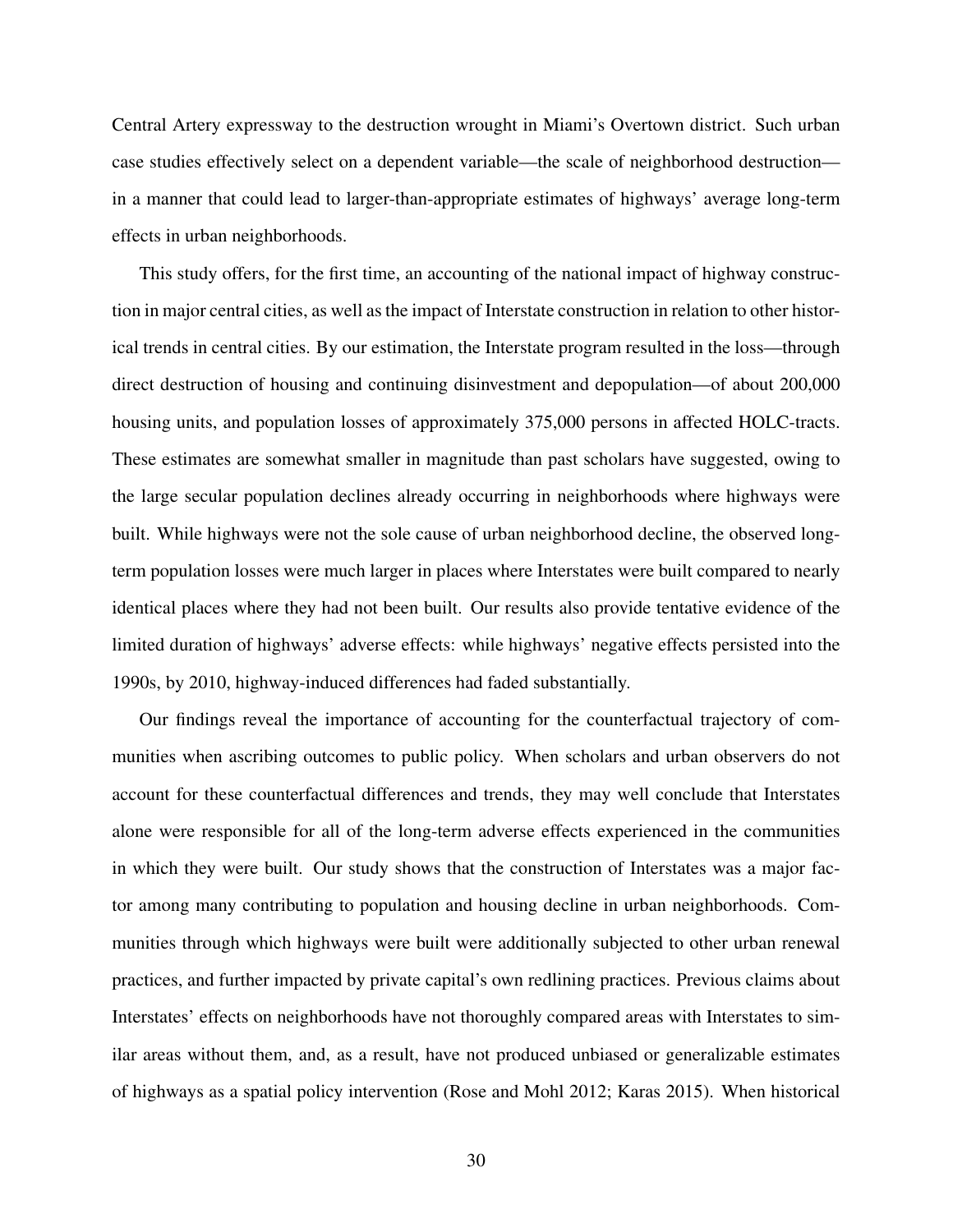comparisons are made appropriately, Interstate highways are seen to be a large, but only partial, contributor to the destruction wrought on poor and racially diverse urban neighborhoods. Our findings bolster previous claims that poor neighborhoods were more likely to be subjected to Interstate construction, and to suffer housing loss and subsequent disinvestment as a result—but only part of their long-term decline can be attributed to the strategic use of infrastructure to clear and redevelop urban neighborhoods.

## References

- <span id="page-32-6"></span>Ananat, Elizabeth Oltmans, and Ebonya Washington. 2009. "Segregation and Black Political Efficacy." *Journal of Public Economics* 93, numbers 5-6 (): 807–822.
- <span id="page-32-7"></span>Atack, Jeremy. 2016. *Historical Transportation SHP Files*. Accessed July 1, 2017. Inter-university Consortium for Political / Social Research. [https://my.vanderbilt.edu/jeremyata](https://my.vanderbilt.edu/jeremyatack/data-downloads/)ck/ [data-downloads/](https://my.vanderbilt.edu/jeremyatack/data-downloads/).
- <span id="page-32-4"></span>Atack, Jeremy, et al. 2010. "Did railroads induce or follow economic growth?" *Social Science History* 34 (2): 171–197.
- <span id="page-32-2"></span>Avila, Eric. 2014. *The Folklore of the Freeway: Race and Revolt in the Modernist City*. University of Minnesota Press.
- <span id="page-32-1"></span>Baumbach, Richard O., Jr., and William E. Borah. 1981. *The Second Battle of New Orleans: A History of the Vieux Carre Riverfront Expressway Controversy*. Tuscaloosa, Al: University of Alabama Press.
- <span id="page-32-5"></span>Baum-Snow, Nathaniel, et al. 2012. *Roads, Railroads and Decentralization of Chinese Cities*. Tech. rep. Working Paper.
- <span id="page-32-3"></span>Bunge, William. 1971. *Fitzgerald: Geography of a Revolution*. Morristown, NJ: Schenkman Pub. Co.
- <span id="page-32-0"></span>Caro, Robert A. 1975. *The Power Broker: Robert Moses and the Fall of New York*. New York: Vintage.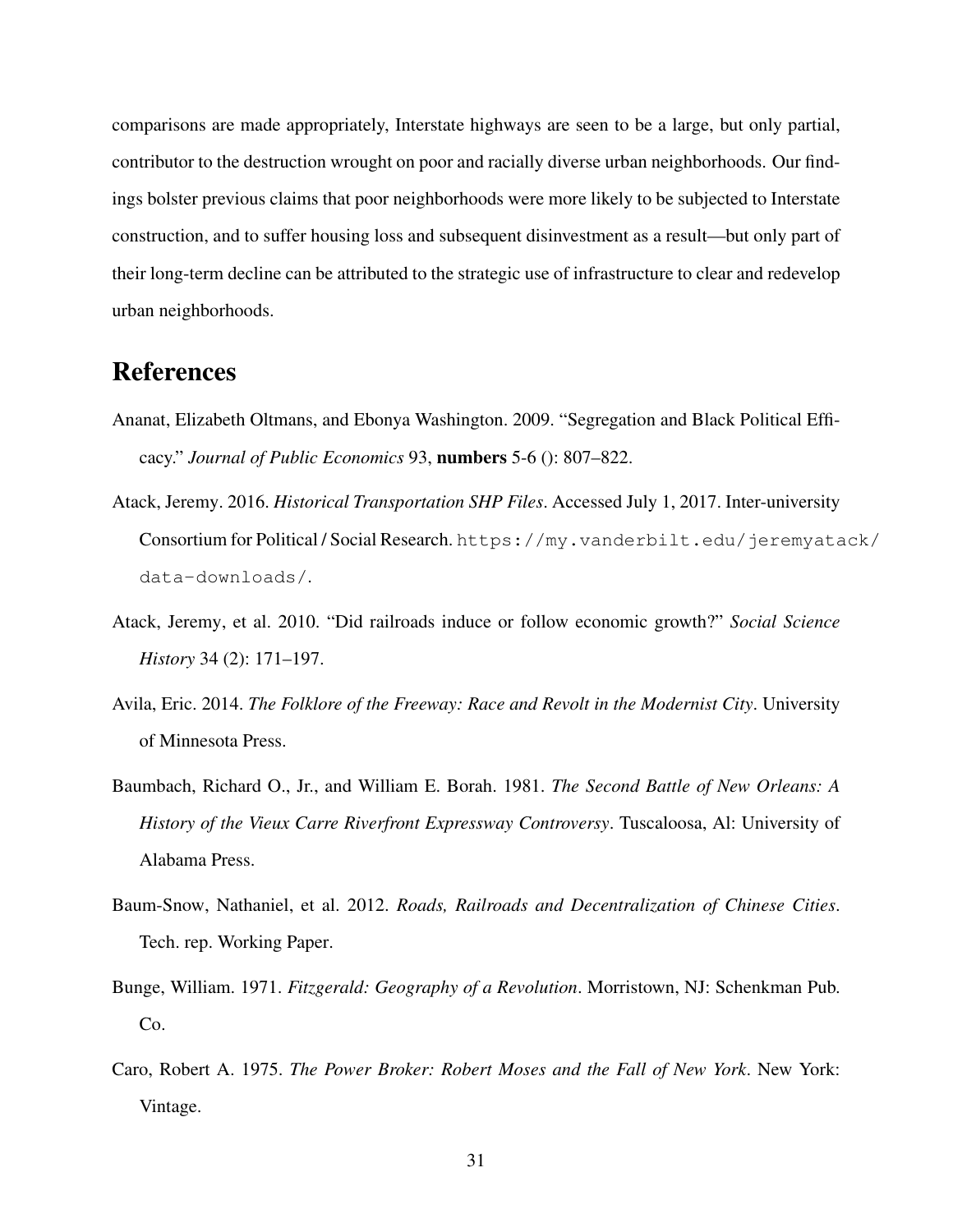- <span id="page-33-0"></span>Connerly, Charles E. 2002. "From Racial Zoning to Community Empowerment: The Interstate Highway System and the African American Community in Birmingham, Alabama." *Journal of Planning Education and Research* 22 (2): 99–114.
- <span id="page-33-4"></span>DiMento, Joseph F., and Cliff Ellis. 2013. *Changing Lanes: Visions and Histories of Urban Freeways*. Cambridge, MA: MIT Press.
- <span id="page-33-1"></span>DiMento, Joseph F.C. 2009. "Stent (or Dagger?) in the Heart of Town: Urban Freeways in Syracuse, 1944–1967." *Journal of Planning History* 8 (2): 133–161.
- <span id="page-33-9"></span>Duranton, Gilles, and Matthew A. Turner. 2012. "Urban Growth and Transportation." *The Review of Economic Studies* 79 (4): 1407–1440.
- <span id="page-33-7"></span>Einstein, Katherine Levine, Maxwell Palmer, and David Glick. 2018. "Who Participates in Local Government? Evidence from Meeting Minutes." *Perspectives on Politics*. [http://bit.ly/](http://bit.ly/2GhOud6) [2GhOud6](http://bit.ly/2GhOud6).
- <span id="page-33-10"></span>ESRI. 2001. "Major Highways." In *StreetMapUSA*. ESRI.
- <span id="page-33-5"></span>Federal Highway Administration. 1966. *Freeway in the City*. Washington, D.C.: Government Printing Office.
- <span id="page-33-6"></span>— . 2013. *National Highway Planning Network*. Accessed May 1, 2013. [http://tinyurl.](http://tinyurl.com/lwhmrk4) [com/lwhmrk4](http://tinyurl.com/lwhmrk4).
- <span id="page-33-8"></span>Federal Housing Administration. 1936. *Underwriting Manual; Underwriting Analysis Under Title II, Section 203 of the National Housing Act*. Accessed February 17, 2018. Washington, DC: Government Printing Office. <https://hdl.handle.net/2027/mdp.39015018409246>.
- Ferejohn, John A. 1974. *Pork Barrel Politics*. Palo Alto: Stanford University Press.
- <span id="page-33-2"></span>Fitch, Catherine A., and Steven Ruggles. 2003. "Building the National Historical Geographic Information System." *Historical Methods* 36 (1): 41–51.
- <span id="page-33-3"></span>Fleming, Leonard. 2016. "RTA transit overhaul millage nears rejection." Accessed April 11, 2017, *The Detroit News* (). <http://detne.ws/2felAA4>.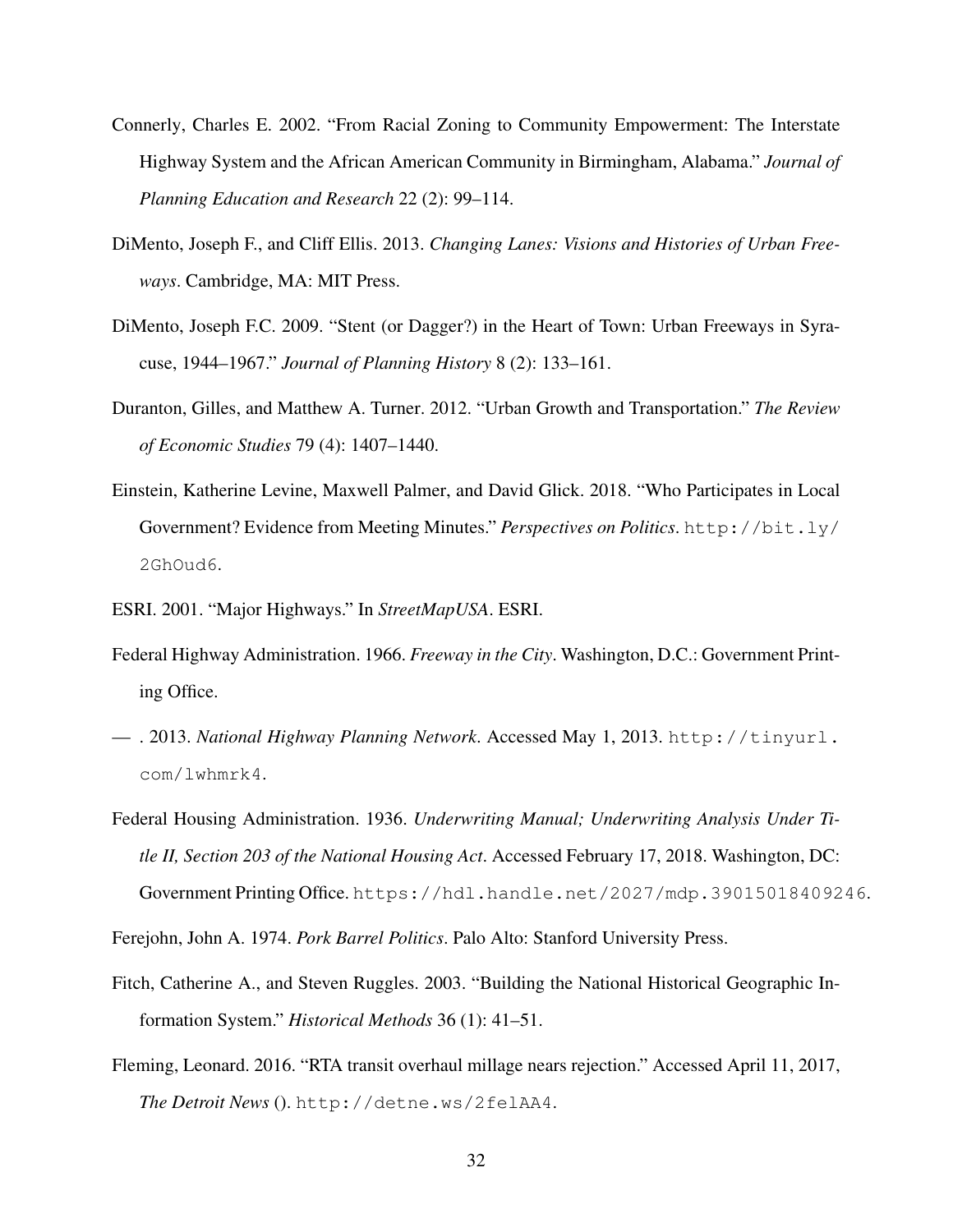- <span id="page-34-0"></span>Fogelson, Robert M. 2005. *Bourgeois Nightmares: Suburbia, 1870-1930*. New Haven: Yale University Press.
- <span id="page-34-1"></span>Gans, Herbert. 1991. *People and Plans*. New York: Basic Books.
- <span id="page-34-8"></span>Garrison, William L., et al. 1959. *Studies of Highway Development and Geographic Change*. Seattle: University of Washington Press.
- <span id="page-34-6"></span>Geismer, Lily. 2014. *Don't Blame Us: Suburban Liberals and the Transformation of the Democratic Party*. Princeton, NJ: Princeton University Press.
- <span id="page-34-9"></span>Glaeser, Edward L., and Andrei Shleifer. 2005. "The Curley Effect: The Economics of Shaping the Electorate." *Journal of Law, Economics, and Organization* 21 (1): 1–19.
- <span id="page-34-4"></span>Goetz, Edward G. 2000. "The Politics of Poverty Deconcentration and Housing Demolition." *Journal of Urban Affairs* 22 (2): 157–173.
- <span id="page-34-7"></span>Goldstein, Sidney. 1970. "Economic and Social Impact Considerations in Highway Programs." *Urban Law Annual*: 3–19.
- <span id="page-34-5"></span>Hackworth, Jason. 2016. "Demolition as Urban Policy in the American Rust Belt." *Environment and Planning A* 48 (11): 2201–2222.
- <span id="page-34-12"></span>Hainmueller, Jens. 2012. "Entropy Balancing for Causal Effects: A Multivariate Reweighting Method to Produce Balanced Samples in Observational Studies." *Political Analysis* 20:25–46.
- <span id="page-34-3"></span>Harvey, David. 2008. "The Right to the City." *New Left Review* 53 (): 23–40.
- <span id="page-34-10"></span>Hawley, Kevin, and Harold Moellering. 2005. "A comparative analysis of areal interpolation methods." *Cartography and Geographic Information Science* 32 (4): 411–423.
- <span id="page-34-2"></span>Henderson, Jason. 2006. "Secessionist Automobility: Racism, Anti-Urbanism, and the Politics of Mobility in Atlanta, Georgia." *International Journal of Urban and Regional Research* 30, no. 2 (): 293–307.
- <span id="page-34-11"></span>Hillier, Amy. 2003. "Redlining and the Homeowners' Loan Corporation." *Journal of Urban History* 29 (4): 394–420.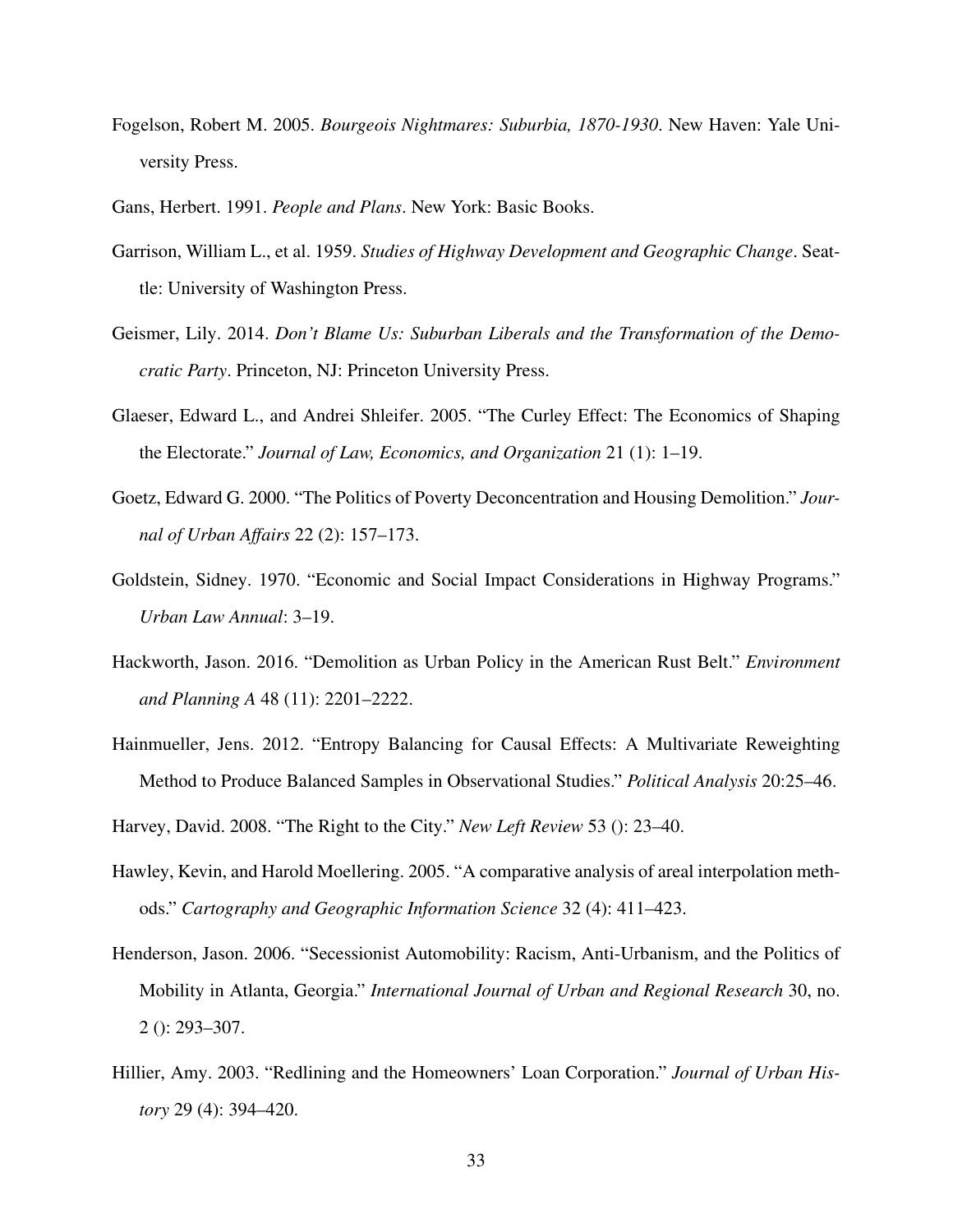- <span id="page-35-3"></span>Hirsch, Arnold R. 2009. *Making the Second Ghetto: Race and Housing in Chicago 1940-1960*. Chicago: University of Chicago Press.
- <span id="page-35-4"></span>Ho, Daniel, et al. 2007. "Matching as Nonparametric Preprocessing for Reducing Model Dependence in Parametric Causal Inference." *Political Analysis* 15:199–236.
- <span id="page-35-5"></span>Jackson, Kenneth T. 1985. *Crabgrass Frontier: The Suburbanization of the United States*. Oxford: Oxford.
- <span id="page-35-7"></span>Jackson, Kenneth T. 1980. "Race, Ethnicity, and Real Estate Appraisal The Home Owners Loan Corporation and the Federal Housing Administration." *Journal of Urban History* 6 (4): 419– 452.
- Jacobs, Jane. 1961. *The Death and Life of Great American Cities*. New York: Vintage.
- <span id="page-35-10"></span>Karas, David. 2015. "Highway to inequity: The disparate impact of the interstate highway system on poor and minority communities in American cities." *New Visions for Public Affairs* 7:9–21.
- <span id="page-35-8"></span>Keele, Luke, and Rocío Titiunik. 2016. "Natural Experiments Based on Geography." *Political Science Research and Methods* 4 (1): 65–95.
- <span id="page-35-1"></span>Kruse, Kevin M. 2005. *White Flight: Atlanta and the Making of Modern Conservatism*. Princeton, NJ: Princeton.
- <span id="page-35-0"></span>Lefebvre, Henri, Eleonore Kofman, and Elizabeth Lebas. 1996. *Writings on cities*. Vol. 63. 2. Blackwell Oxford.
- <span id="page-35-6"></span>Logan, John R., Zengwang Xu, and Brian J. Stults. 2014. "Interpolating US decennial census tract data from as early as 1970 to 2010: A longitudinal tract database." *The Professional Geographer* 66 (3): 412–420.
- <span id="page-35-9"></span>Lupu, Yonatan. 2013. "The Informative Power of Treaty Commitment: Using the Spatial Model to Address Selection Effects." *American Journal of Political Science* 57 (4): 912–925.
- <span id="page-35-2"></span>Manson, Steven, et al. 2017. *IPUMS National Historical Geographic Information System: Version 12.0 [database]*. Accessed October 11, 2017. Minneapolis, MN: University of Minnesota.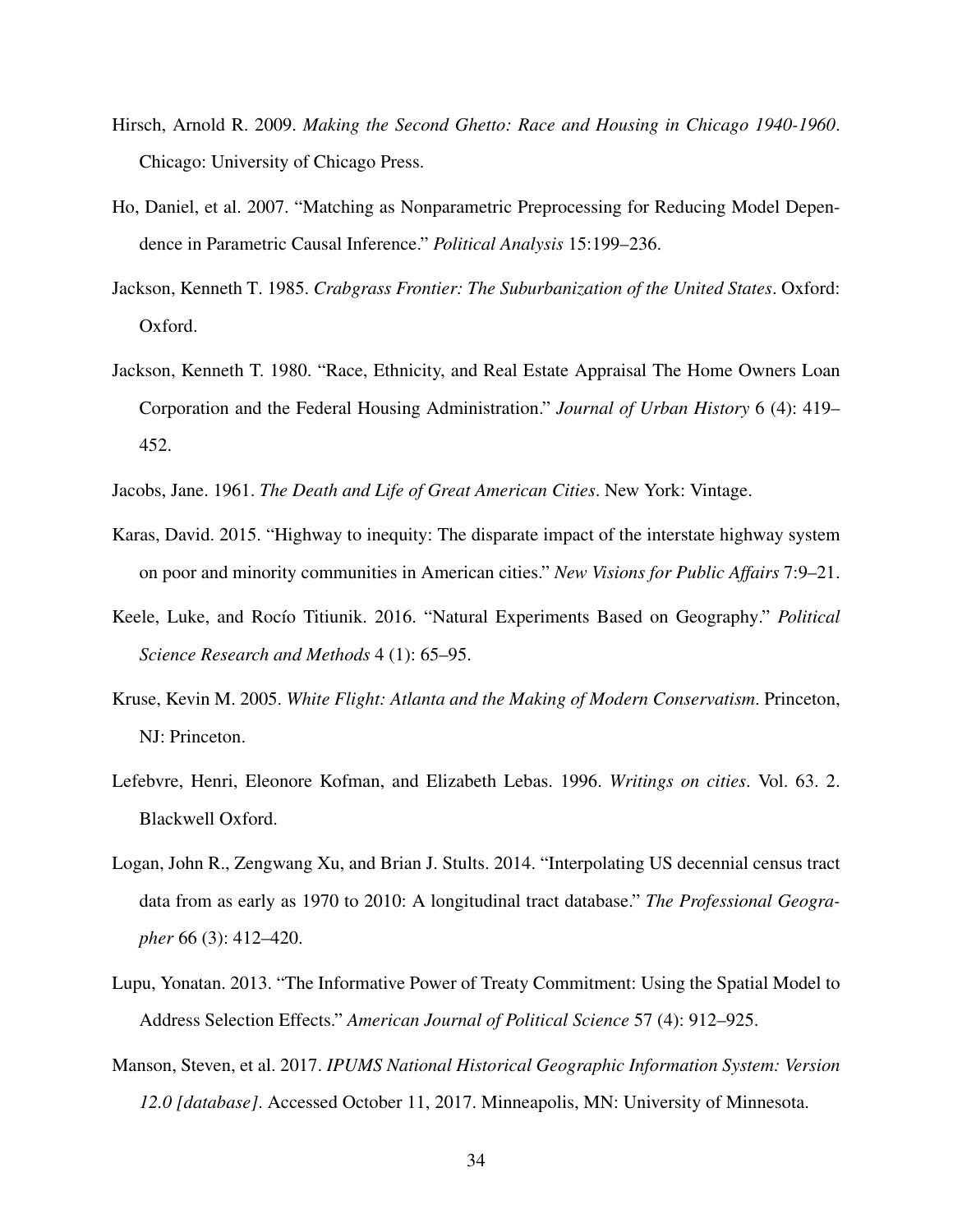- <span id="page-36-10"></span>Manturuk, Kim, Mark Lindblad, and Roberto G. Quercia. 2009. "Homeownership and Local Voting in Disadvantaged Urban Neighborhoods." *Cityscape*: 213–230.
- <span id="page-36-9"></span>Mickle, D. Grant. 1952. "The Changing Picture in Highway Traffic." *Civil Engineering* 22 (): 94– 100.
- <span id="page-36-0"></span>Mohl, Raymond. 1993. "Race and Space in the Modern City: Interstate-95 and the Black Community in Miami." In *Urban Policy in Twentieth-Century America*, ed. by Arnold Hirsch and Raymond Mohl, 100–158. Rutgers.
- <span id="page-36-1"></span>Mohl, Raymond A. 2004. "Stop the Road: Freeway Revolts in American Cities." *Journal of Urban History* 30 (5): 674.
- <span id="page-36-5"></span>Mohl, Raymond A., and Mark H. Rose. 2012. "The Post-Interstate Era: Planning, Politics, and Policy Since the 1970s." *Journal of Planning History* 11 (1): 3–7.
- <span id="page-36-6"></span>Moynihan, Daniel Patrick. 1960. "New Roads and Urban Chaos." *The Reporter*: 13–20. "Mumford Address Raps U.S. Highway Planning." 1957. *The Hartford Times* ().
- <span id="page-36-7"></span>Nall, Clayton. 2015. "The Political Consequences of Spatial Policies: How Interstate Highways Facilitated Geographic Polarization." *Journal of Politics* 58 (2): 394–406.
- <span id="page-36-8"></span>— . 2018. *The Road to Inequality: How the Federal Highway Program Polarized America and Undermined Cities*. Cambridge, UK: Cambridge University Press. doi:[10.1017/9781108277952](http://dx.doi.org/10.1017/9781108277952).
- <span id="page-36-4"></span>Nelson, Robert K., et al. 2017. "Mapping Inequality." In *American Panorama*, ed. by Robert K. Nelson and Edward L. Ayers. Accessed November 24, 2017. <http://bit.ly/2i2Z8Oq>.
- <span id="page-36-2"></span>Newman, Peter, and Jeffrey Kenworthy. 1999. *Sustainability and Cities: Overcoming Automobile Dependence*. Washington, DC: Island Press.
- <span id="page-36-11"></span>Rodden, Jonathan. 2014. *The Long Shadow of the Industrial Revolution*. Personally shared with author.
- <span id="page-36-3"></span>Rose, Mark H., and Raymond Mohl. 2012. *Interstate: Highway Politics and Policy Since 1939*. 3rd. Knoxville, TN: University of Tennessee Press.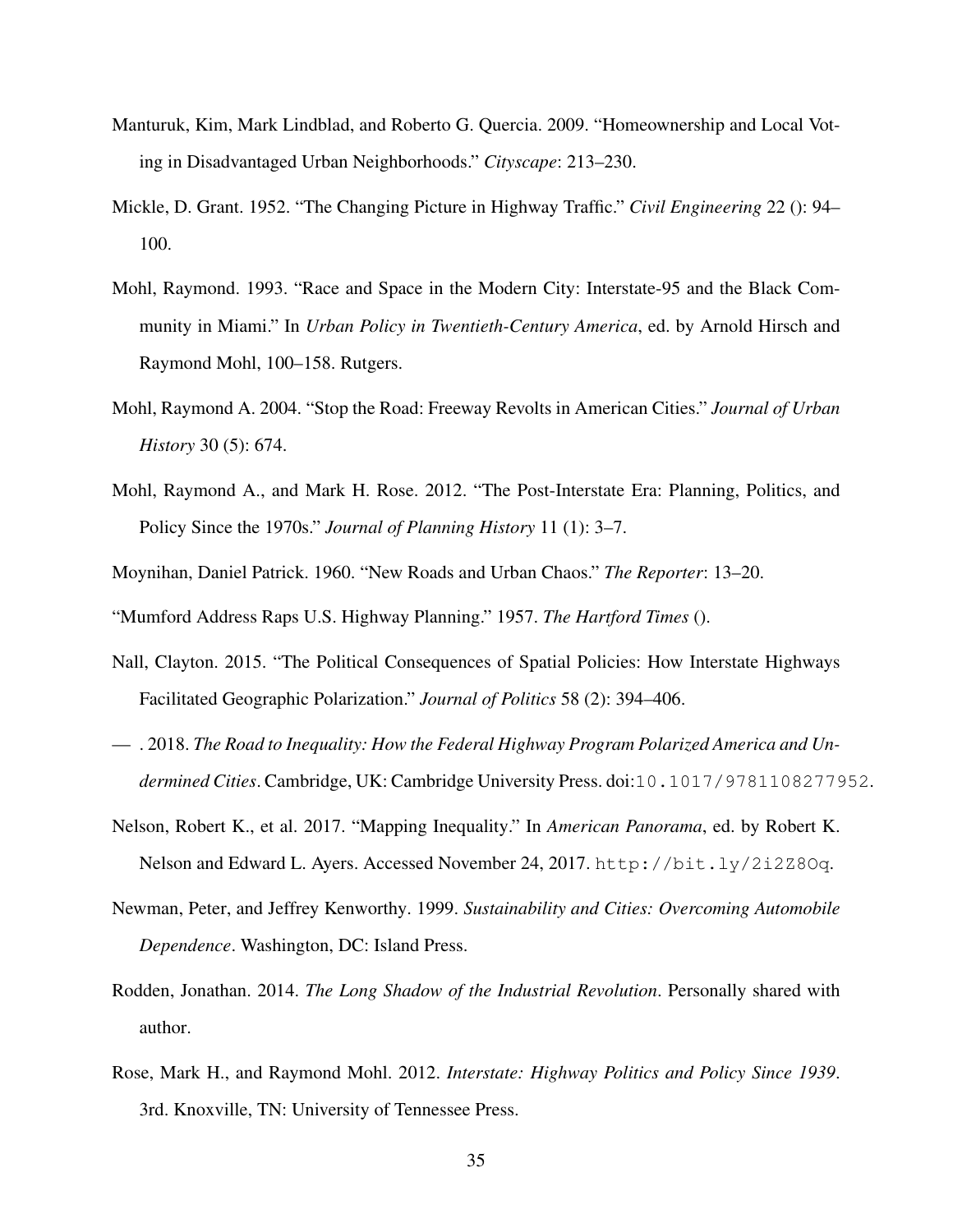- <span id="page-37-11"></span>Rosenbaum, Paul. 1984. "The Consequences of Adjusting for a Concomitant Variable That Has Been Affected by the Treatment." *Journal of the Royal Statistical Society, Series A* 147 (5): 656–666.
- <span id="page-37-10"></span>Rosenbaum, Paul R., and Donald B. Rubin. 1983. "The Central Role of the Propensity Score in Observational Studies for Causal Effects." *Biometrika* 70:41–55.
- <span id="page-37-9"></span>Rothstein, Richard. 2017. *The Color of Law: A Forgotten History of How Our Government Segregated America*. Liveright.
- <span id="page-37-5"></span>Rubin, Donald B. 1991. "Practical Implications of Modes of Statistical Inference for Causal Effects and the Critical Role of the Assignment Mechanism." *Biometrics* 47 (4): 1213–1234.
- <span id="page-37-2"></span>Schrag, Zachary M. 2006. *The Great Society Subway: A History of the Washington Metro*. Baltimore: Johns Hopkins University Press.
- <span id="page-37-4"></span>— . 2014. *The Great Society Subway: A History of the Washington Metro*. Second. Baltimore, MD: Johns Hopkins University Press.
- <span id="page-37-7"></span>Schroeder, Jonathan P. 2017. "Hybrid Areal Interpolation of Census Counts from 2000 Blocks to 2010 Geographies." *Computers, Environment and Urban Systems* 62:53–63.
- <span id="page-37-6"></span>— . 2007. "Target-Density Weighting Interpolation and Uncertainty Evaluation for Temporal Analysis of Census Data." *Geographical Analysis* 39 (3): 311–335.
- <span id="page-37-0"></span>Scott, James C. 1998. *Seeing Like a State*. New Haven: Yale.
- <span id="page-37-1"></span>Talen, Emily. 2014. "Housing Demolition During Urban Renewal." *City & Community* 13 (3): 233–253.
- <span id="page-37-8"></span>Taylor, Brian D. 1995. "Public Perceptions, Fiscal Realities, and Freeway Planning: The California Case." *Journal of the American Planning Association* 61 (1): 43–56.
- <span id="page-37-3"></span>Teaford, Jon C. 2000. "Urban Renewal and Its Aftermath." *Housing Policy Debate* 11 (2): 443– 465.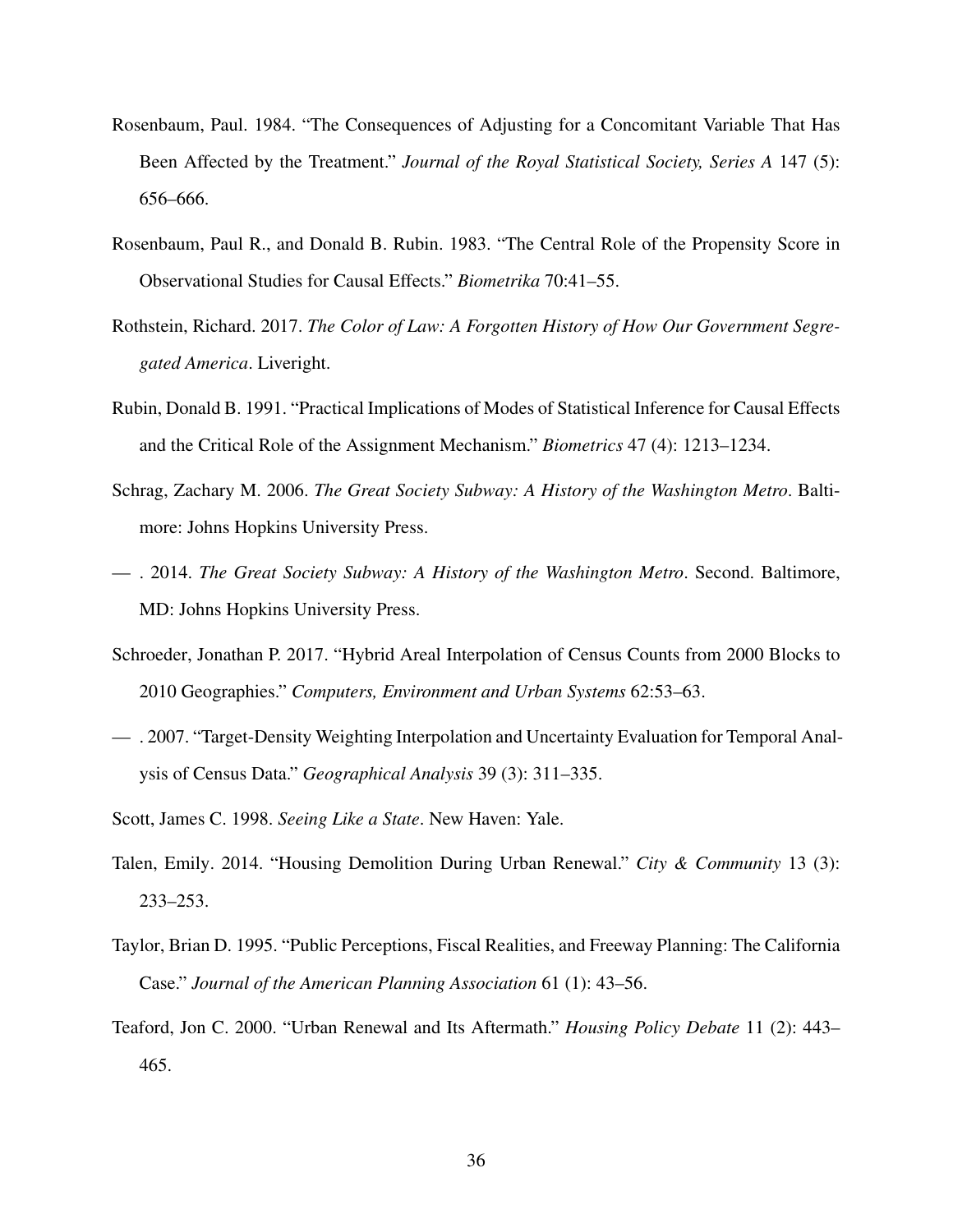<span id="page-38-2"></span>United States. Department of Commerce. Bureau of Public Roads. 1964. *Highways and Economic and Social Changes*. Washington, DC: Government Printing Office.

<span id="page-38-4"></span>United States, Public Roads Administration. 1944. *Interregional Highways*. Tech. rep.

- <span id="page-38-3"></span>U.S. Department of Commerce. Bureau of Public Roads. 1966. *Highways and Human Values: Report for Fiscal Year 1966*. Tech. rep. Washington, D.C.
- <span id="page-38-0"></span>Wickert, David. 2016. "MARTA: No Longer a Dirty Word in Gwinnett?" Accessed June 6, 2017, *The Atlanta Journal Constitution* (). <http://bit.ly/2r1CPXO>.
- <span id="page-38-1"></span>Winling, LaDale C. 2017. *Building the Ivory Tower: Universities and Metropolitan Development in the Twentieth Century*. Philadelphia: University of Pennsylvania Press.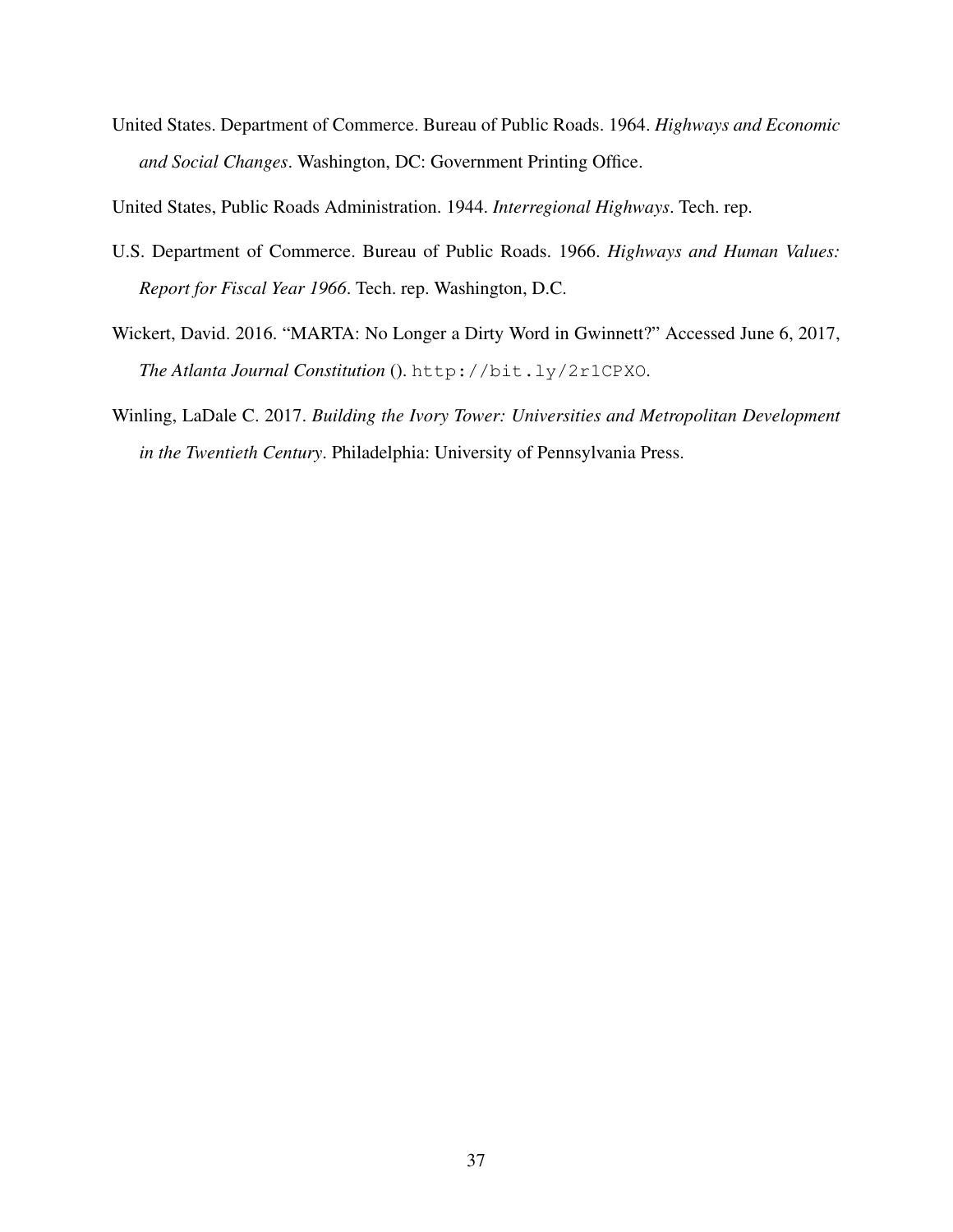# <span id="page-39-0"></span>Online Appendix

# **Contents**

| Robustness of Results to Dropping HOLC-Tracts with Large Decade-on-Decade Fluctua- |  |
|------------------------------------------------------------------------------------|--|
|                                                                                    |  |
|                                                                                    |  |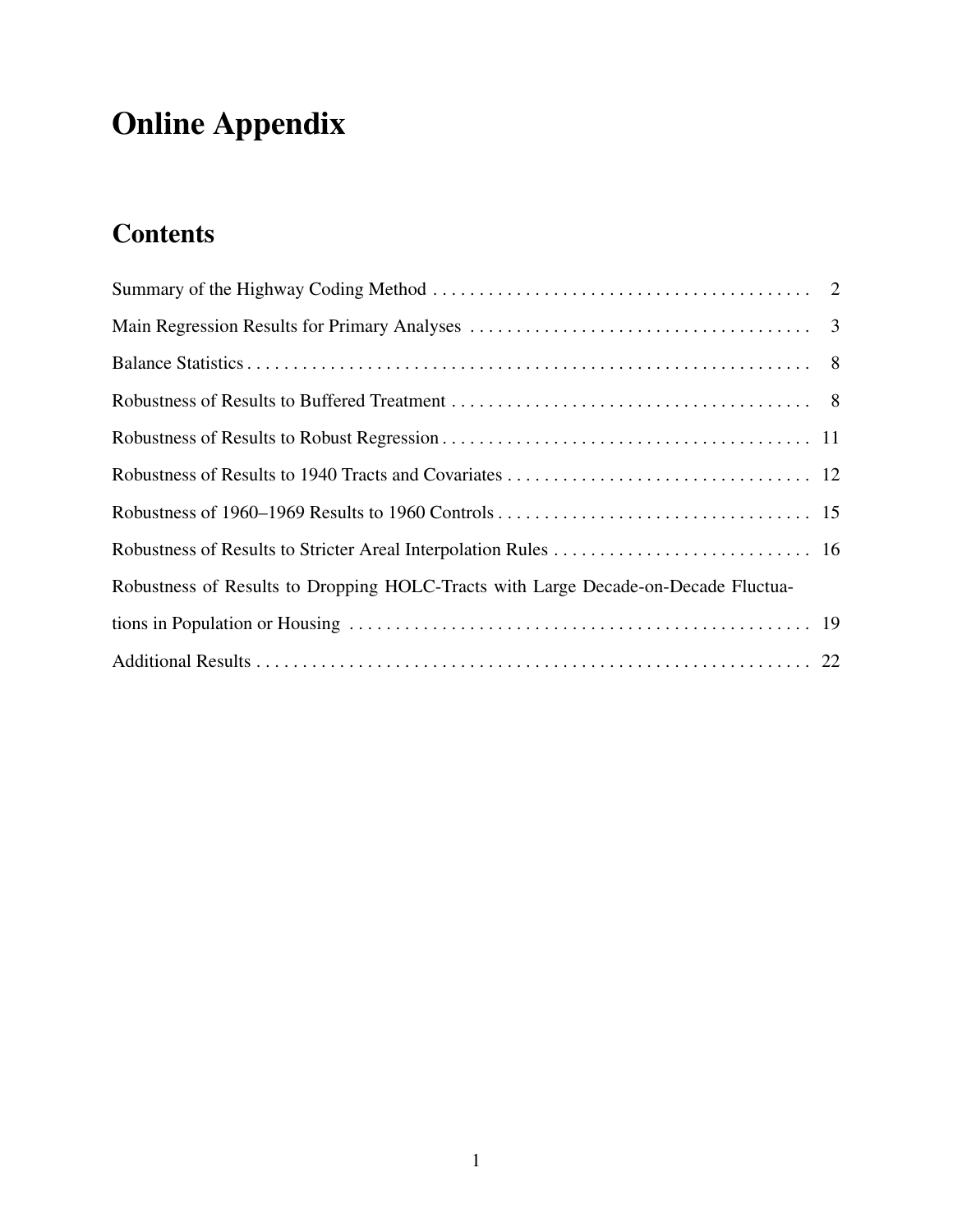## Summary of the Highway Coding Method

To assemble our historical GIS database of the American highway system, we used the 2013 National Highway Planning Network (NHPN) shapefile of all roads in the United States as a reference (Federal Highway Administration [2013\)](#page-33-6). The map consists of highway line segments containing information on road type, number of lanes, inclusion on the Strategic Highway Network, and other indicators.<sup>[17](#page-40-0)</sup> We selected from this shapefile all roads currently marked as US and Interstate highways, the two types of roads that have consistently been identified over time by AASHO and in commercial atlases as the most important highway routes. We then superimposed the NHPN Interstate/US layer on scans of historical road atlas for the years 1934–1935, 1940, 1950, 1960, 1970, 1980, and 1990.

Using ArcGIS, research assistants manually assigned attributes for road quality and type to each of the segments in the NHPN shapefile according to the symbology of the corresponding road in the Rand McNally Road Atlases. We coded for two factors: the class of road (whether it was a state-signed, US, or Interstate highway), and the quality of the road, as reported in the Rand McNally atlases. This approach therefore depends on Rand McNally's coding scheme for road quality, which varied over time and reflected contemporaneous road-quality standards.<sup>[18](#page-40-1)</sup>

By 1960, after passage of the Federal-Aid Highway Act of 1956 (which established the Interstates) and expansion of the American freeway systems, the Rand McNally Atlases reported the full present-day road hierarchy, including limited-access toll roads (i.e., turnpikes) and limitedaccess free roads (i.e., freeways). Through 1990, we produced a complete manual coding of these road segments.<sup>[19](#page-40-2)</sup> In addition to using the data from 2000 and 2011, we primarily relied on the road attribute information provided in NHPN data (ESRI [2001;](#page-33-10) Federal Highway Administration

<span id="page-40-0"></span> $17$ Documentation accompanying the file indicates that these data, while released in 2013, were up-to-date as of 2011.

<span id="page-40-1"></span><sup>&</sup>lt;sup>18</sup>In 1934, for example, most American roads had yet to be paved using modern techniques, and many roads were simply "improved" using gravel or other durable non-pavement surfaces.

<span id="page-40-2"></span> $19$ Road coding occasionally depended on subjective judgments, so each coder's work was checked independently multiple times: once by a separate research assistant and at least once by one of the coauthors.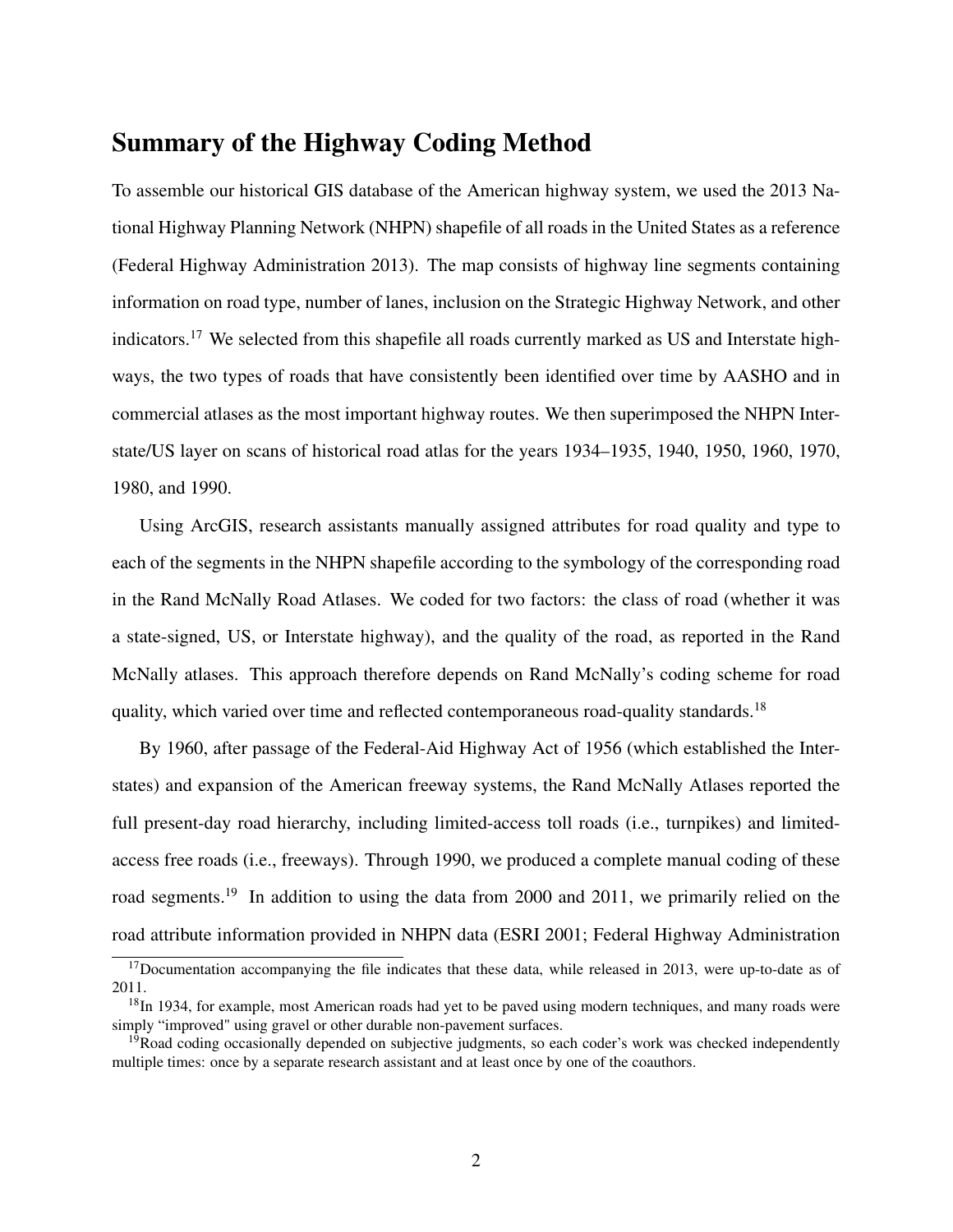<span id="page-41-0"></span>Figure A-1: Distribution of highways in 1934 and 2011



[2013\)](#page-33-6), but checked their accuracy by comparing them against national-level Rand McNally maps. The road-quality indicators used in our data for each year appear in Table [A-1.](#page-41-1)

| Year(s)                | Source                                  | Road-Quality Indicators Used          |
|------------------------|-----------------------------------------|---------------------------------------|
| 1934-35                | Rand McNally Road Atlas                 | US Highway (Paved)                    |
|                        |                                         | US Highway (Improved)                 |
|                        |                                         | State Highway (Paved)                 |
|                        |                                         | State Highway (Improved)              |
| 1940, 1950             | Rand McNally Road Atlas                 | US Highway (Paved, 4+ Lanes)          |
|                        |                                         | US Highway (Paved, $\langle 4$ Lanes) |
|                        |                                         | State Highway (Paved, <4 Lanes)       |
| 1960, 1970, 1980, 1990 | Rand McNally Road Atlas                 | Interstate Highways                   |
|                        |                                         | US Highways (Divided)                 |
|                        |                                         | US Highways (Two-Lane)                |
| 2000                   | <b>ESRI Database based on 2000 NHPN</b> | <b>Interstate Highways</b>            |
|                        |                                         | US Highways (Divided)                 |
|                        |                                         | US Highways (Two-Lane)                |
| 2011                   | <b>NHPN</b> Database                    | Interstate Highways                   |
|                        |                                         | US Highways (Divided)                 |
|                        |                                         | US Highways (Two-Lane)                |

<span id="page-41-1"></span>Table A-1: Summary of road quality indicators used in coding scheme, by year.

## Main Regression Results for Primary Analyses

https://v2.overleaf.com/project/5b119af09681343ca6e9c4eb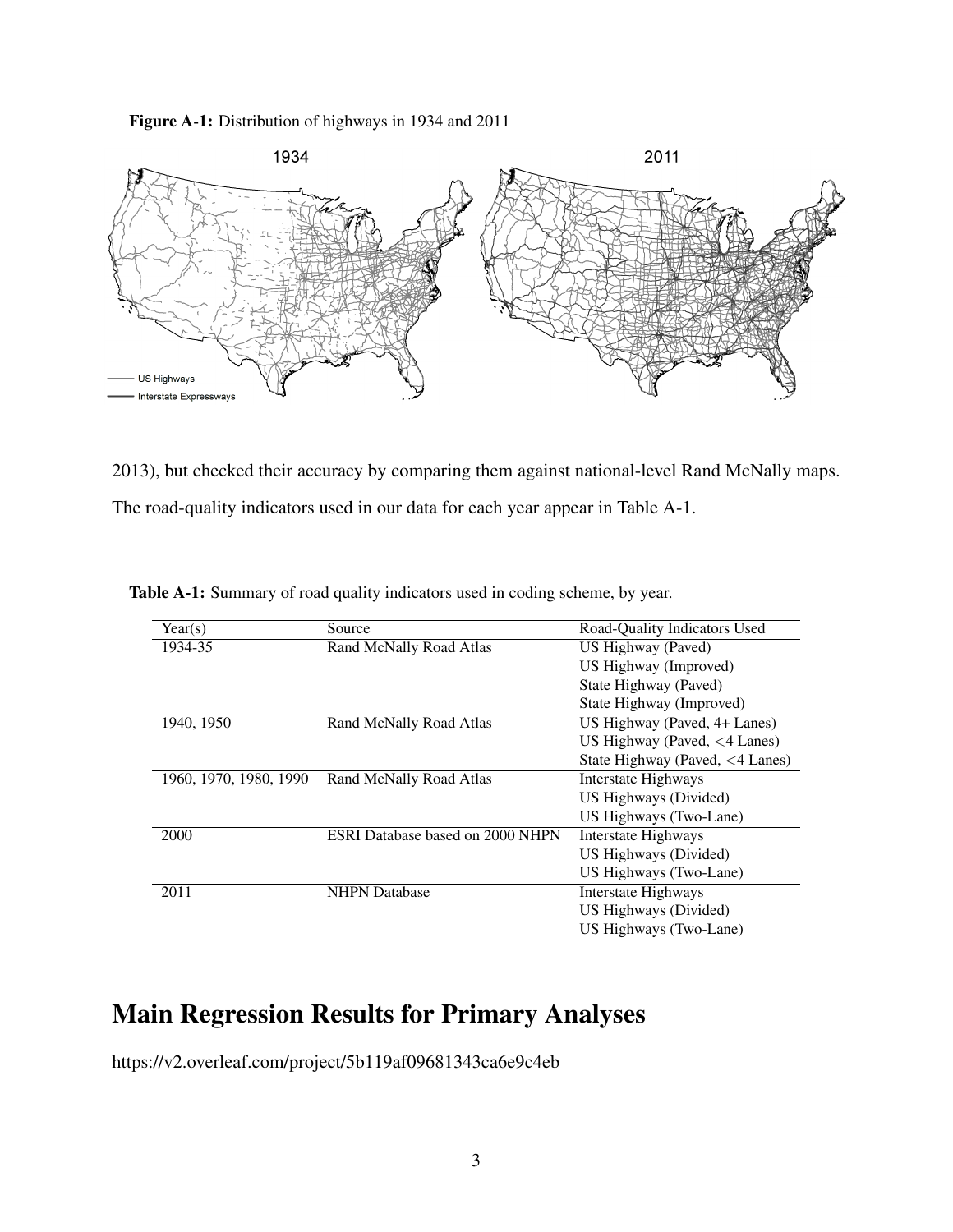|                   |      |          | No Matching |                | <b>Entropy Balanced</b> |           |                  |          |
|-------------------|------|----------|-------------|----------------|-------------------------|-----------|------------------|----------|
| <b>HOLC</b> Grade | Year | Estimate | <b>SE</b>   | $\overline{p}$ | Estimate                | <b>SE</b> | $\boldsymbol{p}$ | $\cal N$ |
|                   | 1960 | $-0.095$ | 0.022       | < 0.001        | $-0.095$                | 0.010     | < 0.001          | 10,995   |
|                   | 1970 | $-0.103$ | 0.025       | < 0.001        | $-0.112$                | 0.011     | < 0.001          | 11,016   |
| All               | 1980 | $-0.132$ | 0.029       | < 0.001        | $-0.141$                | 0.014     | < 0.001          | 11,022   |
|                   | 1990 | $-0.128$ | 0.031       | < 0.001        | $-0.156$                | 0.014     | < 0.001          | 11,022   |
|                   | 2000 | $-0.101$ | 0.033       | 0.002          | $-0.108$                | 0.013     | < 0.001          | 11,022   |
|                   | 2010 | $-0.074$ | 0.032       | 0.019          | $-0.084$                | 0.013     | < 0.001          | 11,022   |
|                   | 1960 | $-0.103$ | 0.041       | 0.012          | $-0.111$                | 0.012     | < 0.001          | 3,016    |
|                   | 1970 | $-0.175$ | 0.051       | < 0.001        | $-0.194$                | 0.014     | < 0.001          | 3,030    |
| $A + B$           | 1980 | $-0.181$ | 0.053       | < 0.001        | $-0.199$                | 0.015     | < 0.001          | 3,030    |
|                   | 1990 | $-0.195$ | 0.054       | < 0.001        | $-0.204$                | 0.016     | < 0.001          | 3,030    |
|                   | 2000 | $-0.200$ | 0.058       | < 0.001        | $-0.212$                | 0.016     | < 0.001          | 3,030    |
|                   | 2010 | $-0.184$ | 0.057       | 0.001          | $-0.219$                | 0.017     | < 0.001          | 3,030    |
|                   | 1960 | $-0.076$ | 0.032       | 0.018          | $-0.093$                | 0.016     | < 0.001          | 4,615    |
|                   | 1970 | $-0.011$ | 0.034       | 0.756          | $-0.040$                | 0.017     | 0.018            | 4,625    |
| $\overline{C}$    | 1980 | $-0.012$ | 0.039       | 0.751          | $-0.062$                | 0.019     | 0.001            | 4,627    |
|                   | 1990 | $-0.001$ | 0.040       | 0.985          | $-0.054$                | 0.019     | 0.004            | 4,627    |
|                   | 2000 | 0.031    | 0.044       | 0.476          | $-0.017$                | 0.020     | 0.399            | 4,627    |
|                   | 2010 | 0.064    | 0.044       | 0.152          | 0.017                   | 0.020     | 0.415            | 4,627    |
|                   | 1960 | $-0.072$ | 0.043       | 0.092          | $-0.090$                | 0.016     | < 0.001          | 3,364    |
|                   | 1970 | $-0.089$ | 0.048       | 0.066          | $-0.152$                | 0.021     | < 0.001          | 3,361    |
| D                 | 1980 | $-0.133$ | 0.061       | 0.031          | $-0.204$                | 0.030     | < 0.001          | 3,365    |
|                   | 1990 | $-0.136$ | 0.068       | 0.045          | $-0.246$                | 0.029     | < 0.001          | 3,365    |
|                   | 2000 | $-0.122$ | 0.070       | 0.080          | $-0.165$                | 0.026     | < 0.001          | 3,365    |
|                   | 2010 | $-0.114$ | 0.066       | 0.081          | $-0.139$                | 0.025     | < 0.001          | 3,365    |

Table A-2: Effect on housing-unit density from placement of a highway through a HOLC-tract, for Interstate highways built before 1960.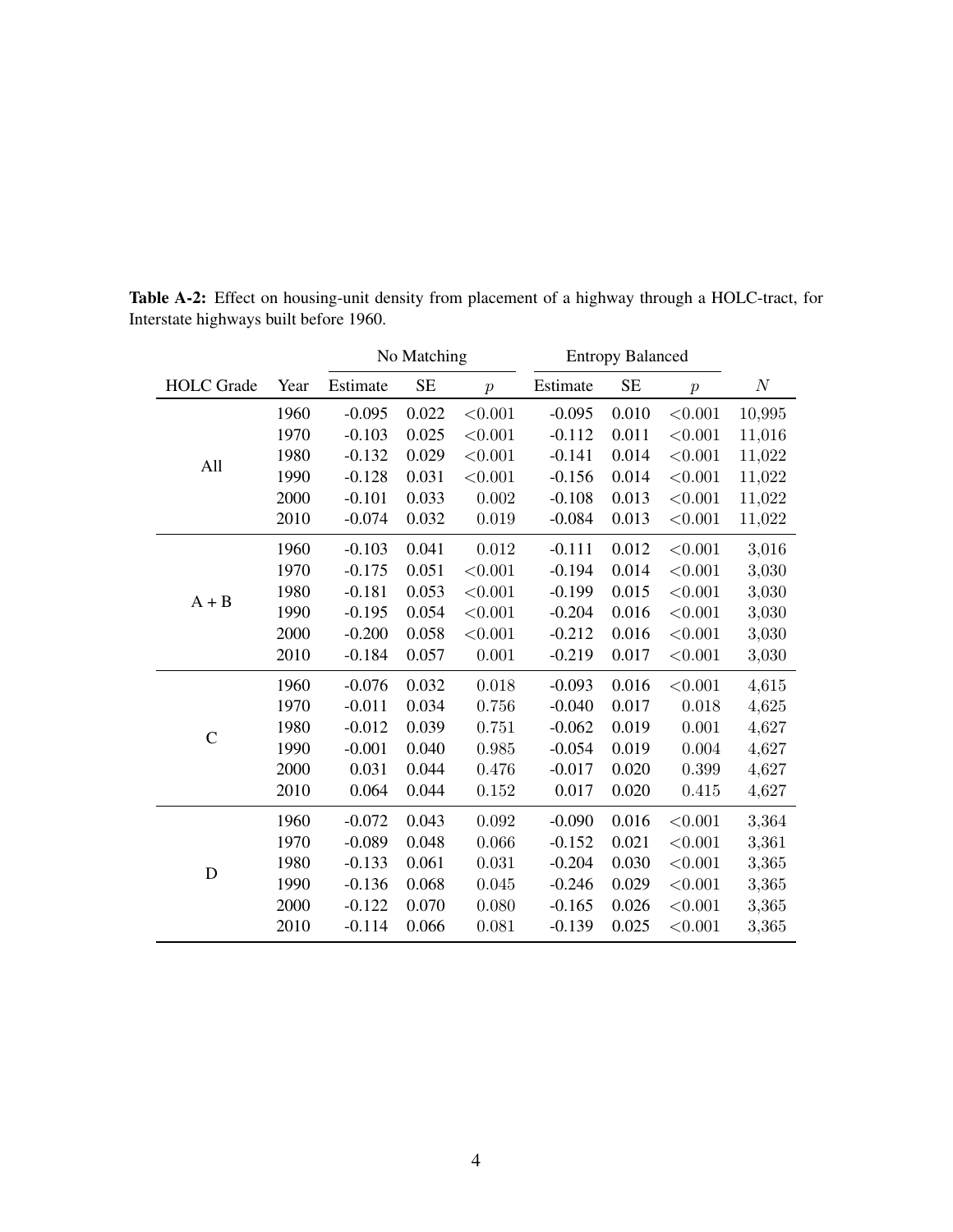|                   |      |          | No Matching |                  | <b>Entropy Balanced</b> |           |                  |          |
|-------------------|------|----------|-------------|------------------|-------------------------|-----------|------------------|----------|
| <b>HOLC</b> Grade | Year | Estimate | <b>SE</b>   | $\boldsymbol{p}$ | Estimate                | <b>SE</b> | $\boldsymbol{p}$ | $\cal N$ |
|                   | 1960 | $-0.092$ | 0.020       | < 0.001          | $-0.071$                | 0.009     | < 0.001          | 11,126   |
|                   | 1970 | $-0.177$ | 0.023       | < 0.001          | $-0.150$                | 0.011     | < 0.001          | 11,144   |
| All               | 1980 | $-0.182$ | 0.027       | < 0.001          | $-0.158$                | 0.013     | < 0.001          | 11,149   |
|                   | 1990 | $-0.194$ | 0.029       | < 0.001          | $-0.192$                | 0.013     | < 0.001          | 11,149   |
|                   | 2000 | $-0.206$ | 0.031       | < 0.001          | $-0.198$                | 0.014     | < 0.001          | 11,149   |
|                   | 2010 | $-0.144$ | 0.030       | < 0.001          | $-0.120$                | 0.012     | < 0.001          | 11,149   |
|                   | 1960 | $-0.119$ | 0.038       | 0.002            | $-0.126$                | 0.013     | < 0.001          | 3,019    |
|                   | 1970 | $-0.218$ | 0.048       | < 0.001          | $-0.219$                | 0.016     | $<\!\!0.001$     | 3,032    |
| $A + B$           | 1980 | $-0.243$ | 0.049       | < 0.001          | $-0.248$                | 0.018     | < 0.001          | 3,032    |
|                   | 1990 | $-0.254$ | 0.051       | < 0.001          | $-0.264$                | 0.018     | < 0.001          | 3,032    |
|                   | 2000 | $-0.263$ | 0.055       | < 0.001          | $-0.278$                | 0.020     | < 0.001          | 3,032    |
|                   | 2010 | $-0.238$ | 0.053       | < 0.001          | $-0.258$                | 0.020     | < 0.001          | 3,032    |
|                   | 1960 | $-0.048$ | 0.030       | 0.114            | $-0.057$                | 0.011     | < 0.001          | 4,639    |
|                   | 1970 | $-0.096$ | 0.032       | 0.003            | $-0.112$                | 0.013     | < 0.001          | 4,647    |
| $\mathsf{C}$      | 1980 | $-0.096$ | 0.037       | 0.010            | $-0.115$                | 0.015     | < 0.001          | 4,648    |
|                   | 1990 | $-0.104$ | 0.038       | 0.007            | $-0.124$                | 0.016     | < 0.001          | 4,648    |
|                   | 2000 | $-0.073$ | 0.042       | 0.084            | $-0.092$                | 0.017     | < 0.001          | 4,648    |
|                   | 2010 | $-0.065$ | 0.043       | 0.130            | $-0.077$                | 0.017     | < 0.001          | 4,648    |
| D                 | 1960 | $-0.102$ | 0.040       | 0.012            | $-0.067$                | 0.017     | < 0.001          | 3,468    |
|                   | 1970 | $-0.182$ | 0.046       | < 0.001          | $-0.162$                | 0.022     | < 0.001          | 3,465    |
|                   | 1980 | $-0.171$ | 0.057       | 0.003            | $-0.168$                | 0.028     | < 0.001          | 3,469    |
|                   | 1990 | $-0.194$ | 0.063       | 0.002            | $-0.228$                | 0.027     | < 0.001          | 3,469    |
|                   | 2000 | $-0.227$ | 0.067       | < 0.001          | $-0.265$                | 0.030     | < 0.001          | 3,469    |
|                   | 2010 | $-0.101$ | 0.061       | 0.097            | $-0.118$                | 0.023     | < 0.001          | 3,469    |

Table A-3: Effect on housing-unit density from placement of a highway through a HOLC-tract, for Interstate highways built between 1960 and 1969.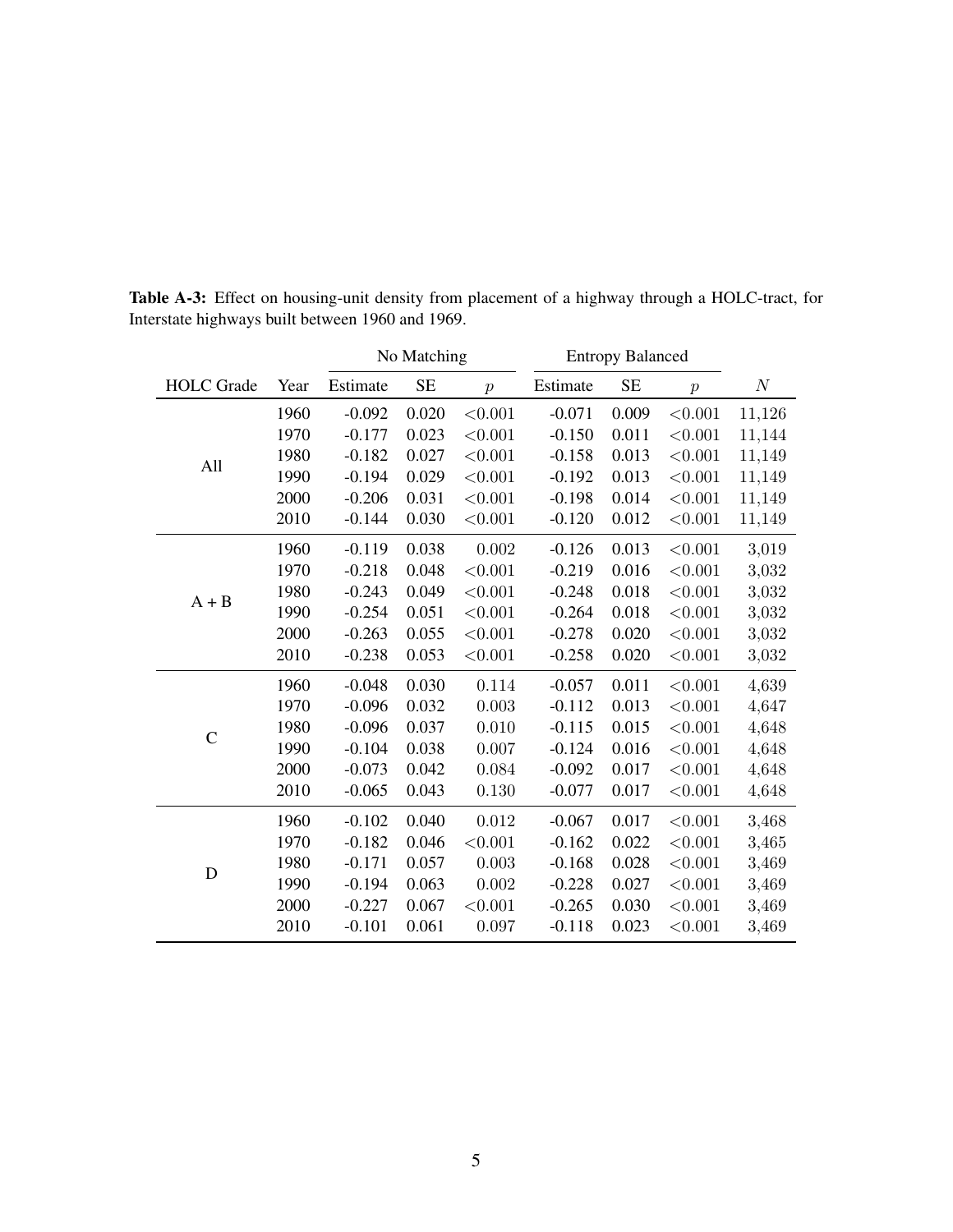|                   |      |          | No Matching |                |          | <b>Entropy Balanced</b> |                  |          |
|-------------------|------|----------|-------------|----------------|----------|-------------------------|------------------|----------|
| <b>HOLC</b> Grade | Year | Estimate | <b>SE</b>   | $\overline{p}$ | Estimate | <b>SE</b>               | $\boldsymbol{p}$ | $\cal N$ |
|                   | 1960 | $-0.086$ | 0.022       | < 0.001        | $-0.091$ | 0.010                   | < 0.001          | 10,995   |
|                   | 1970 | $-0.081$ | 0.025       | 0.001          | $-0.089$ | 0.011                   | < 0.001          | 11,018   |
| All               | 1980 | $-0.108$ | 0.030       | < 0.001        | $-0.117$ | 0.015                   | < 0.001          | 11,022   |
|                   | 1990 | $-0.103$ | 0.032       | 0.001          | $-0.116$ | 0.015                   | < 0.001          | 11,022   |
|                   | 2000 | $-0.055$ | 0.034       | 0.106          | $-0.052$ | 0.014                   | < 0.001          | 11,022   |
|                   | 2010 | $-0.016$ | 0.035       | 0.645          | $-0.020$ | 0.014                   | 0.148            | 11,022   |
|                   | 1960 | $-0.138$ | 0.041       | < 0.001        | $-0.144$ | 0.012                   | < 0.001          | 3,016    |
|                   | 1970 | $-0.195$ | 0.049       | < 0.001        | $-0.215$ | 0.015                   | < 0.001          | 3,030    |
| $A + B$           | 1980 | $-0.163$ | 0.052       | 0.002          | $-0.187$ | 0.015                   | < 0.001          | 3,030    |
|                   | 1990 | $-0.173$ | 0.055       | 0.002          | $-0.187$ | 0.016                   | < 0.001          | 3,030    |
|                   | 2000 | $-0.161$ | 0.060       | 0.007          | $-0.179$ | 0.017                   | < 0.001          | 3,030    |
|                   | 2010 | $-0.172$ | 0.060       | 0.004          | $-0.212$ | 0.018                   | < 0.001          | 3,030    |
|                   | 1960 | $-0.057$ | 0.032       | 0.080          | $-0.083$ | 0.016                   | < 0.001          | 4,615    |
|                   | 1970 | 0.032    | 0.035       | 0.349          | $-0.010$ | 0.017                   | 0.556            | 4,626    |
| $\overline{C}$    | 1980 | 0.040    | 0.041       | 0.331          | $-0.008$ | 0.020                   | 0.681            | 4,627    |
|                   | 1990 | 0.050    | 0.042       | 0.236          | 0.003    | 0.020                   | 0.885            | 4,627    |
|                   | 2000 | 0.108    | 0.047       | 0.021          | 0.061    | 0.021                   | 0.004            | 4,627    |
|                   | 2010 | 0.160    | 0.050       | 0.002          | 0.107    | 0.022                   | < 0.001          | 4,627    |
|                   | 1960 | $-0.047$ | 0.045       | 0.290          | $-0.076$ | 0.017                   | < 0.001          | 3,364    |
|                   | 1970 | $-0.068$ | 0.051       | 0.183          | $-0.121$ | 0.022                   | < 0.001          | 3,362    |
| D                 | 1980 | $-0.127$ | 0.062       | 0.042          | $-0.208$ | 0.034                   | < 0.001          | 3,365    |
|                   | 1990 | $-0.137$ | 0.070       | 0.050          | $-0.218$ | 0.031                   | < 0.001          | 3,365    |
|                   | 2000 | $-0.105$ | 0.071       | 0.139          | $-0.125$ | 0.027                   | < 0.001          | 3,365    |
|                   | 2010 | $-0.069$ | 0.071       | 0.333          | $-0.083$ | 0.026                   | 0.002            | 3,365    |

Table A-4: Effect on population density from placement of a highway through a HOLC-tract, for Interstate highways built before 1960.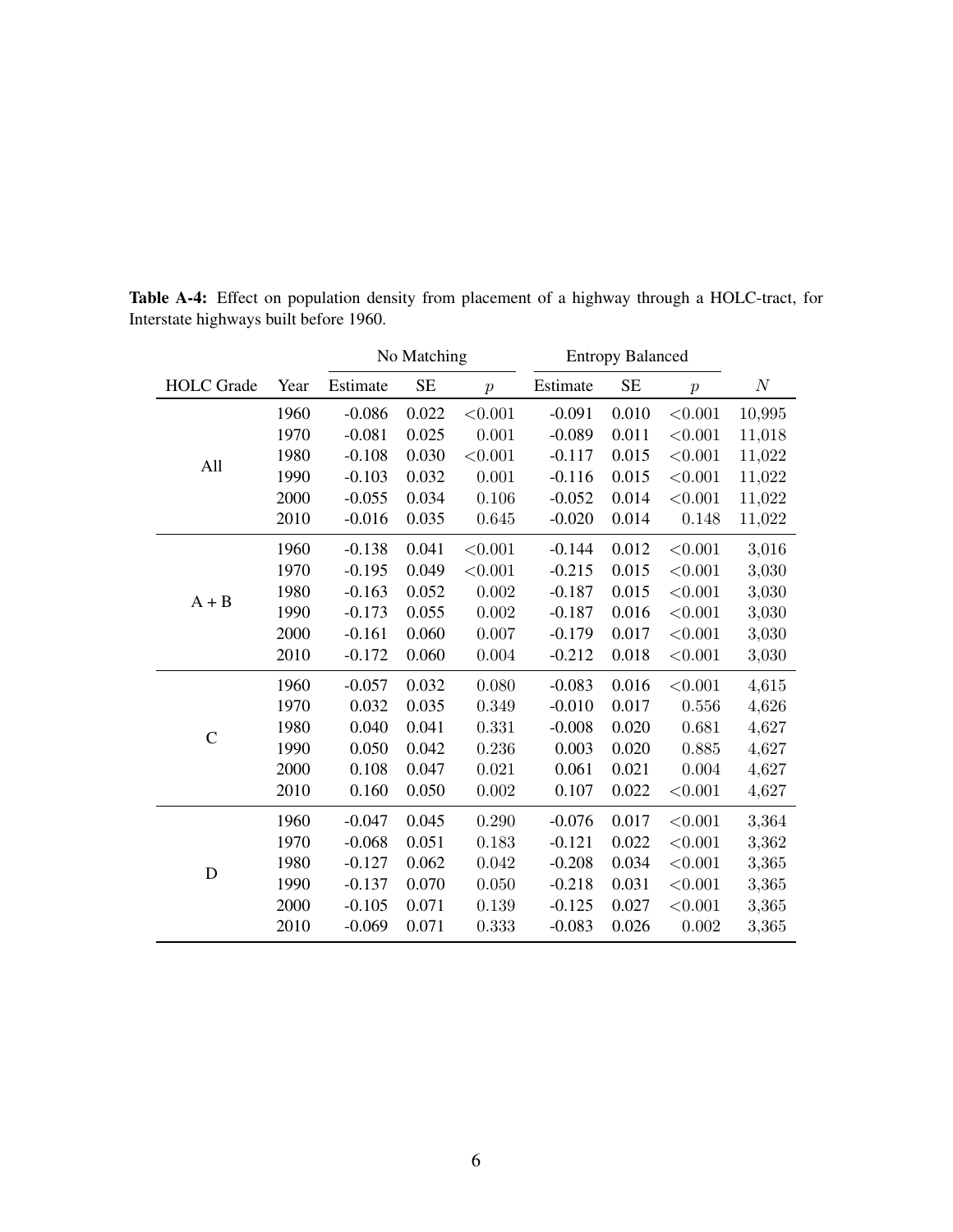|                   |      |          | No Matching |                  | <b>Entropy Balanced</b> |           |                  |          |
|-------------------|------|----------|-------------|------------------|-------------------------|-----------|------------------|----------|
| <b>HOLC</b> Grade | Year | Estimate | <b>SE</b>   | $\boldsymbol{p}$ | Estimate                | <b>SE</b> | $\boldsymbol{p}$ | $\cal N$ |
|                   | 1960 | $-0.105$ | 0.021       | < 0.001          | $-0.088$                | 0.009     | < 0.001          | 11,126   |
|                   | 1970 | $-0.182$ | 0.024       | < 0.001          | $-0.159$                | 0.011     | < 0.001          | 11,147   |
|                   | 1980 | $-0.172$ | 0.028       | < 0.001          | $-0.147$                | 0.014     | < 0.001          | 11,149   |
| All               | 1990 | $-0.170$ | 0.030       | < 0.001          | $-0.157$                | 0.013     | < 0.001          | 11,149   |
|                   | 2000 | $-0.171$ | 0.032       | < 0.001          | $-0.154$                | 0.014     | < 0.001          | 11,149   |
|                   | 2010 | $-0.140$ | 0.033       | < 0.001          | $-0.101$                | 0.013     | < 0.001          | 11,149   |
|                   | 1960 | $-0.136$ | 0.038       | < 0.001          | $-0.133$                | 0.013     | < 0.001          | 3,019    |
|                   | 1970 | $-0.220$ | 0.046       | < 0.001          | $-0.219$                | 0.015     | $<\!\!0.001$     | 3,032    |
| $A + B$           | 1980 | $-0.242$ | 0.049       | < 0.001          | $-0.246$                | 0.017     | < 0.001          | 3,032    |
|                   | 1990 | $-0.252$ | 0.052       | < 0.001          | $-0.262$                | 0.018     | < 0.001          | 3,032    |
|                   | 2000 | $-0.277$ | 0.057       | < 0.001          | $-0.294$                | 0.020     | < 0.001          | 3,032    |
|                   | 2010 | $-0.280$ | 0.057       | < 0.001          | $-0.300$                | 0.021     | < 0.001          | 3,032    |
|                   | 1960 | $-0.036$ | 0.031       | 0.243            | $-0.046$                | 0.012     | < 0.001          | 4,639    |
|                   | 1970 | $-0.067$ | 0.033       | 0.043            | $-0.081$                | 0.014     | < 0.001          | 4,648    |
| $\overline{C}$    | 1980 | $-0.051$ | 0.039       | 0.189            | $-0.061$                | 0.015     | < 0.001          | 4,648    |
|                   | 1990 | $-0.055$ | 0.041       | 0.181            | $-0.059$                | 0.017     | < 0.001          | 4,648    |
|                   | 2000 | $-0.027$ | 0.045       | 0.556            | $-0.026$                | 0.018     | 0.157            | 4,648    |
|                   | 2010 | $-0.019$ | 0.049       | 0.697            | $-0.012$                | 0.019     | 0.549            | 4,648    |
| D                 | 1960 | $-0.133$ | 0.043       | 0.002            | $-0.109$                | 0.019     | < 0.001          | 3,468    |
|                   | 1970 | $-0.202$ | 0.048       | < 0.001          | $-0.207$                | 0.022     | < 0.001          | 3,467    |
|                   | 1980 | $-0.187$ | 0.058       | 0.001            | $-0.193$                | 0.030     | < 0.001          | 3,469    |
|                   | 1990 | $-0.179$ | 0.064       | 0.005            | $-0.209$                | 0.028     | < 0.001          | 3,469    |
|                   | 2000 | $-0.192$ | 0.067       | 0.004            | $-0.223$                | 0.028     | < 0.001          | 3,469    |
|                   | 2010 | $-0.112$ | 0.067       | 0.091            | $-0.121$                | 0.025     | < 0.001          | 3,469    |

<span id="page-45-0"></span>Table A-5: Effect on population density from placement of a highway through a HOLC-tract, for Interstate highways built between 1960 and 1969.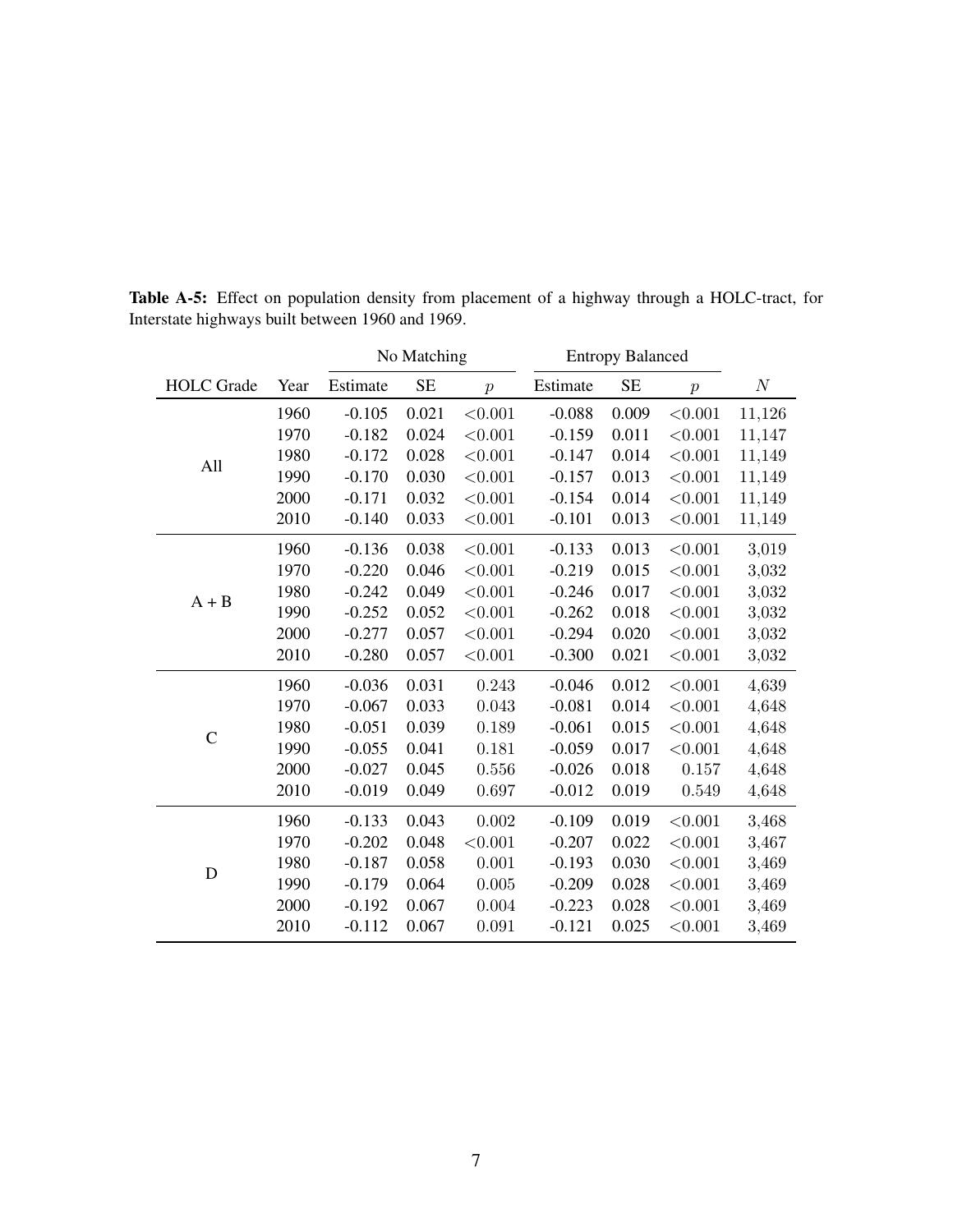# Balance Statistics

| Variable                     | <b>Treatment Group</b> | <b>HOLC</b> Grade | <b>Difference</b> | Standardized Standardized<br>Difference<br>(Weighted) |
|------------------------------|------------------------|-------------------|-------------------|-------------------------------------------------------|
|                              | $Pre-1960$             | $A + B$           | $-0.278$          | $\theta$                                              |
|                              | 1960-69                | $A + B$           | $-0.373$          | $\theta$                                              |
| In (Housing Units per Square | $Pre-1960$             |                   | $-0.359$          | $\Omega$                                              |
| Kilometer + $1$ )            | 1960-69                |                   | $-0.456$          | $\Omega$                                              |
|                              | $Pre-1960$             | D                 | $-0.184$          | $\theta$                                              |
|                              | 1960-69                | D                 | $-0.355$          | $\Omega$                                              |
|                              | $Pre-1960$             | $A + B$           | $-0.305$          | $\Omega$                                              |
|                              | 1960-69                | $A + B$           | $-0.370$          | $\theta$                                              |
| In (Population per Square)   | $Pre-1960$             | C                 | $-0.325$          | $\theta$                                              |
| Kilometer + $1$ )            | 1960-69                | $\mathsf{C}$      | $-0.460$          | $\theta$                                              |
|                              | $Pre-1960$             | D                 | $-0.171$          | $\theta$                                              |
|                              | 1960-69                | D                 | $-0.344$          | $\Omega$                                              |

<span id="page-46-0"></span>Table A-6: Unweighted and weighted standardized differences in means for primary variables.

# Robustness of Results to Buffered Treatment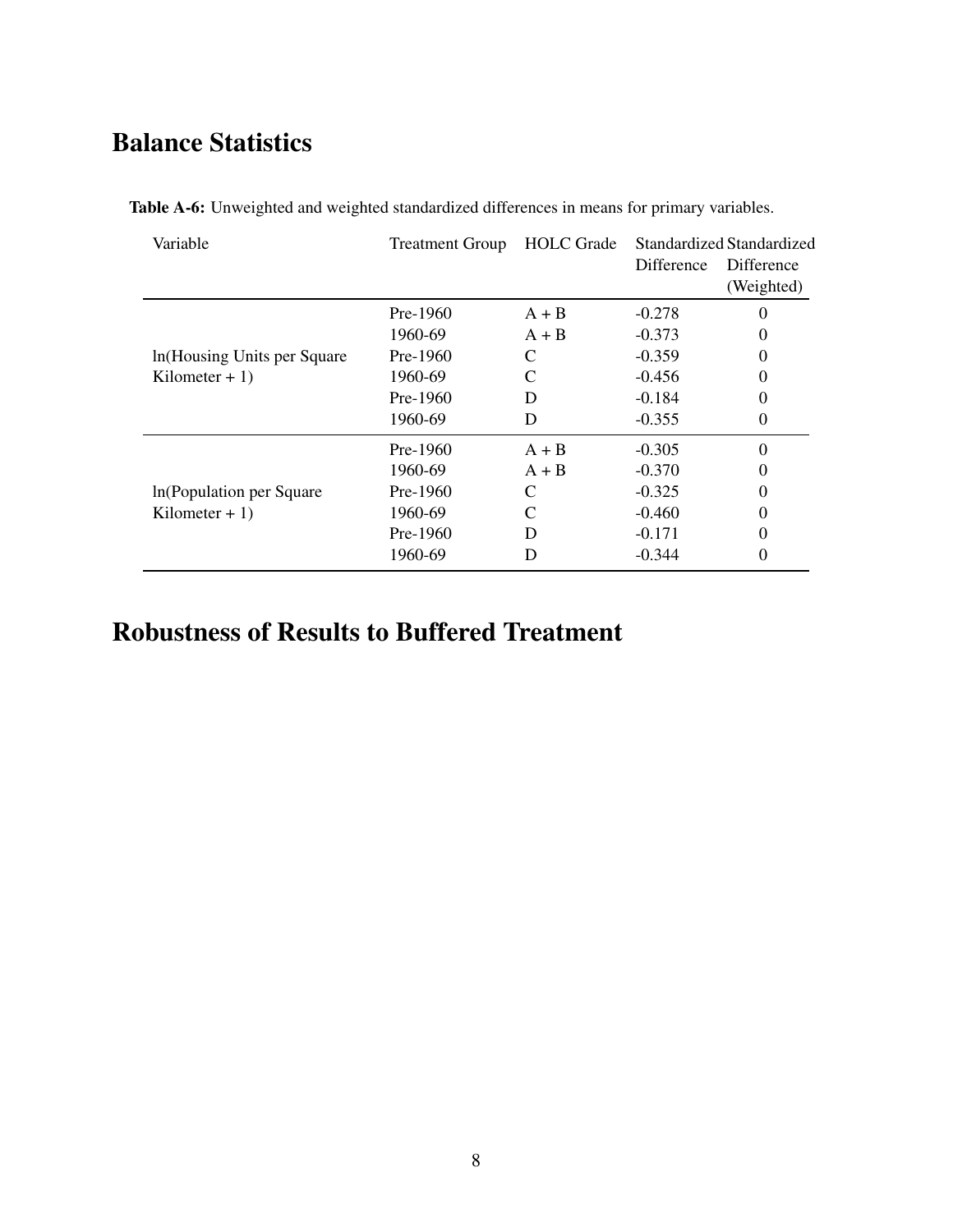<span id="page-47-0"></span>

Figure A-2: Effect on housing-unit density from placement of a highway through a HOLC-tract, for Interstate highways built before 1960 and 1960–1969, with treatment defined by a 400 meter buffer applied to the HOLC-tract. Horizontal lines are 95% confidence intervals.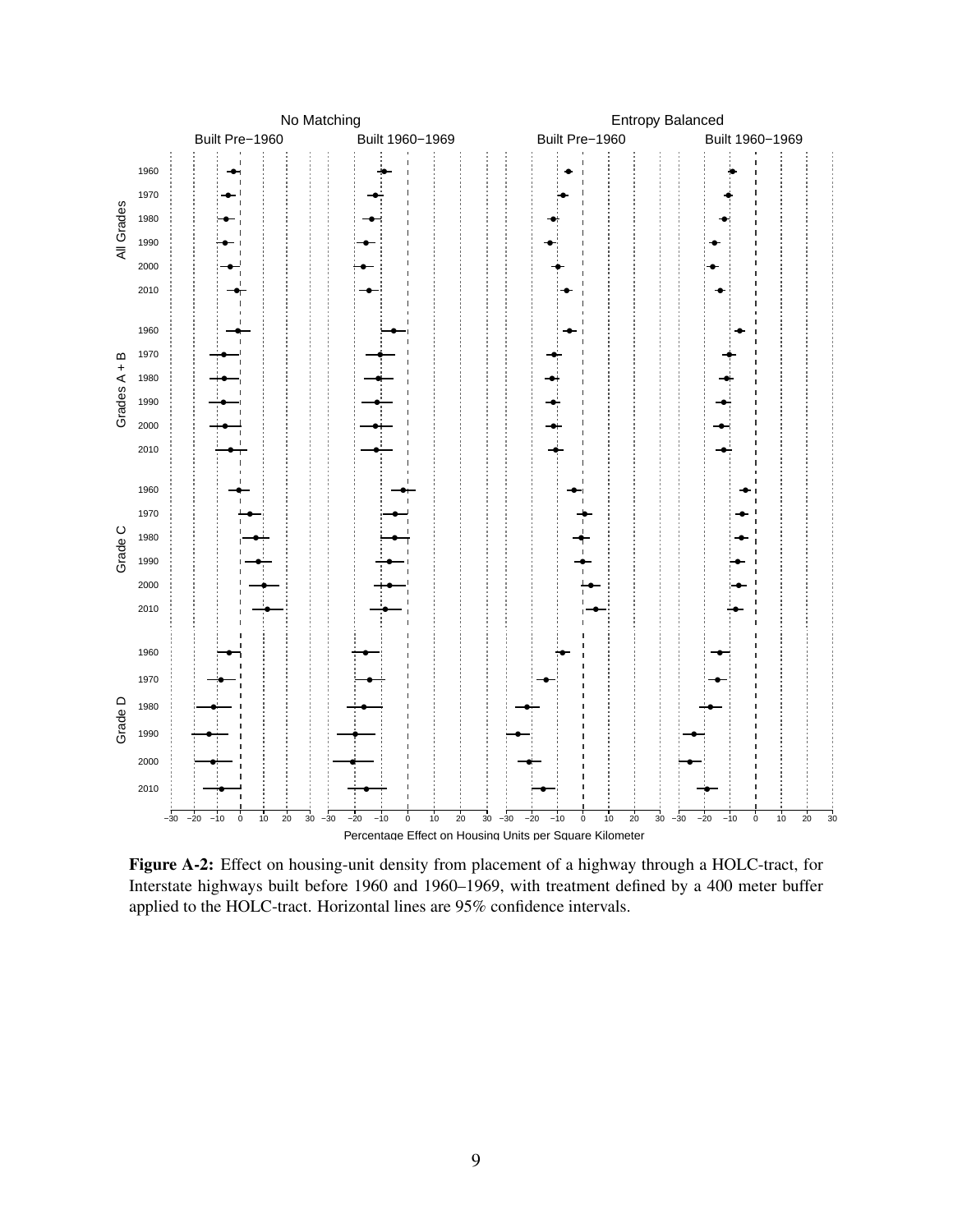<span id="page-48-0"></span>

Figure A-3: Effect on population density from placement of a highway through a HOLC-tract, for Interstate highways built before 1960 and 1960–1969, with treatment defined by a 400 meter buffer applied to the HOLC-tract. Horizontal lines are 95% confidence intervals.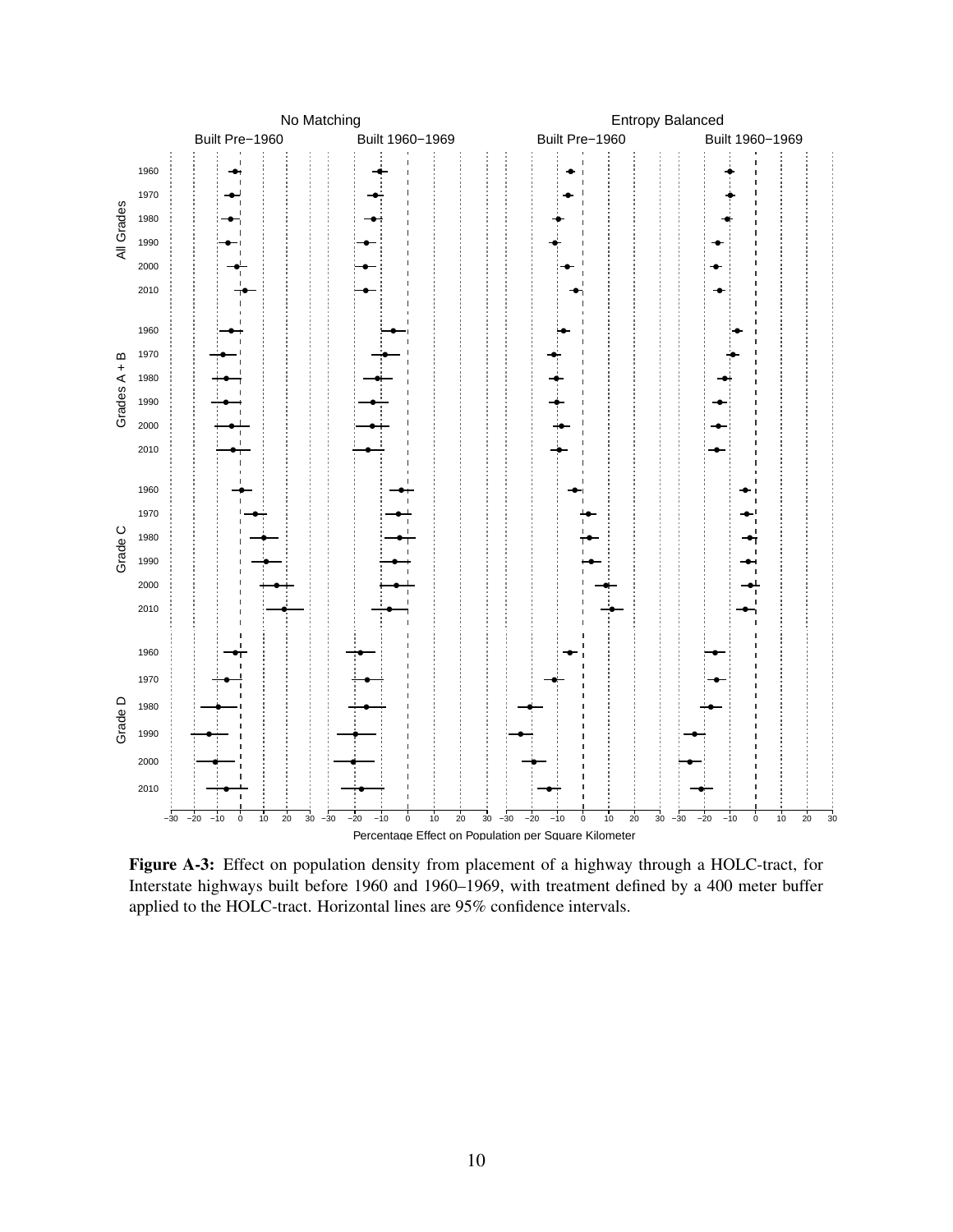# Robustness of Results to Robust Regression



Figure A-4: Effect on housing-unit density from placement of a highway through a HOLC-tract, for Interstate highways built before 1960 and 1960–1969 (robust regression). Horizontal lines are 95% confidence intervals.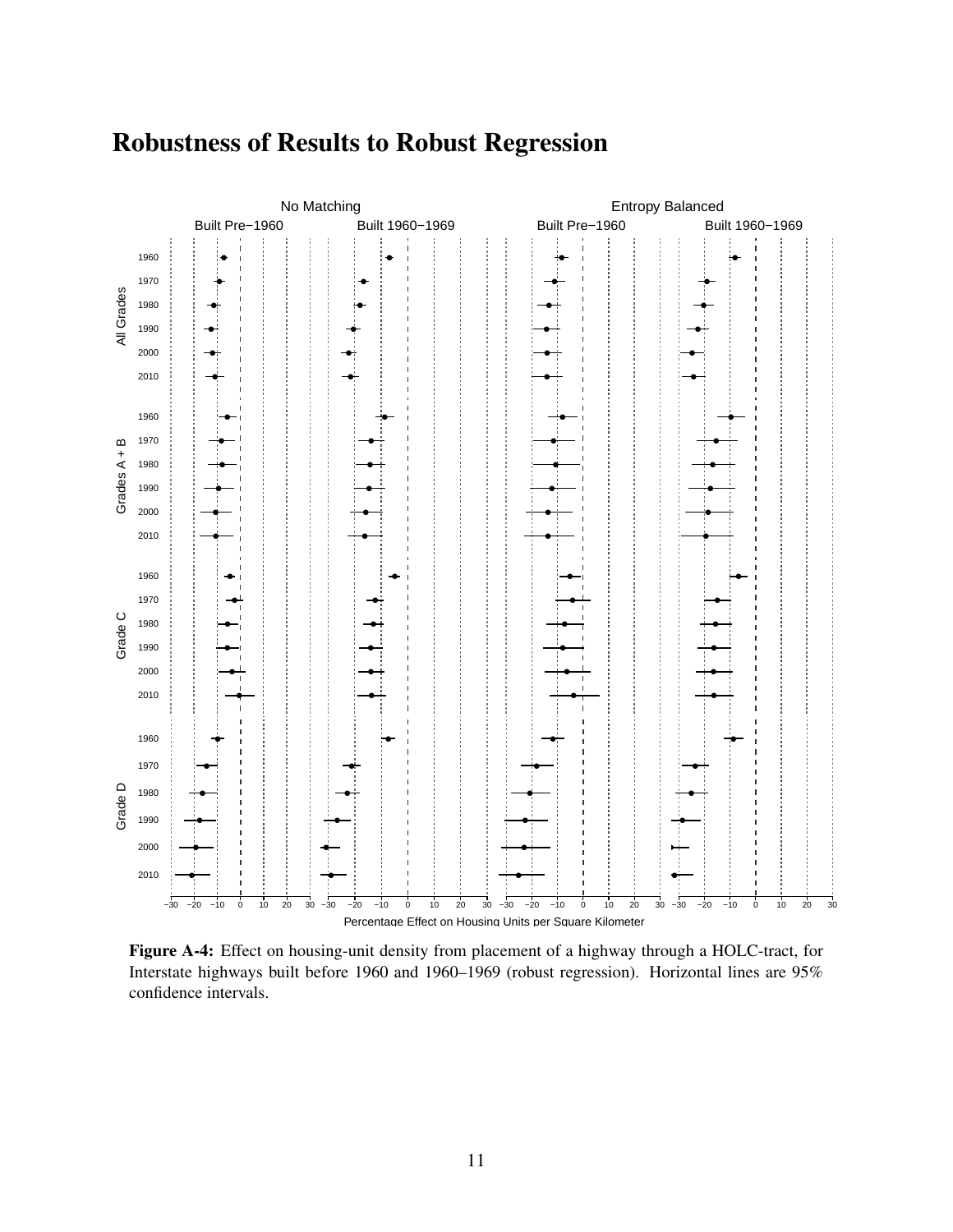<span id="page-50-0"></span>

Figure A-5: Effect on population density from placement of a highway through a HOLC-tract, for Interstate highways built before 1960 and 1960–1969 (robust regression). Horizontal lines are 95% confidence intervals.

## Robustness of Results to 1940 Tracts and Covariates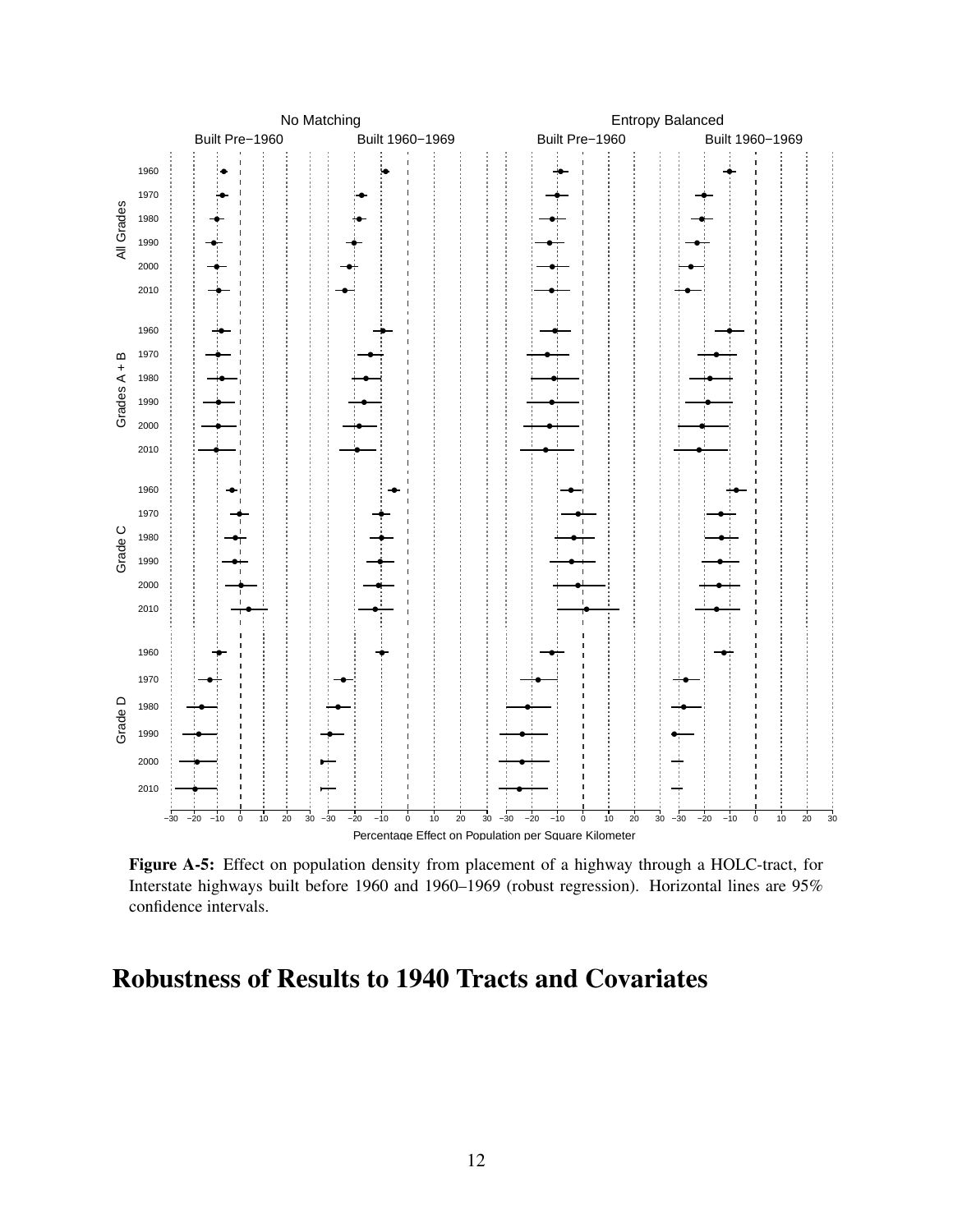

Figure A-6: Effect on housing-unit density from placement of a highway through a HOLC-tract, for Interstate highways built before 1960 and 1960–1969 (using 1940 tracts and covariates). Horizontal lines are 95% confidence intervals.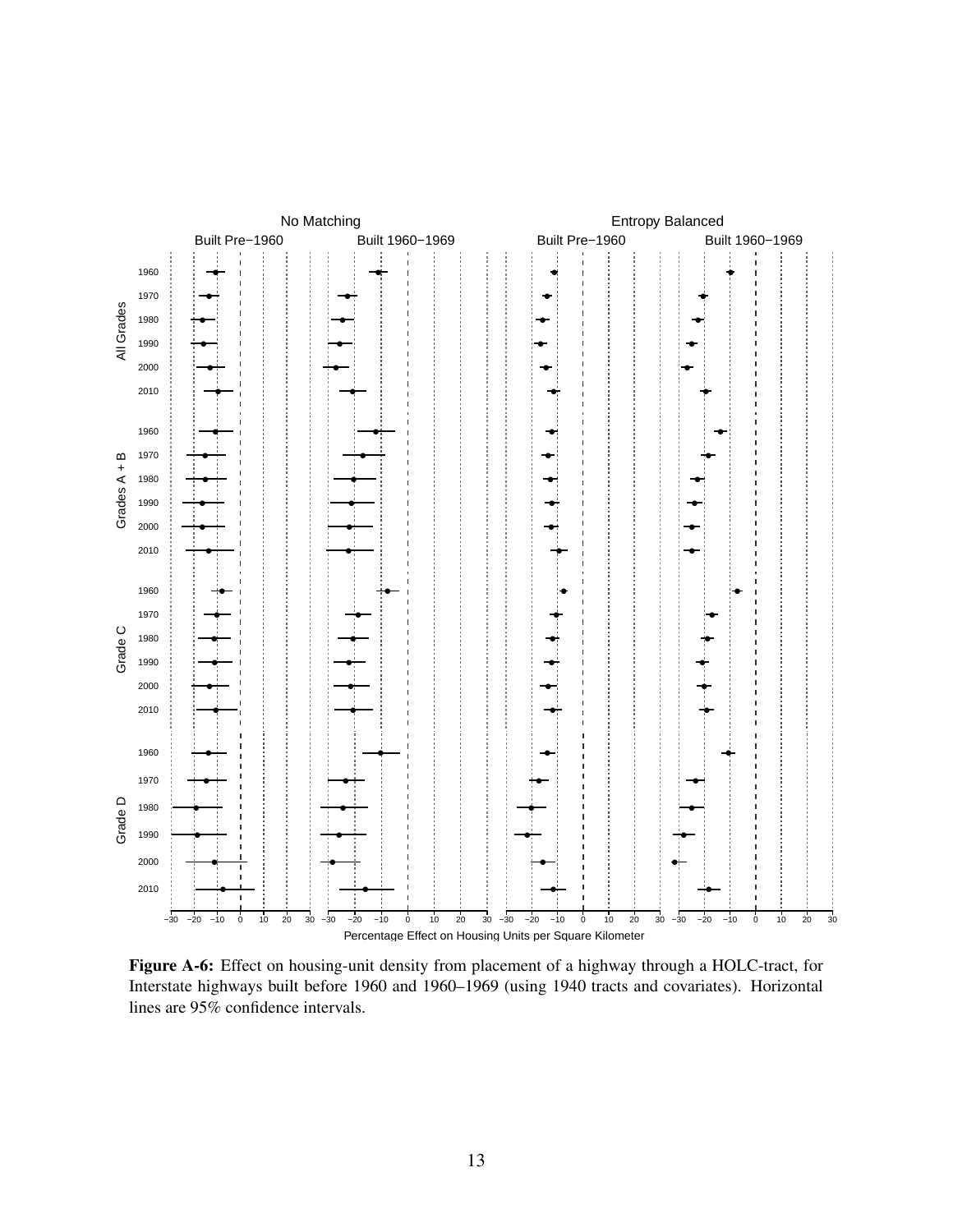<span id="page-52-0"></span>

Figure A-7: Effect on population density from placement of a highway through a HOLC-tract, for Interstate highways built before 1960 and 1960–1969 (1940 tracts and covariates). Horizontal lines are 95% confidence intervals.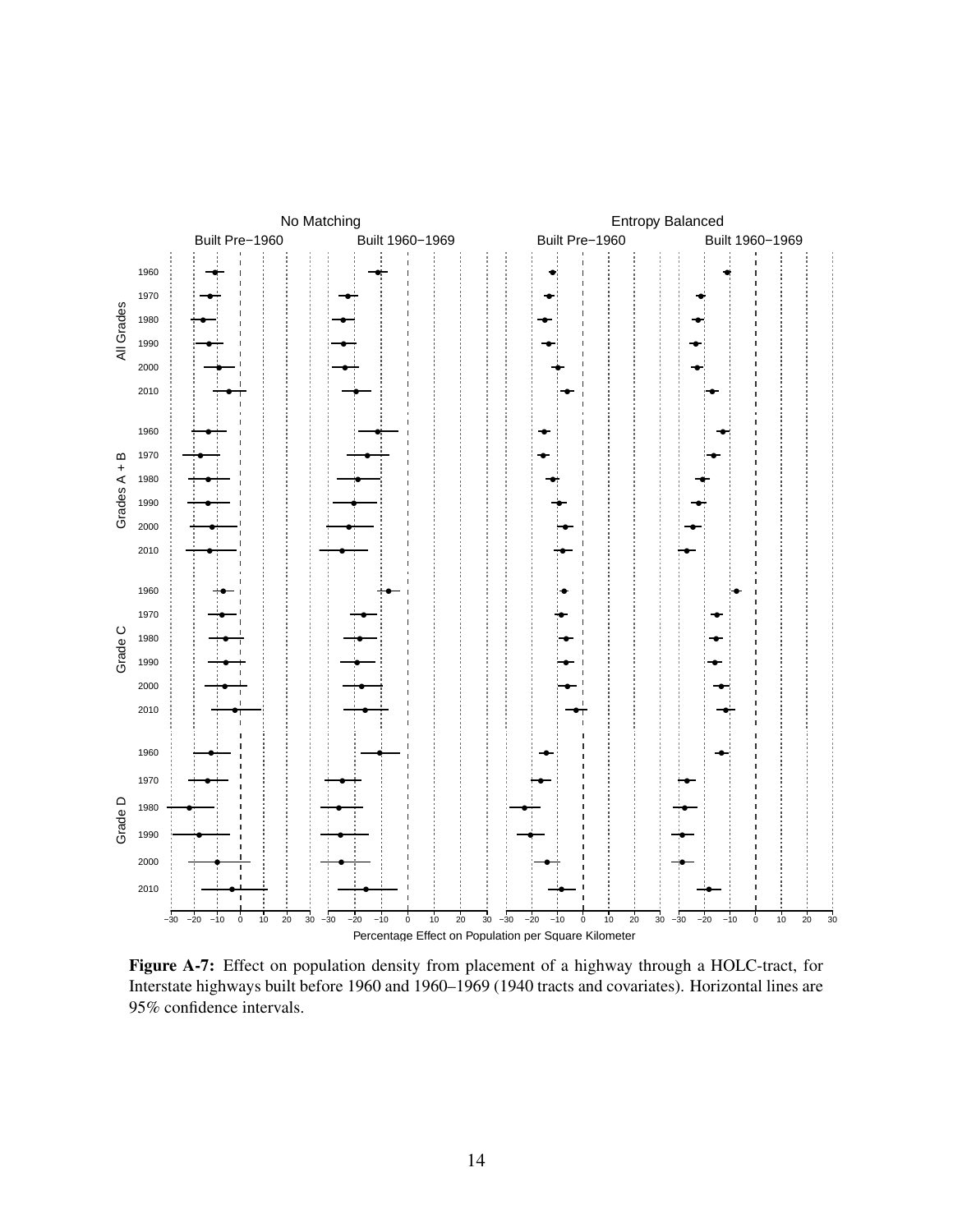# Robustness of 1960–1969 Results to 1960 Controls

<span id="page-53-0"></span>

Figure A-8: Effect on housing-unit and population density from placement of a highway through a HOLC-tract, for Interstate highways built between 1960 and 1969 (including 1960 housing unit and population controls). Horizontal lines are 95% confidence intervals.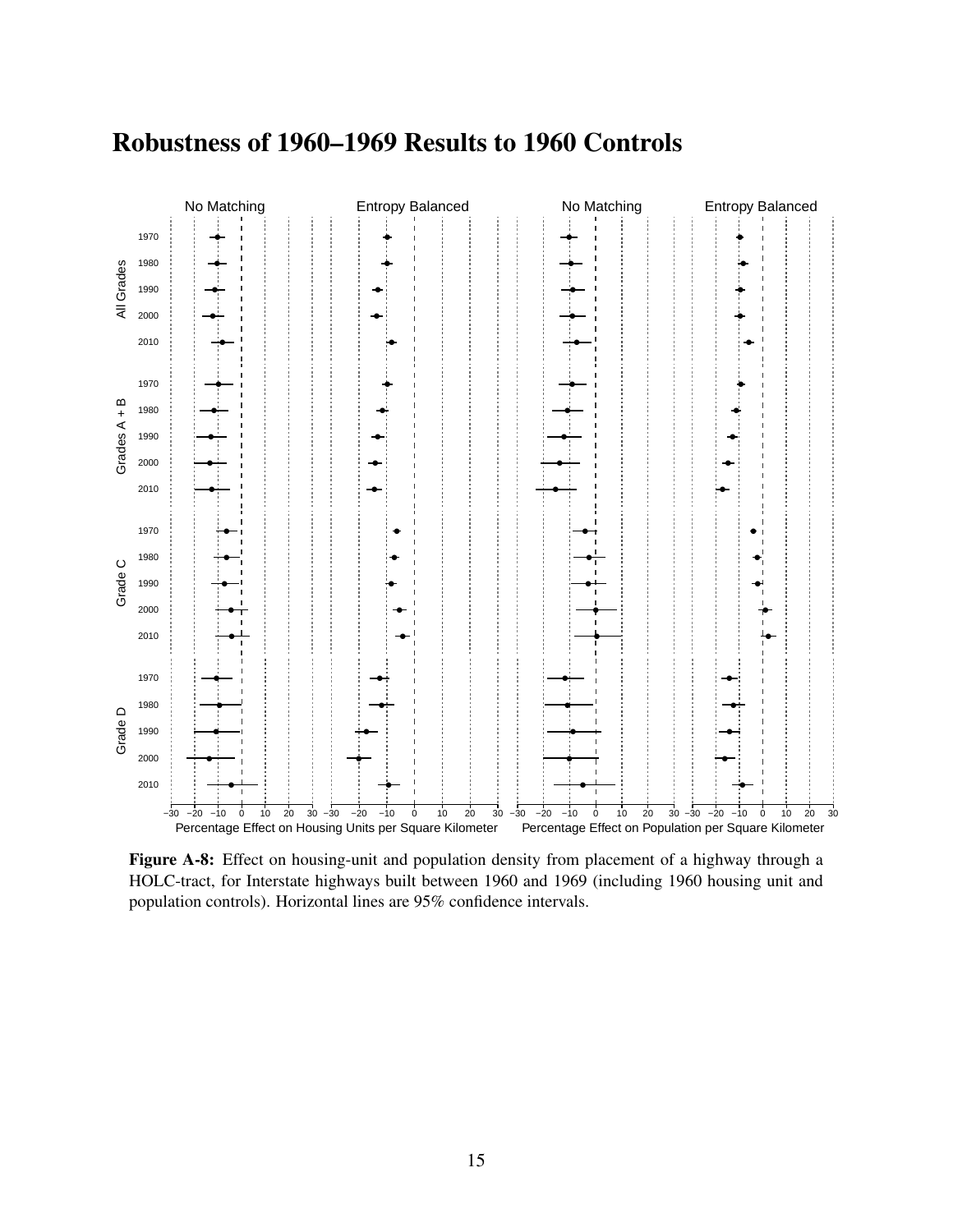### Robustness of Results to Stricter Areal Interpolation Rules

Because our assumption that Census measures are uniformly distributed over space is unlikely to hold, one might worry that our estimates are biased. While we do not believe the failure of this assumption to hold would bias estimates in favor of our hypotheses (and thus expect the uniformity assumption to simply add noise to our estimates), we attempted to address this by employing stricter rules for exclusion.

In our main results, we drop HOLC-tracts if less than 5 percent of the area of a 1950 Census tract overlaps with a HOLC polygon. Here, we require the following.

- 1. In every year, intersections between the Census tract and the HOLC-tract are kept only if at least 20 percent of the area of the Census tract overlaps with the HOLC-tract. For 1950, this means that the 5 percent threshold is increased to 20 percent. Referencing Equation 1, this means that  $\frac{a_i}{A_i} \geq \frac{1}{5}$  $\frac{1}{5}\forall i$ .
- 2. HOLC-tracts are kept only if at least 75 percent of the HOLC-tract is filled by remaining Census tract intersections in every year. (For 1950, the percentage is always 100, so no additional dropping is done due to 1950 Census tracts.)
- 3. When calculating interpolated values for population and housing, missing values are not removed. Therefore, if a single part of a HOLC-tract is missing a value, the whole HOLCtract is coded as missing for that variable in that year (this only affects years after 1950, as they would already be coded as missing in 1950 if the 1950 variable were missing).

Together, points 2 and 3 mean that the sum of proportions are at most multiplied by 4/3. Referencing Equation 1, it means that  $\sum_{i=1}^{N} a_i \geq \frac{3}{4} A_h$ . These rules drop at least an additional 4,845 HOLC-tracts, about 39% relative to the previous method at baseline. It also drops slightly more depending on the analysis year. However, as shown in Figures [A-9](#page-55-0) and [A-10,](#page-56-0) results are substantively similar.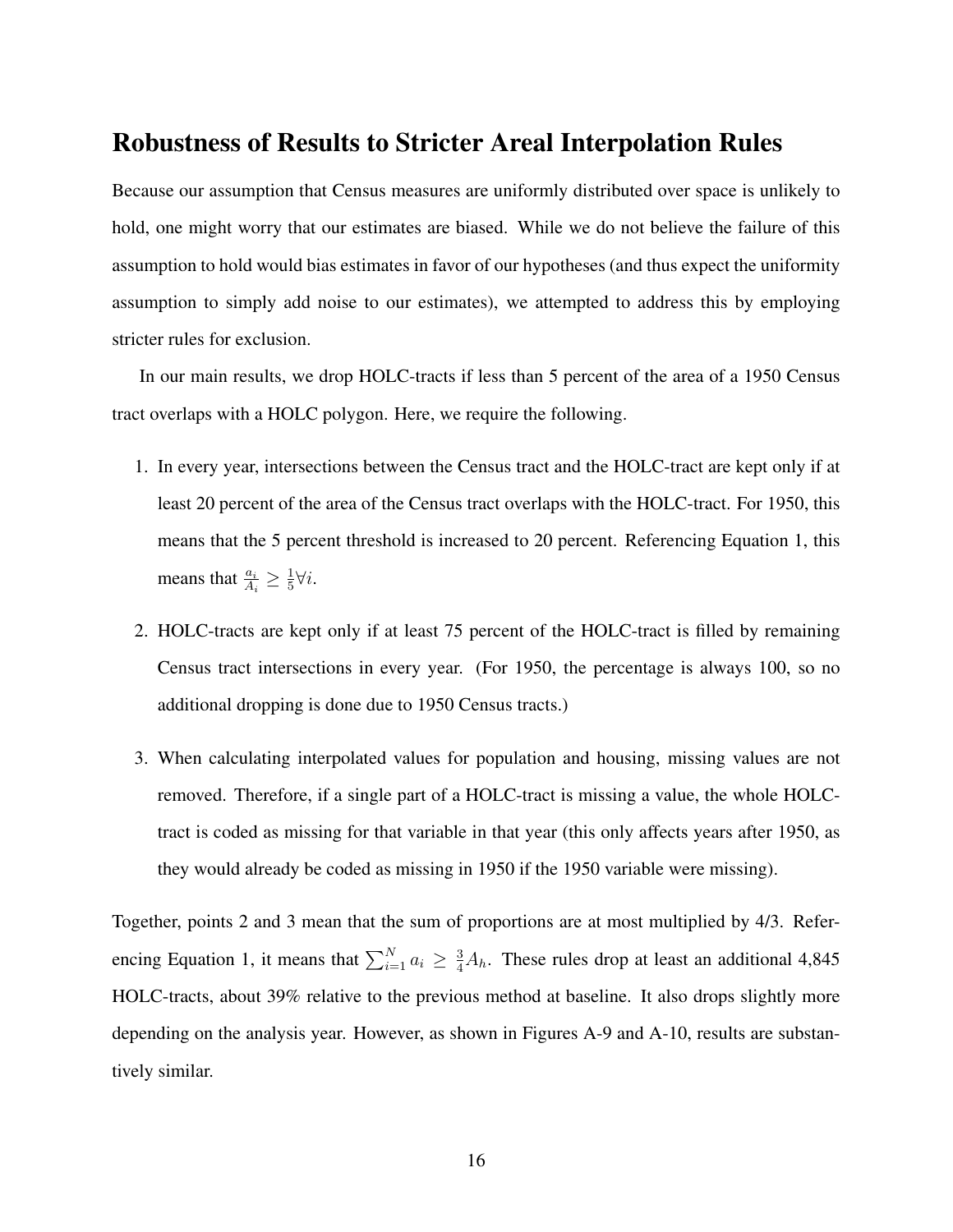<span id="page-55-0"></span>

Figure A-9: Effect on housing-unit density from placement of a highway through a HOLC-tract, for Interstate highways built before 1960 and 1960–1969 (additional areal interpolation restrictions). Horizontal lines are 95% confidence intervals.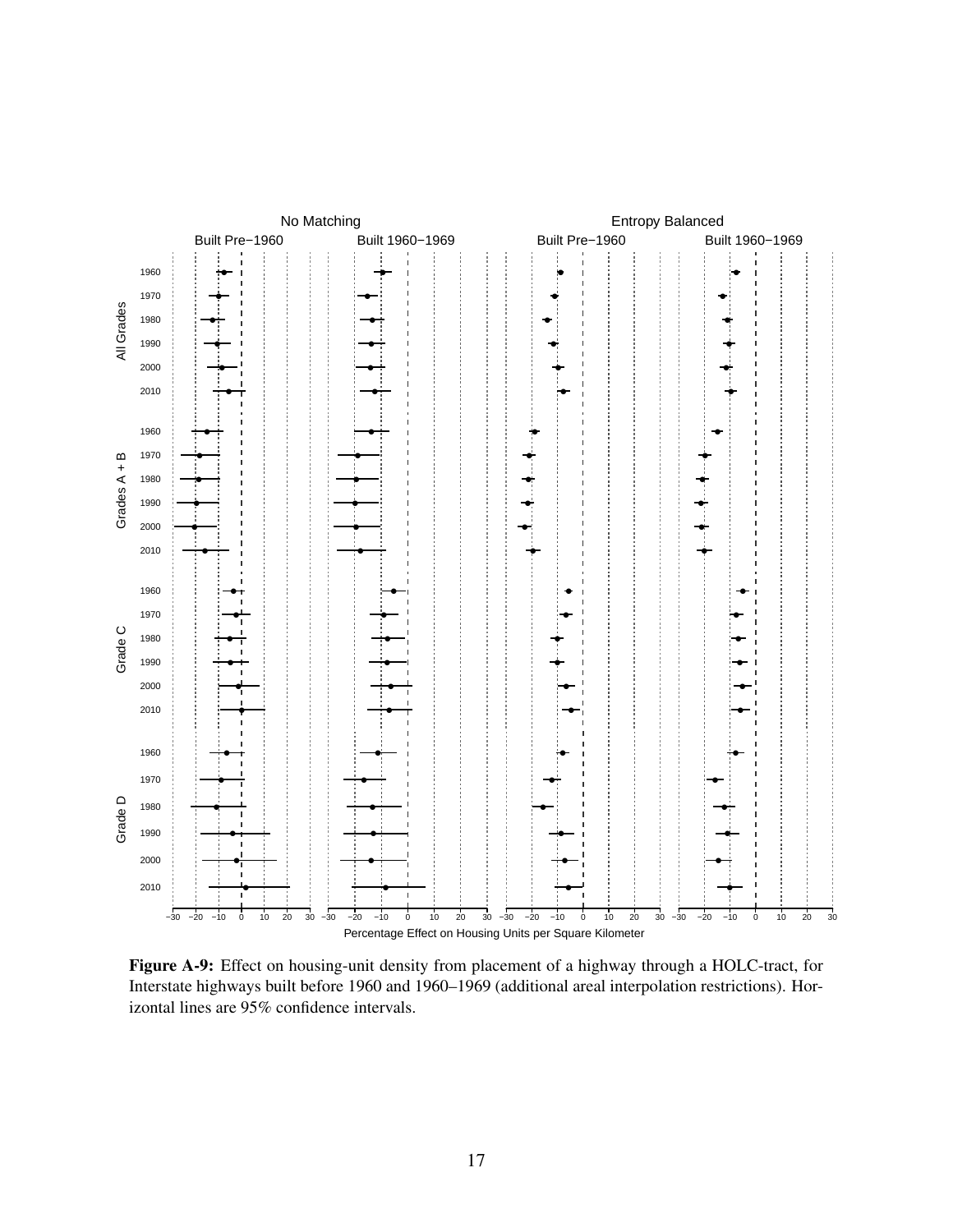<span id="page-56-0"></span>

Figure A-10: Effect on population density from placement of a highway through a HOLC-tract, for Interstate highways built before 1960 and 1960–1969 (additional areal interpolation restrictions). Horizontal lines are 95% confidence intervals.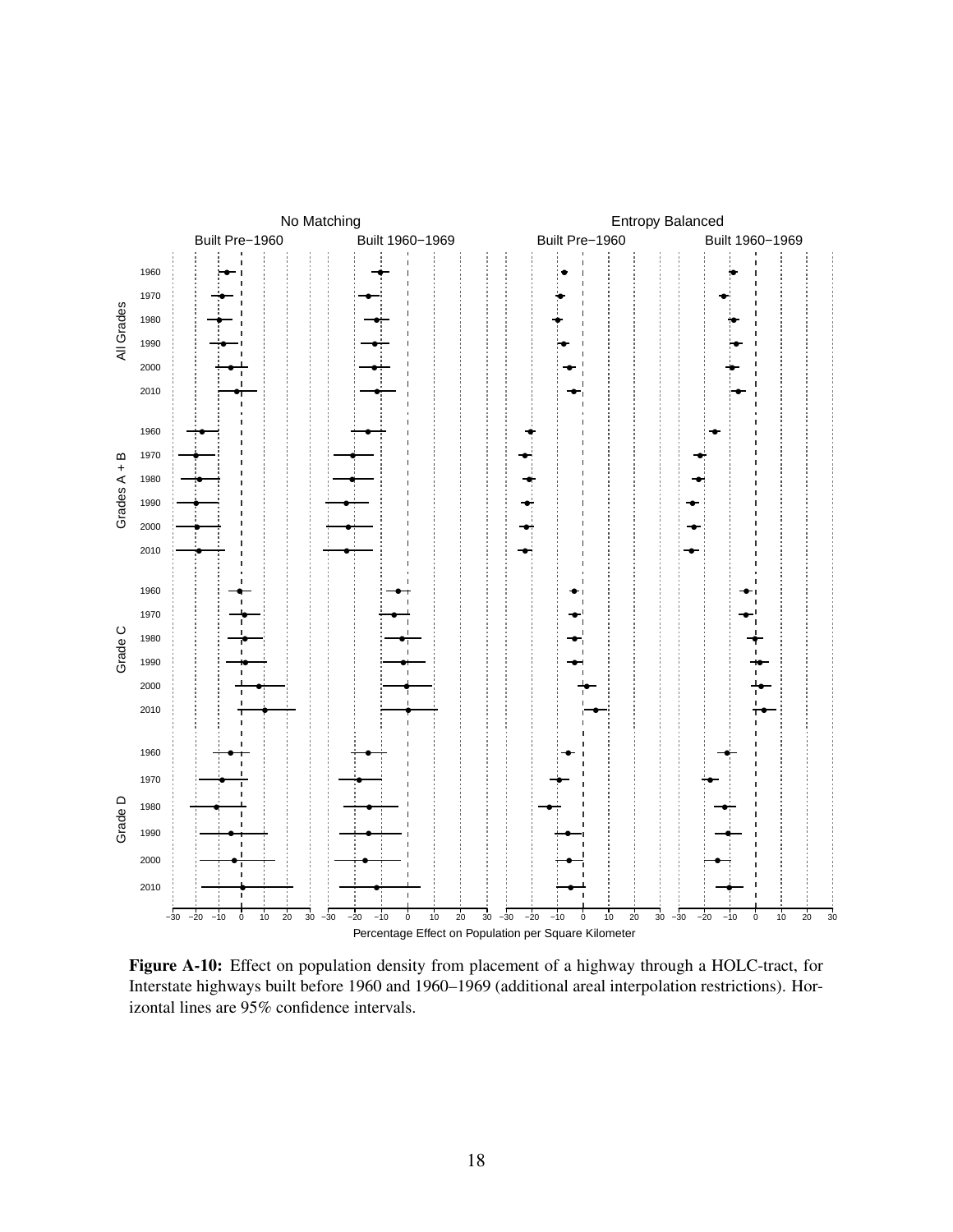# Robustness of Results to Dropping HOLC-Tracts with Large Decadeon-Decade Fluctuations in Population or Housing

Perhaps the principal concern regarding our assumption of uniform spatial distribution of Census variables is that it might lead to artificially large swings in population or housing. Such inappropriately large fluctuations could potentially bias our estimates. As an additional robustness check, we therefore rerun the regressions by using an alternative dropping rule that is not based on areal overlap, but on observed changes in population and housing. If this approach disproportionately drops HOLC-tracts that truly did experience large negative drops in population and housing units because of highways, it should constitute a conservative test of our hypothesis.

We experimented with a variety of thresholds and obtained similar results. In Figures [A-11](#page-58-0) and [A-12](#page-59-0) we report results using the following exclusion criteria. First, we drop all HOLC-tracts that have less than fifty persons or housing units per square kilometer in any year. In such cases with relatively low population and housing density, even small absolute changes could produce relatively large swings from one Census to the next. Second, we calculate the proportion change in housing and population between each adjacent decade from 1950 to 2010, with the lower value of the two as the denominator (i.e., we create proportion change variables for both population and housing for the six decade pairs, where the change is relative to the smaller value, with the floor thus being one). Then, for both population and housing, we drop a HOLC-tract if any of the proportion changes in the six decade pairs is greater than or equal to 2. In other words, if from one decade to the next the population or housing stock was 200 percent or more of the value in one Census compared to the other, the HOLC-tract is dropped.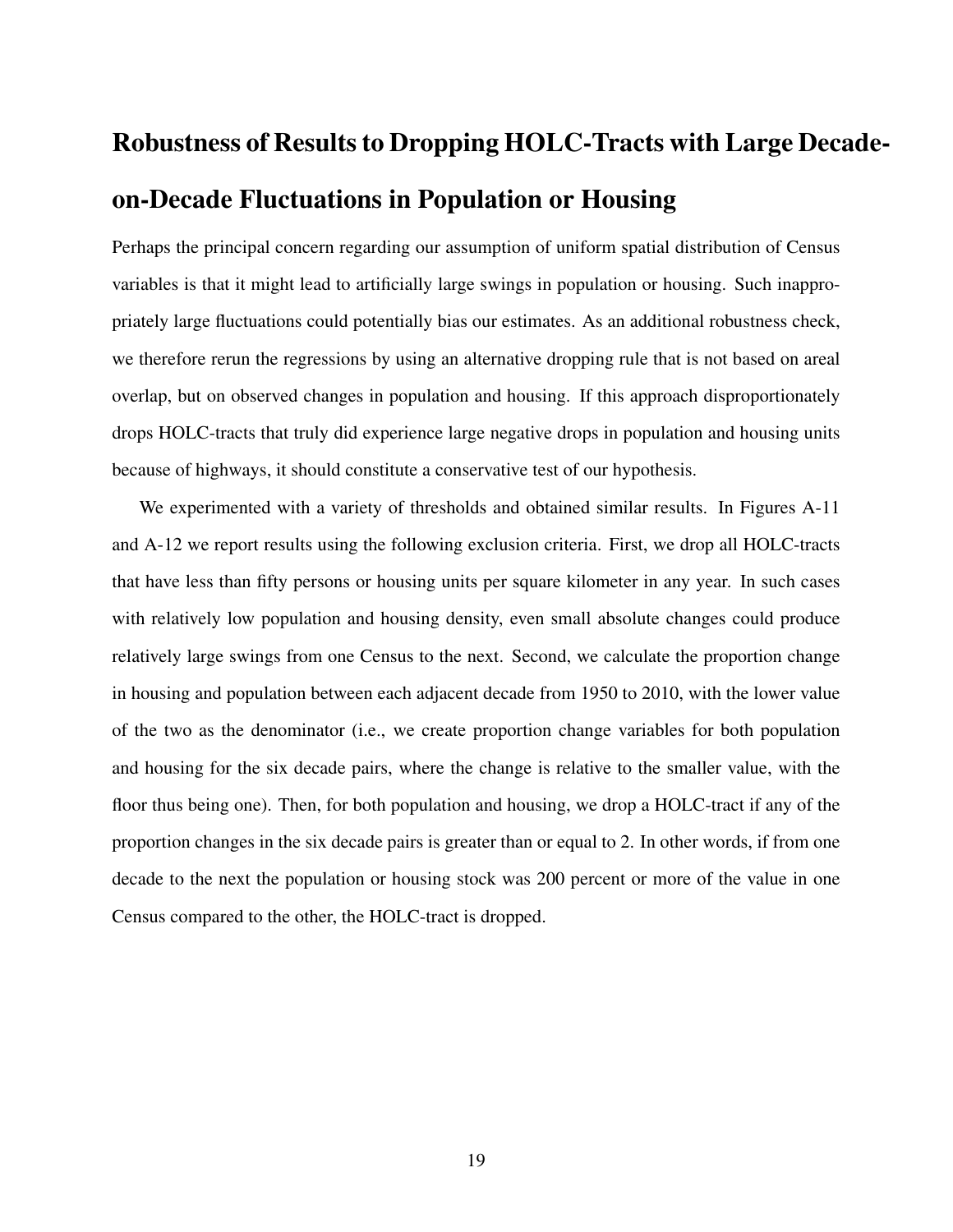<span id="page-58-0"></span>

Figure A-11: Effect on housing-unit density from placement of a highway through a HOLC-tract, for Interstate highways built before 1960 and 1960–1969 (dropping HOLC-tracts with large decadal swings in population or housing). Horizontal lines are 95% confidence intervals.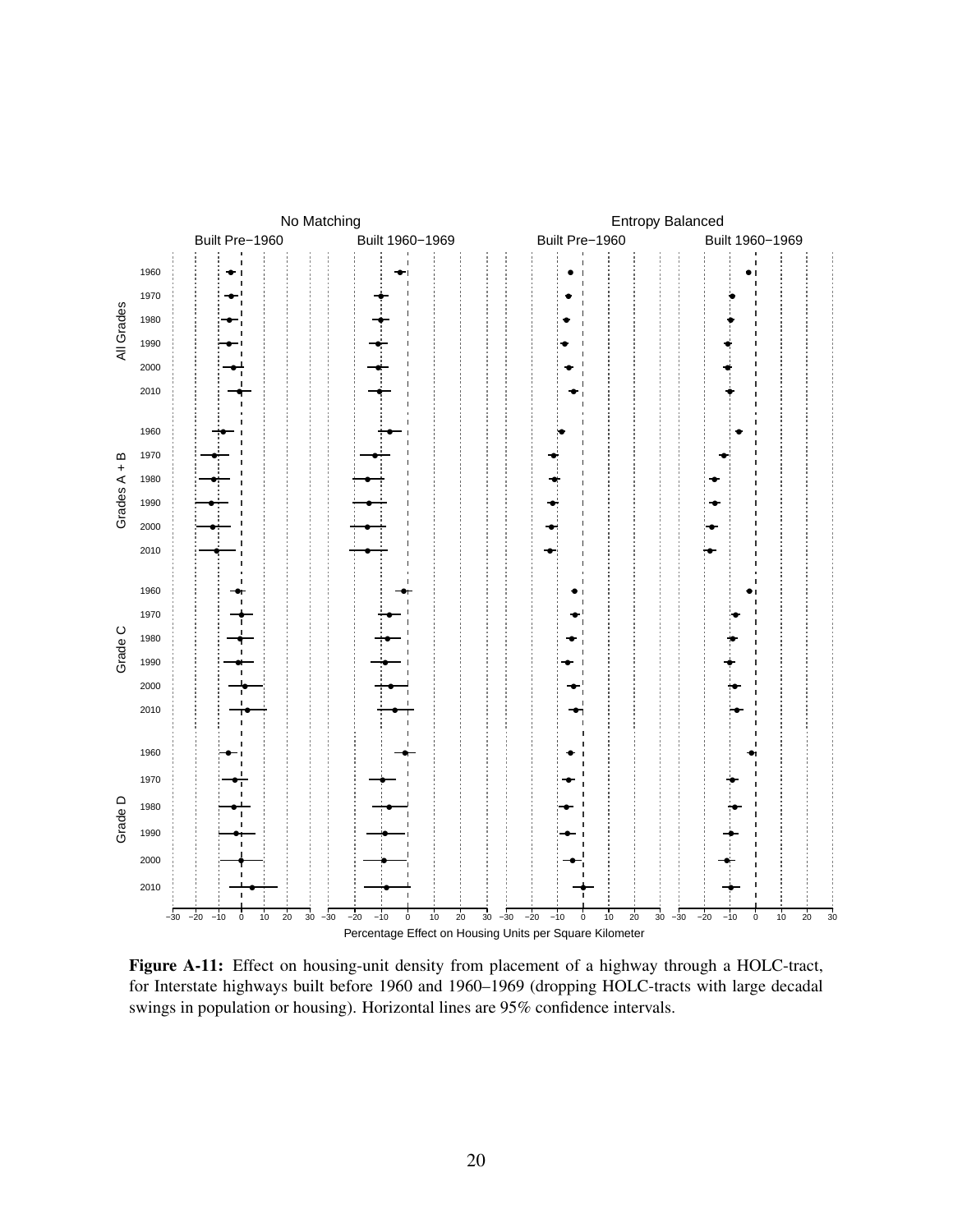<span id="page-59-0"></span>

Figure A-12: Effect on population density from placement of a highway through a HOLC-tract, for Interstate highways built before 1960 and 1960–1969 (dropping HOLC-tracts with large decadal swings in population or housing). Horizontal lines are 95% confidence intervals.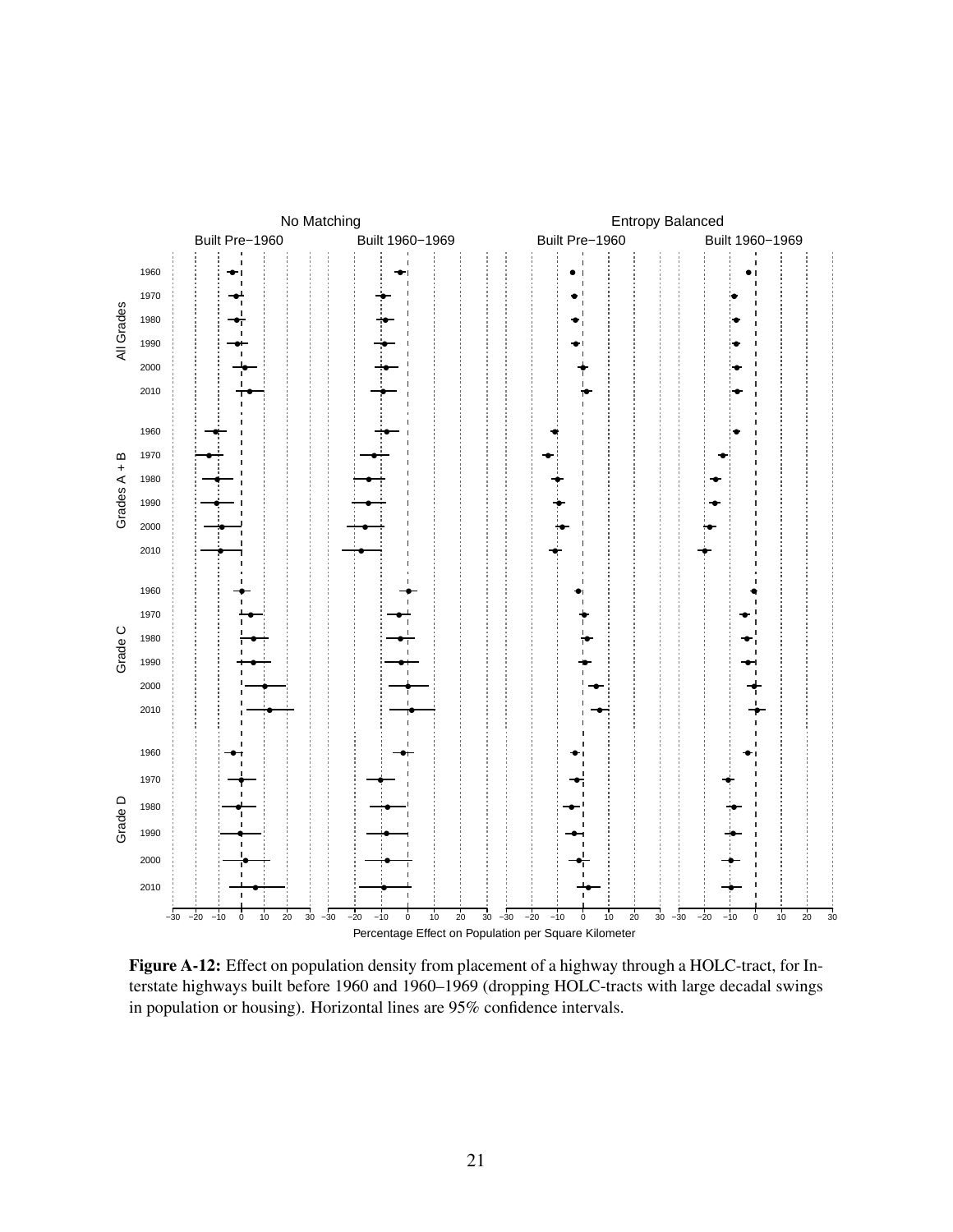Additional Results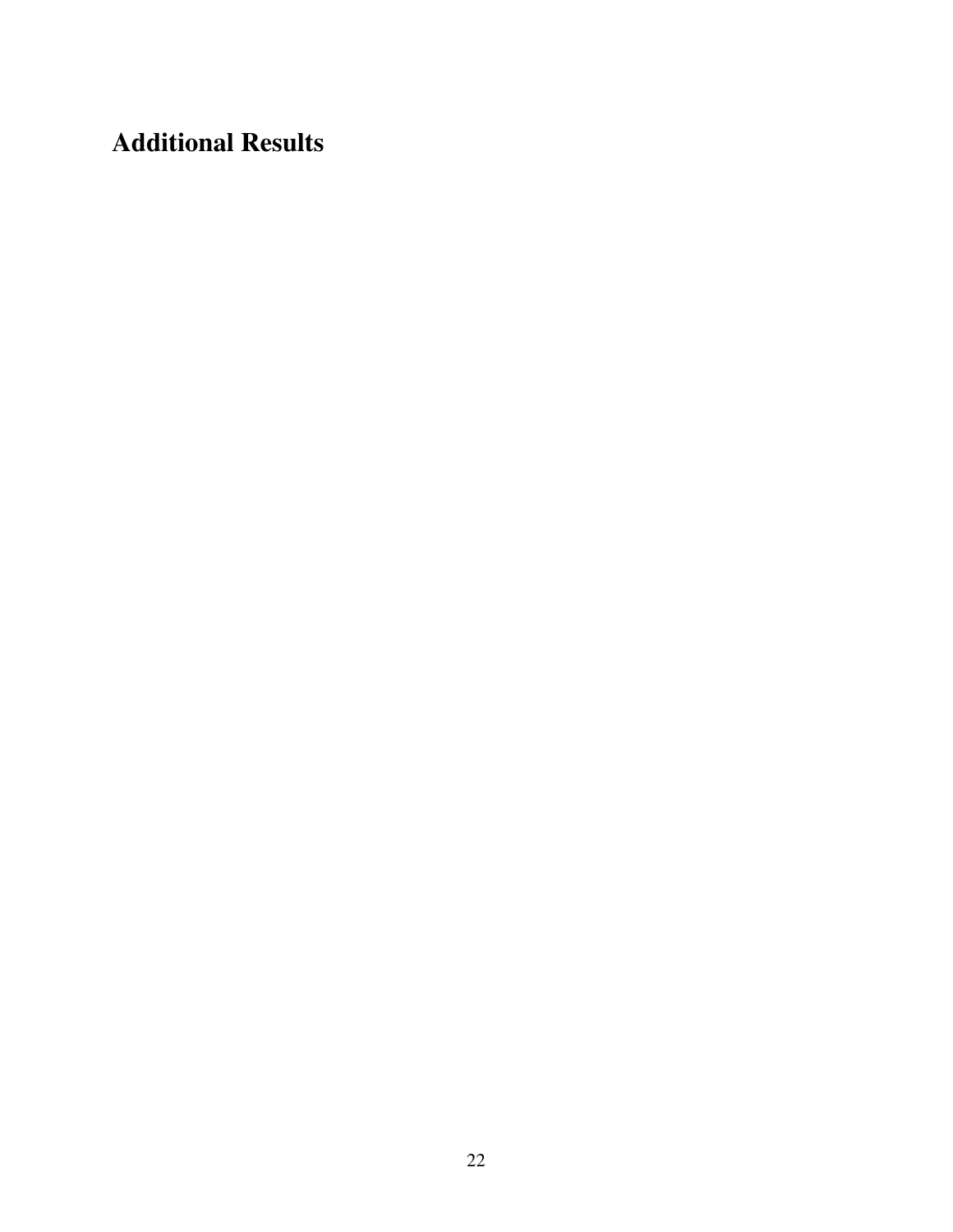<span id="page-61-0"></span>

Figure A-13: Effect on population per housing-unit from placement of a highway through a HOLCtract, for Interstate highways built before 1960 and 1960–1969. Horizontal lines are 95% confidence intervals.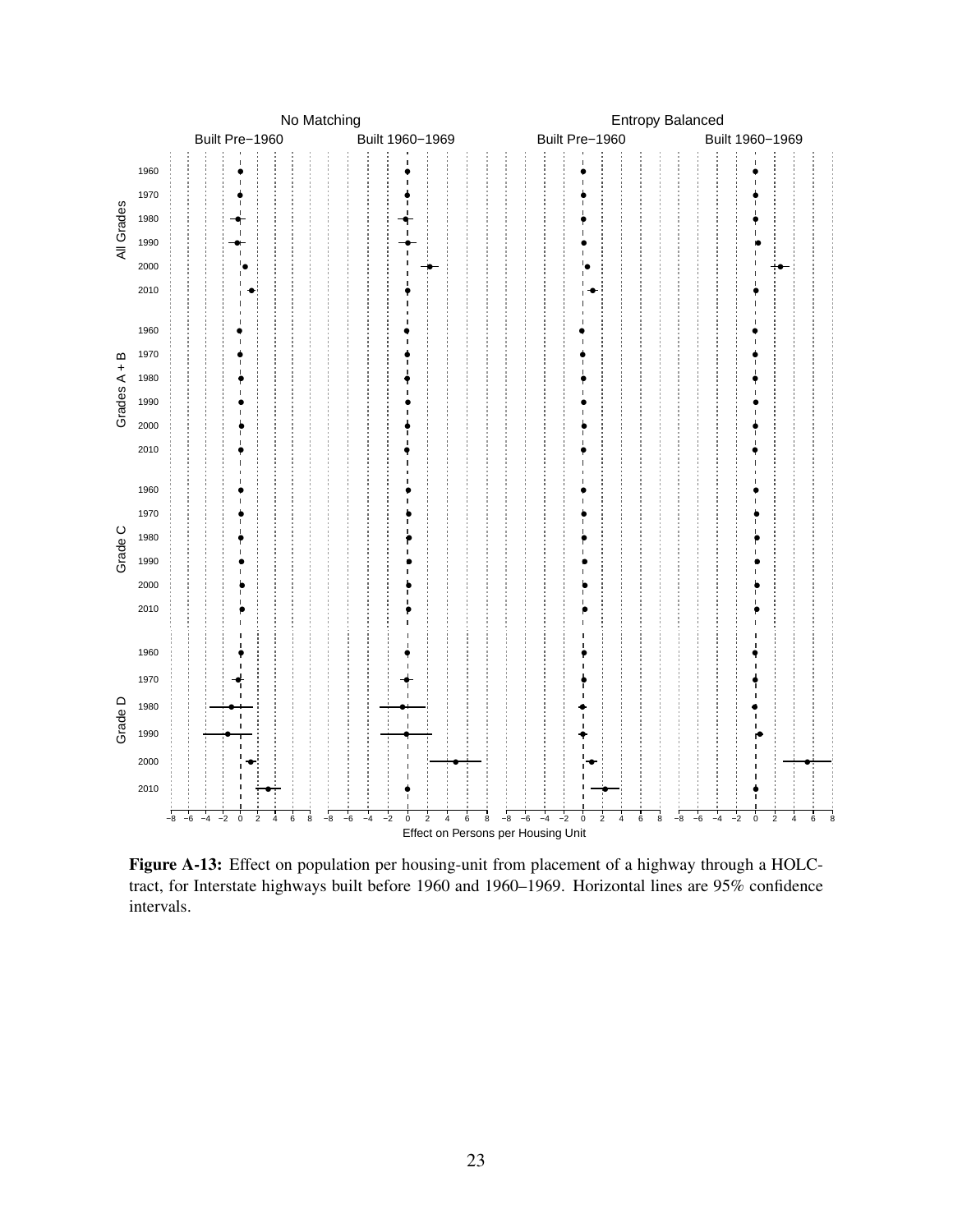

Figure A-14: Effect on percentage of population that is non-white from placement of a highway through a HOLC-tract, for Interstate highways built before 1960 and 1960–1969. Horizontal lines are 95% confidence intervals.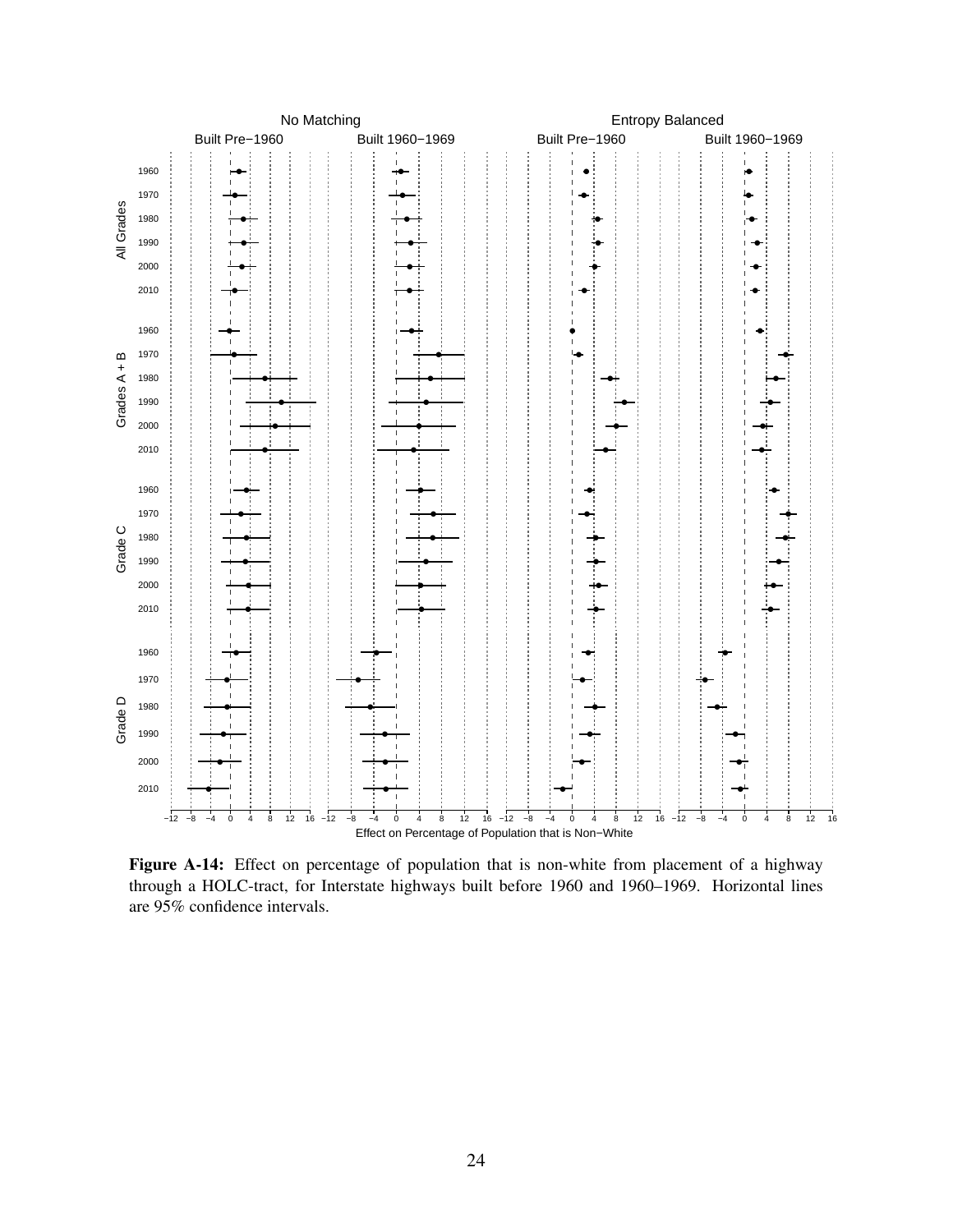

Figure A-15: Effect on percentage of occupied housing units that are rented from placement of a highway through a HOLC-tract, for Interstate highways built before 1960 and 1960–1969. Horizontal lines are 95% confidence intervals.